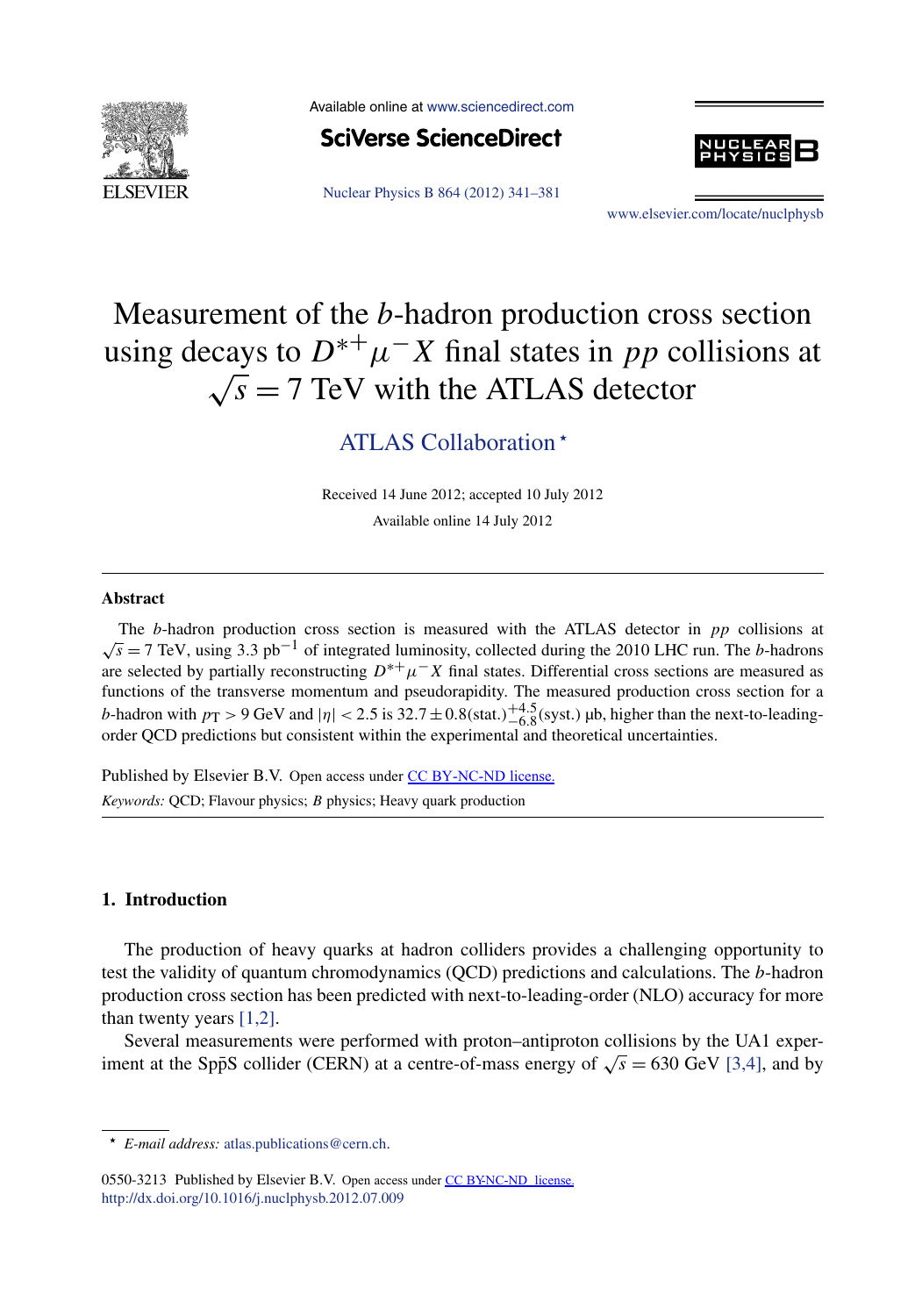the CDF and D0 experiments at the Tevatron collider (Fermilab) at  $\sqrt{s} = 630 \text{ GeV}$ , 1.8 TeV and 1.96 TeV [\[5–14\].](#page-16-0) These measurements made a significant contribution to the understanding of heavy-quark production in hadronic collisions [\[15\],](#page-16-0) but the theoretical predictions still suffer from large uncertainties, mainly due to the dependence on the factorisation and renormalisation scales.

A measurement of the *b*-hadron production cross section in proton–proton collisions at the Large Hadron Collider (LHC) provides a further test of QCD calculations for heavy-quark production at higher centre-of-mass energies. Recently the LHCb experiment measured the  $b\bar{b}$  and  $B^+$  [\[16–18\]](#page-16-0) production cross sections in the forward region at  $\sqrt{s} = 7$  TeV, the CMS experiment measured the production cross sections for  $B^+$ ,  $B^0$ ,  $B_s^0$  mesons, inclusive *b*-hadrons with muons, and  $b\bar{b}$  decays with muons at  $\sqrt{s}$  = 7 TeV [\[19–23\],](#page-16-0) and the ALICE experiment measured the  $b\bar{b}$ production cross section in *pp* collisions at  $\sqrt{s} = 7$  TeV [\[24\].](#page-16-0)

This paper presents a measurement of the *b*-hadron (*Hb*, a hadron containing a *b*-quark and not a *b*-quark) production cross section at a centre-of-mass energy of 7 TeV with the ATLAS detector at the LHC, and its comparison with the NLO QCD theoretical predictions. The measurement requires the partial reconstruction of the *b*-hadron decay final state  $D^{*+} \mu^- X$ , with the  $D^{*+}$ reconstructed through the fully hadronic decay chain  $D^{*+} \to \pi^+ D^0 (\to K^- \pi^+)$ . This sample was collected by ATLAS between August and October 2010 using events selected by a singlemuon trigger, and corresponds to a total integrated luminosity of  $3.3$  pb<sup>-1</sup>.

## **2. The ATLAS detector**

The ATLAS detector [\[25\]](#page-16-0) covers almost the full solid angle around the collision point with layers of tracking detectors, calorimeters and muon chambers. For the measurement presented in this paper, the inner detector tracking devices, the muon spectrometer and the trigger system are of particular importance.

The inner detector (ID) has full coverage in  $\phi$  and covers the pseudorapidity range  $|\eta| < 2.5$ . It consists of a silicon pixel detector, a silicon microstrip tracker and a transition radiation tracker composed of drift tubes. These detectors are located at radial distances of 50.5–1066 mm from the interaction point and are surrounded by a thin superconducting solenoid providing a 2 T axial magnetic field. The ID barrel consists of three layers of pixels, four double-layers of single-sided silicon microstrips, and 73 layers of drift tubes, while each ID end-cap has three layers of pixels, nine double-layers of single-sided silicon microstrips, and 160 layers of drift tubes.

The muon spectrometer covers the pseudorapidity range |*η*| *<* 2*.*7 and is located within the magnetic field produced by three large superconducting air-core toroid systems. The muon spectrometer is divided into a barrel region ( $|\eta| < 1.05$ ) and two end-cap regions (1.05  $< |\eta| < 2.7$ ), within which the average magnetic fields are 0.5 T and 1 T respectively. Precise measurements are made in the bending plane by monitored drift tube chambers, or, in the innermost layer for  $2.0 < |\eta| < 2.7$ , by cathode strip chambers. Resistive plate chambers in the barrel and thin gap chambers at  $|\eta|$  < 2.4 in the end-caps are used as trigger chambers. The chambers are arranged in three layers, such that high  $p<sub>T</sub>$  muons traverse at least three stations with a lever arm of several metres.

A three-level trigger system is used to select interesting events. The first level is hardwarebased, and uses a subset of the detector information to reduce the event rate to a design value of at most 75 kHz. This is followed by two software-based trigger levels, together known as the high level trigger, which finally reduce the event rate to about 200 Hz.

342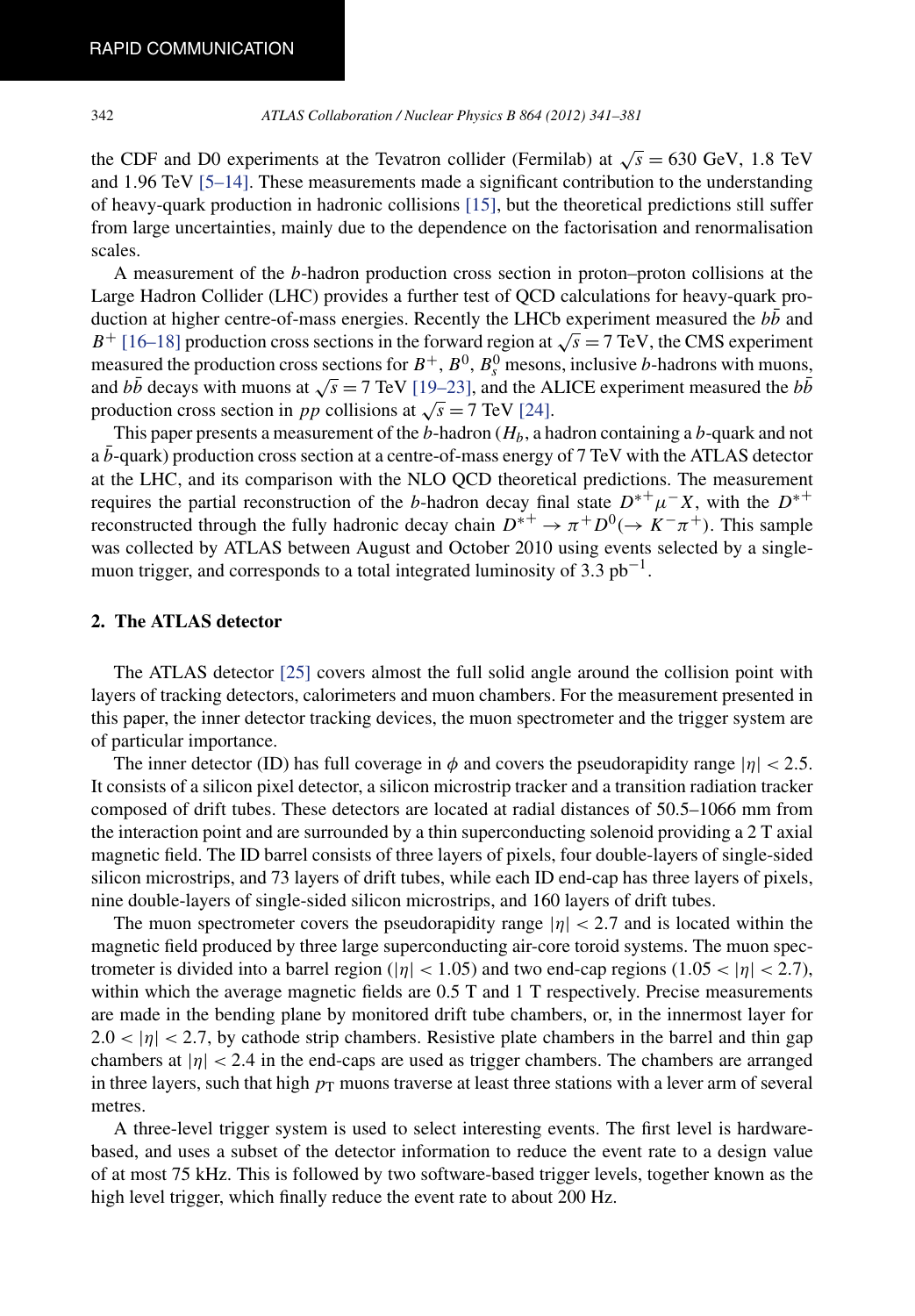# <span id="page-2-0"></span>**3. Outline of the measurement**

The first result presented in this paper is the  $H_b \to D^{*+} \mu^- X$  production cross section, measured in a limited fiducial acceptance for the  $D^{*+}\mu^-$  final state. Given the integrated luminosity  $\mathscr L$  of the data sample, and the branching ratio  $\mathscr B$  of the  $D^{*+}$  cascade decay  $D^{*+} \to \pi^+ D^0(\to \mathscr D)$  $K^-\pi^+$ ), the  $H_b \to D^{*+}\mu^- X$  cross section is defined as:

$$
\sigma\left(pp \to H_b X' \to D^{*+} \mu^- X\right) = \frac{f_b N (D^{*+} \mu^- + D^{*-} \mu^+)}{2 \epsilon \mathcal{B} \mathcal{L}} \tag{1}
$$

where  $N(D^* + \mu^- + D^{*-}\mu^+)$  is the total number of reconstructed candidates,  $f_b$  is the fraction of candidates originating from the decay  $H_b \to D^{*+} \mu^- X$  and  $\epsilon$  is the signal reconstruction efficiency. The efficiency takes into account reconstruction and muon trigger efficiencies, including the loss of events where the  $D^*$ <sup>+</sup> falls within the fiducial acceptance, but the decay products ( $\pi$  or *K*) cannot be reconstructed because they fall outside the  $p_T$  and  $\eta$  acceptance. The number *N* of reconstructed candidates includes both  $D^{*+}\mu^-$  and  $D^{*-}\mu^+$  combinations: assuming that  $b$ - and  $\bar{b}$ -quarks are produced with the same rate at the LHC, the factor of two is needed to quote the cross section for hadrons containing a *b*-quark. The value of the branching ratio  $\mathscr{B}$  can be obtained by combining the world average values of the branching ratios  $D^{*+} \rightarrow \pi^+ D^0$  and  $D^0 \rightarrow K^- \pi^+$  [\[26\],](#page-16-0) and is  $(2.63 \pm 0.04)\%$ .

The parameters *N*,  $f_b$  and  $\epsilon$  are determined as functions of the transverse momentum and pseudorapidity of the  $D^{*+}\mu^-$  pairs, in order to measure the differential cross sections. The detailed calculation of these parameters is discussed in the following sections.

To obtain the *b*-hadron production cross section  $\sigma(pp \to H_bX)$ , the  $H_b \to D^{*+} \mu^- X$  cross section is divided by an acceptance correction  $\alpha$ , accounting for the fiducial region in which this is measured, and by the inclusive branching ratio  $\mathscr{B}(b \to D^{*+}\mu^-X)$ . For this branching ratio the world average value is  $(2.75 \pm 0.19)\%$ , assuming the world average values of the *b*-hadronisation fractions [\[26\].](#page-16-0) The dominant contributions to the sample are from  $B^0$  mesons, through the decay  $B^0 \rightarrow D^{*-} \mu^+ \nu_\mu$  and its charge conjugate.

## **4. Event simulation and NLO cross section predictions**

Monte Carlo (MC) simulated samples are used to optimise the selection criteria (Section [5\)](#page-3-0) and to evaluate the  $D^{*+}\mu^-$  signal composition and reconstruction efficiency (Sections [6 and 7\)](#page-5-0). The different *b*- and *c*-quark sources of  $D^*$ + $\mu^-$  are studied using inclusive samples of  $b\bar{b}$  and  $c\bar{c}$ events having at least one muon with  $p_T > 4$  GeV and  $|\eta| < 2.5$  in the final state. Both samples are generated with PYTHIA [\[27\],](#page-16-0) using the ATLAS AMBT1 tuning [\[28\].](#page-16-0) The ATLAS detector response to the passage of the generated particles is simulated with GEANT4 [\[29,30\],](#page-16-0) and the simulated events are fully reconstructed with the same software used to process the collision data.

To compare the measurements with theoretical predictions, NLO QCD calculations, matched with a leading-logarithmic parton shower MC simulation, are used. Predictions for  $b\bar{b}$  production at the LHC at  $\sqrt{s}$  = 7 TeV are evaluated with two packages: MC@NLO 4.0 [\[31,32\]](#page-16-0) and POWHEG-HVQ 1.01 [\[33,34\].](#page-16-0) MC@NLO is matched with the HERWIG 6.5 [\[35\]](#page-17-0) MC event generator, while POWHEG is used with both HERWIG 6.5 and PYTHIA 6.4 [\[27\].](#page-16-0) For all the predictions, the inclusive branching ratio  $\mathcal{B}(b \to D^{*+}\mu^- X)$  is set to the world average value.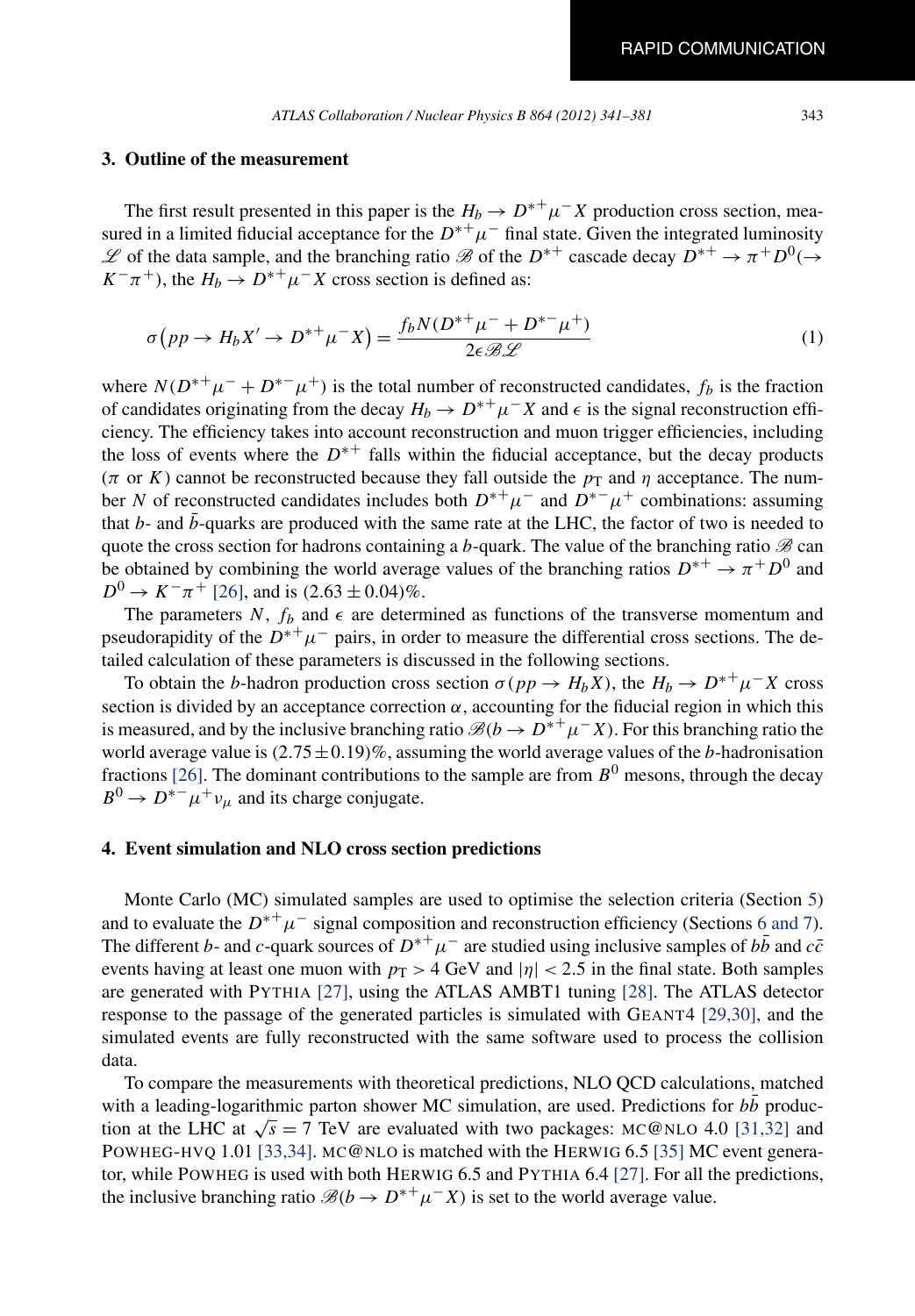<span id="page-3-0"></span>The following set of input parameters is used to perform all theoretical predictions:

- CTEQ6.6 [\[36\]](#page-17-0) parameterisation for the proton parton distribution function (PDF).
- *b*-Quark mass  $m_b$  of 4.75 GeV [\[26\].](#page-16-0)
- Renormalisation and factorisation scales set to  $\mu_r = \mu_f = \mu$ , where  $\mu$  has different definitions for MC@NLO and POWHEG. For MC@NLO:

$$
\mu^2 = m_Q^2 + \frac{(p_{\rm T,Q} + p_{\rm T,\bar{Q}})^2}{4}
$$

where  $p_{T,Q}$  and  $p_{T,\bar{Q}}$  are the transverse momenta of the produced heavy quark and antiquark, and  $m_Q$  is the heavy-quark mass. For POWHEG:

$$
\mu^{2} = m_{Q}^{2} + (m_{Q\bar{Q}}^{2}/4 - m_{Q}^{2})\sin^{2}(\theta_{Q})
$$

where  $m_{Q\bar{Q}}$  is the invariant mass of the  $Q\bar{Q}$  system and  $\theta_{Q}$  is the polar angle of the heavy quark in the  $\overline{O}$  *Q* rest frame.

• Heavy-quark hadronisation: cluster model [\[37\]](#page-17-0) for HERWIG; Lund string model [\[38\]](#page-17-0) with Bowler modification [\[39\]](#page-17-0) of the Lund symmetric fragmentation function [\[40\]](#page-17-0) for PYTHIA.

The following sources of theoretical uncertainties are included in the NLO predictions:

- Scale uncertainty, determined by varying  $\mu_r$  and  $\mu_f$  independently to  $\mu/2$  and  $2\mu$ , with the additional constraint  $1/2 < \mu_r/\mu_f < 2$ , and selecting the largest positive and negative variations.
- $m_b$  uncertainty, determined by varying the *b*-quark mass by  $\pm 0.25$  GeV.
- PDF uncertainty, determined by using the CTEQ6.6 PDF error eigenvectors; the total uncertainty is obtained by varying each parameter independently within these errors and summing the resulting variations in quadrature.
- Hadronisation uncertainty, determined in PYTHIA by using the Peterson fragmentation function [\[41\]](#page-17-0) instead of the Bowler one, with extreme choices of the *b*-quark fragmentation parameter:  $\epsilon_b = 0.002$  and  $\epsilon_b = 0.01$ .

In addition to the final comparison with the experimental measurement, these theoretical predictions are used to unfold and extrapolate the measured cross sections (Sections [9 and 10\)](#page-9-0), and to extrapolate to the full kinematic phase space (Section [11\)](#page-14-0). In the following, POWHEG  $+$ PYTHIA is used as the default prediction.

# **5.** Data selection and reconstruction of the  $D^*$ <sup>+</sup> $\mu$ <sup>-</sup> decay

The  $D^{*+}\mu^-$  (including its charge conjugate) sample was collected during stable proton– proton collisions. Events were selected by a single-muon trigger, which requires a muon, reconstructed by the high level trigger, with  $p_T > 6$  GeV. This trigger was prescaled during the last part of the 2010 data-taking period. Taking into account the prescale factors, this data sample corresponds to an integrated luminosity of 3*.*3 pb−1.

The  $D^{*+}$  candidates are reconstructed through the fully hadronic decay chain  $D^{*+} \rightarrow$  $\pi^+D^0$ ( $\rightarrow$  *K*<sup>−</sup>*π*<sup>+</sup>), using only good quality tracks, i.e. tracks with at least five silicon detector hits, and at least one of them in the pixel detector.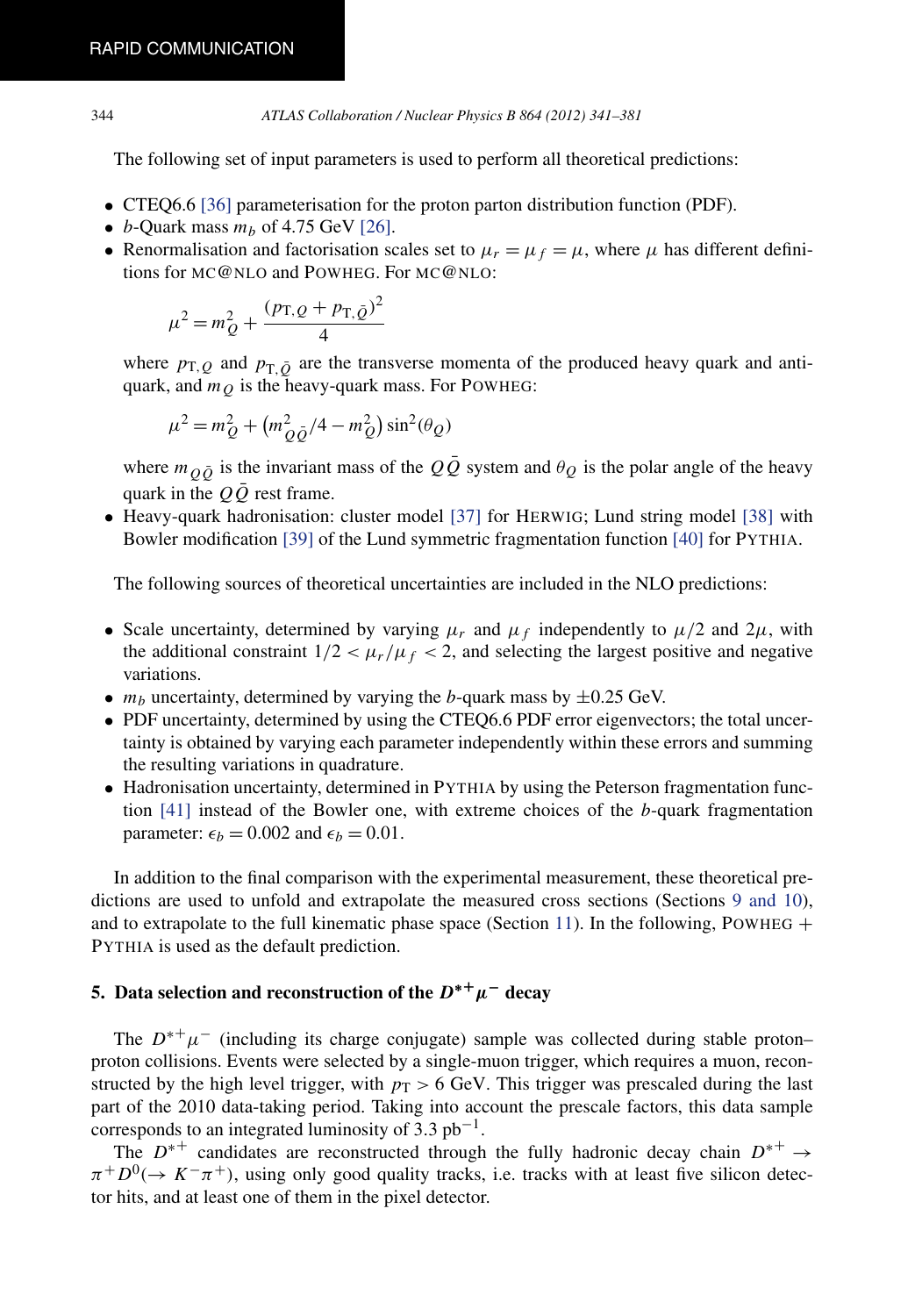The *b*-hadron and  $D^0$  decay vertices are reconstructed and fitted simultaneously. To perform the vertexing, an iterative procedure based on a fast Kalman filtering method is used. This allows to reconstruct consecutively all the vertices of the same decay chain, using the full information from track reconstruction (particles trajectories with complete error matrices). All pairs of opposite charge particle tracks are fitted to a single vertex to form  $D^0$  candidates, assigning to each track, in turn, the kaon or the pion mass, with the additional requirement  $p_T > 1$  GeV for both the kaon and pion candidate; the resulting  $D<sup>0</sup>$  candidate is reconstructed by combining the kaon and pion four-momenta. The  $D^0$  path is then extrapolated back and fitted with a track of opposite charge to the candidate kaon, requiring  $p_T > 250$  MeV and assigning to it the pion mass, to form the  $D^{*+}$  candidate, and with a muon with  $p_T > 6$  GeV and  $|\eta| < 2.4$  to form the *b*-hadron vertex. No requirements are made here on the muon charge; only opposite charge combinations  $D^*$ <sup>+</sup> $\mu^-$  are used in the analysis, while same charge combinations are used to cross-check the background. The muon is also required to have fired the trigger. To ensure good fit quality, the global *χ*<sup>2</sup> probability of the combined fit must satisfy  $P(\chi^2) > 0.001$ . To avoid an additional systematic uncertainty no requirement on the *b*-hadron vertex decay length is applied.

The *D*<sup>∗+</sup> candidate is accepted if it satisfies  $p_T(K^-\pi^+\pi^+) > 4.5$  GeV and  $| \eta(K^-\pi^+\pi^+) |$ 2.5, and either (a)  $|m(K^-\pi^+) - m(D^0)| < 64$  MeV in the region  $p_T(K^-\pi^+\pi^+) > 12$  GeV and  $|\eta(K^-\pi^+\pi^+)| > 1.3$ , or (b)  $|m(K^-\pi^+) - m(D^0)| < 40$  MeV elsewhere. Here  $m(D^0)$  is the world average value for the  $D^0$  mass [\[26\].](#page-16-0) This last selection cut is divided into two different kinematic regions due to the changing  $D^0$  mass resolution. The  $D^{*+}\mu^-$  candidate must have an invariant mass in the range 2.5–5.4 GeV. The upper invariant mass cut matches the physical requirement of not exceeding the mass of the *B*-mesons.

Because of the kinematics of the  $D^{*+}$  decay, the prompt pion takes only a small fraction of the energy. The  $D^{*+}$  signal is therefore studied as a function of the mass difference  $\Delta m$  between the  $D^{*+}$  and  $D^0$  candidates. Real  $D^{*+}$  mesons are expected to form a peak in  $\Delta m$  around 145*.*4 MeV, while the combinatorial background gives a rising distribution, starting at the pion mass. The combinatorial background is made of fake  $D^*$ + $\mu$ <sup>−</sup> candidates, created from combinations of tracks which pass the selection cuts, but do not come from a  $D^{*+}\mu^-$  signal. [Fig. 1\(](#page-5-0)a) shows a clear signal in the distribution of  $\Delta m$  for the reconstructed opposite charge  $D^*\mu$  pairs. The dashed histogram shows the corresponding  $\Delta m$  distribution for the same charge combinations  $D^* \pm \mu \pm$ , showing a very small excess around 145.4 MeV, whose origin is described in Section [6.](#page-5-0)

The opposite charged signal distribution is fitted using a modified Gaussian (*G*mod), which provides a good description of the tails of the signal distribution. The modified Gaussian has the form:

$$
G^{\text{mod}}(x) \propto \exp\left[-0.5 \cdot x^{1 + \frac{1}{1 + 0.5x}}\right]
$$
 (2)

where  $x = |(\Delta m - \Delta m_0)/\sigma|$  and  $\Delta m_0$  and  $\sigma$ , free parameters in the fit, are the mean and width of the  $\Delta m$  peak.

The combinatorial background is fitted with a power function multiplied by an exponential function:

$$
B(\Delta m) \propto (\Delta m - m_{\pi})^{\alpha} e^{-\beta(\Delta m - m_{\pi})}
$$
\n(3)

where  $\alpha$  and  $\beta$  are free fit parameters, and  $m_\pi$  is the charged pion mass.

The fitted yield is  $4516 \pm 100$  events, with a fitted  $\Delta m_0 = 145.463 \pm 0.015$  MeV, to be compared with the world average value  $145.421 \pm 0.010$  MeV [\[26\],](#page-16-0) and a fitted  $\sigma = 0.49 \pm 0.010$ 0.03 MeV. The uncertainties on the fitted  $\Delta m_0$  and  $\sigma$  values are statistical only.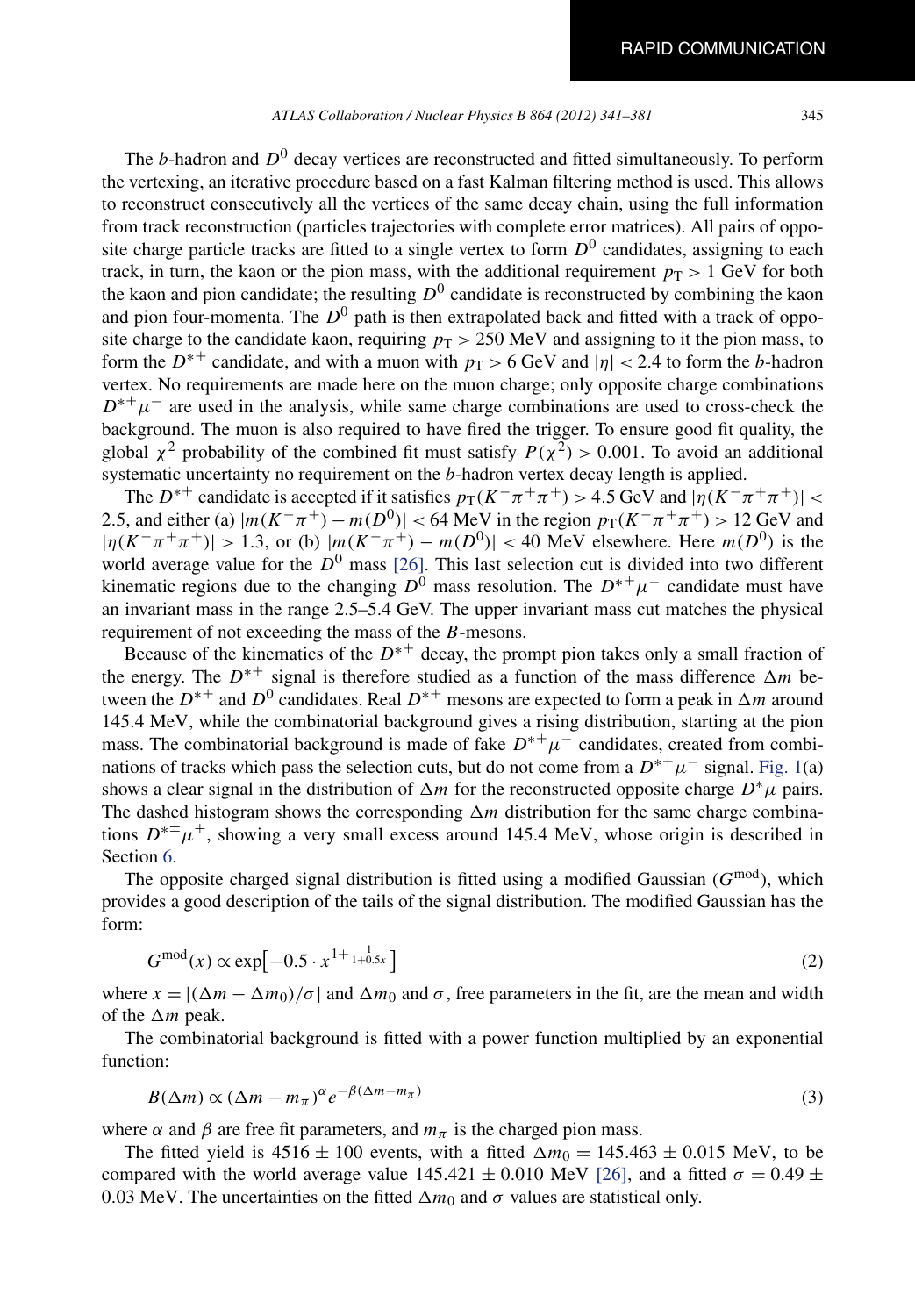*ATLAS Collaboration / Nuclear Physics B 864 (2012) 341–381*

<span id="page-5-0"></span>

Fig. 1. (a) Distribution of the mass difference  $\Delta m$  for  $D^*\mu$  combinations of opposite charge (points) and same charge (dashed line). The solid line shows the result of the fit described in the text. (b) Distribution of the opposite charge  $D^*$ <sup>*µ*</sup> invariant mass, for mass combinations within  $\pm 3\sigma$  of the  $\Delta m$  peak, without applying the invariant mass cut described in the text. The measured distribution is compared with the MC simulation, including the contribution of different sources of signal. The hashed bands show the MC statistical uncertainty.

| танне т                                                                                |                    |                         |                  |  |  |  |
|----------------------------------------------------------------------------------------|--------------------|-------------------------|------------------|--|--|--|
| Fitted number of opposite charge $D^*\mu$ pairs for different $p_T$ and $ \eta $ bins. |                    |                         |                  |  |  |  |
| $p_T(D^{*+}\mu^-)$                                                                     | $N(D^{*+}\mu^{-})$ | $ \eta(D^{*+}\mu^{-}) $ | $N(D^{*+}\mu^-)$ |  |  |  |
| $9-12$ GeV                                                                             | $334 \pm 33$       | $0.0 - 0.5$             | $1330 \pm 47$    |  |  |  |
| $12-15$ GeV                                                                            | $1211 \pm 56$      | $0.5 - 1.0$             | $1207 \pm 47$    |  |  |  |
| $15 - 20 \text{ GeV}$                                                                  | $1527 \pm 55$      | $1.0 - 1.5$             | $919 + 48$       |  |  |  |
| $20 - 30$ GeV                                                                          | $1049 \pm 42$      | $1.5 - 2.0$             | $890 \pm 60$     |  |  |  |
|                                                                                        |                    |                         |                  |  |  |  |

 $30-45 \text{ GeV}$   $310 \pm 21$   $2.0-2.5$   $317 \pm 37$ 

Fig. 1(b) shows the  $D^{*+}\mu^-$  invariant mass distribution selected in a region of 3 $\sigma$  around the  $\Delta m$  peak, without applying any  $D^{*+}\mu^-$  invariant mass cut. The measured distribution is compared with the MC  $b\bar{b} + c\bar{c}$  simulation described in Section [4,](#page-2-0) which takes into account the contribution of different physical sources to the  $D^{*+}\mu^-$  signal, as discussed in more detail in Section 6. The MC simulation is separately normalised to the number of signal and background events in data. The selection on  $m(D^*+\mu^-)$  has full efficiency for the signal, while rejecting part of the combinatorial background and physical processes other than a single *b*-hadron decay.

In order to evaluate differential cross sections, the sample is divided into six  $p_T(D^{*+}\mu^-)$ bins and five  $|\eta(D^* + \mu^{-})|$  bins. The  $\Delta m$  distribution in each bin is fitted independently using the same fitting procedure as for the total sample. The number of candidates in each bin is reported in Table 1, together with its statistical uncertainty from the fit.

# **6.**  $D^{*+}\mu$ <sup>–</sup> **sample composition**

 $T = 1.1 - 1$ 

45–80 GeV  $76 \pm 10$ 

Various processes contribute to the  $D^{*+} \mu^-$  data sample:

• Direct semileptonic decay:  $b \to D^{*+} \mu^- X$ ; this is the signal contribution used for this measurement.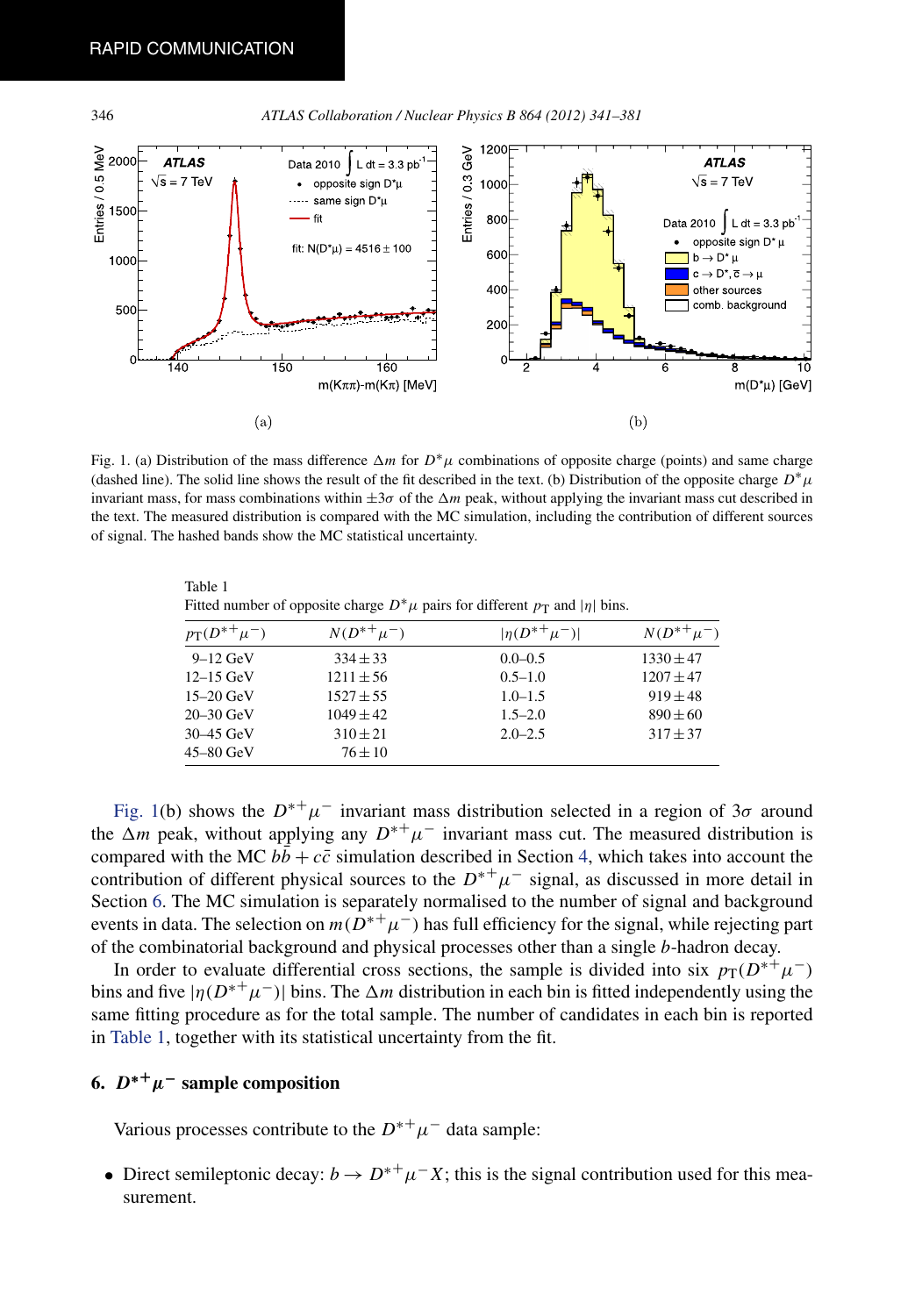347

Table 2 Different sources contributing to the  $D^{*+} \mu^-$  sample. The uncertainties are due to MC statistics.

| Source                                                         | Fraction $(\%)$ |
|----------------------------------------------------------------|-----------------|
| $b \rightarrow D^{*+} \mu^- X$                                 | $93.2 \pm 0.3$  |
| $c \rightarrow D^{*+}X, \bar{c} \rightarrow \mu^-X'$           | $3.8 + 0.2$     |
| $b \rightarrow D^{*+} \tau^- X, \tau^- \rightarrow \mu^- X'$   | $1.5 \pm 0.1$   |
| $b \rightarrow D^{*+} \bar{D} X, \bar{D} \rightarrow \mu^- X'$ | $0.9 \pm 0.1$   |
| Others                                                         | $0.6 \pm 0.1$   |

Table 3

Fractions of single *b* semileptonic decays in different  $p_T(D^{*+}\mu^-)$  and  $|n(D^{*+}\mu^-)|$ bins. The uncertainties are due to MC statistics.

| $p_T(D^{*+}\mu^-)$ | $f_h(\%)$      | $ \eta(D^{*+}\mu^{-}) $ | $f_h$ (%)      |
|--------------------|----------------|-------------------------|----------------|
| $9-12$ GeV         | $90.8 \pm 1.2$ | $0.0 - 0.5$             | $93.0 \pm 0.5$ |
| $12 - 15$ GeV      | $92.7 \pm 0.5$ | $0.5 - 1.0$             | $92.6 \pm 0.5$ |
| $15-20$ GeV        | $93.8 \pm 0.4$ | $1.0 - 1.5$             | $93.4 \pm 0.6$ |
| $20 - 30$ GeV      | $93.2 \pm 0.5$ | $1.5 - 2.0$             | $93.5 \pm 0.6$ |
| $30 - 45$ GeV      | $93.8 \pm 0.9$ | $2.0 - 2.5$             | $94.6 \pm 0.9$ |
| $45 - 80$ GeV      | $93.1 \pm 1.9$ |                         |                |

- Decays of two *c*-hadrons, one of them decaying semileptonically:  $c \rightarrow D^{*+}X$ ,  $\bar{c} \rightarrow \mu^-X'$ .
- Direct semileptonic  $\tau$  decay:  $b \to D^{*+} \tau^- X$ ,  $\tau^- \to \mu^- \bar{\nu}_\mu \nu_\tau(\gamma)$ .
- Decays of *b*-hadrons with two *c*-hadrons in the final state, one of them decaying semileptonically:  $b \to D^{*+}DX$ ,  $D \to \mu^-X'$ .
- Decays of two *b*-hadrons, one of them decaying semileptonically:  $b \rightarrow D^{*+}X$ ,  $b \rightarrow \mu X'$ . This source contributes to opposite-sign and same-sign charge combinations, depending on the direct or indirect semileptonic decay relative branching ratio and on the neutral *b*-meson oscillation rate. This explains the small excess observed in [Fig. 1\(](#page-5-0)a) in the peak region of the same sign charge  $\Delta m$  distribution.
- A  $D^{*+}$  meson accompanied by a fake muon, contributing to both opposite-sign and samesign charge combinations. The contribution from combinations with misidentified muon charge is negligible.

For the purposes of this measurement, only the direct semileptonic component is of interest. Therefore it is necessary to evaluate the fraction of the reconstructed  $D^*$ + $\mu^-$  sample that actually originates from direct semileptonic *b* decays. This is estimated from the MC simulation. The most significant  $D^*$ <sup>+</sup> $\mu^-$  contributions are listed in Table 2, together with the MC statistical uncertainty.

The fractions from single *b* semileptonic decays  $f_b$ , evaluated in the various  $p_T$  and  $|\eta|$  bins of the  $D^{*+}\mu^-$  pair, are reported in Table 3, together with the MC statistical uncertainty of the calculations. These values are used for the differential cross section measurements.

# **7. Reconstruction and muon trigger efficiency**

The overall efficiency  $\epsilon$  for  $H_b \to D^{*+} \mu^- X$  decays to enter the  $D^{*+} \mu^-$  sample, which includes the reconstruction, muon trigger and selection efficiencies, is evaluated as a product of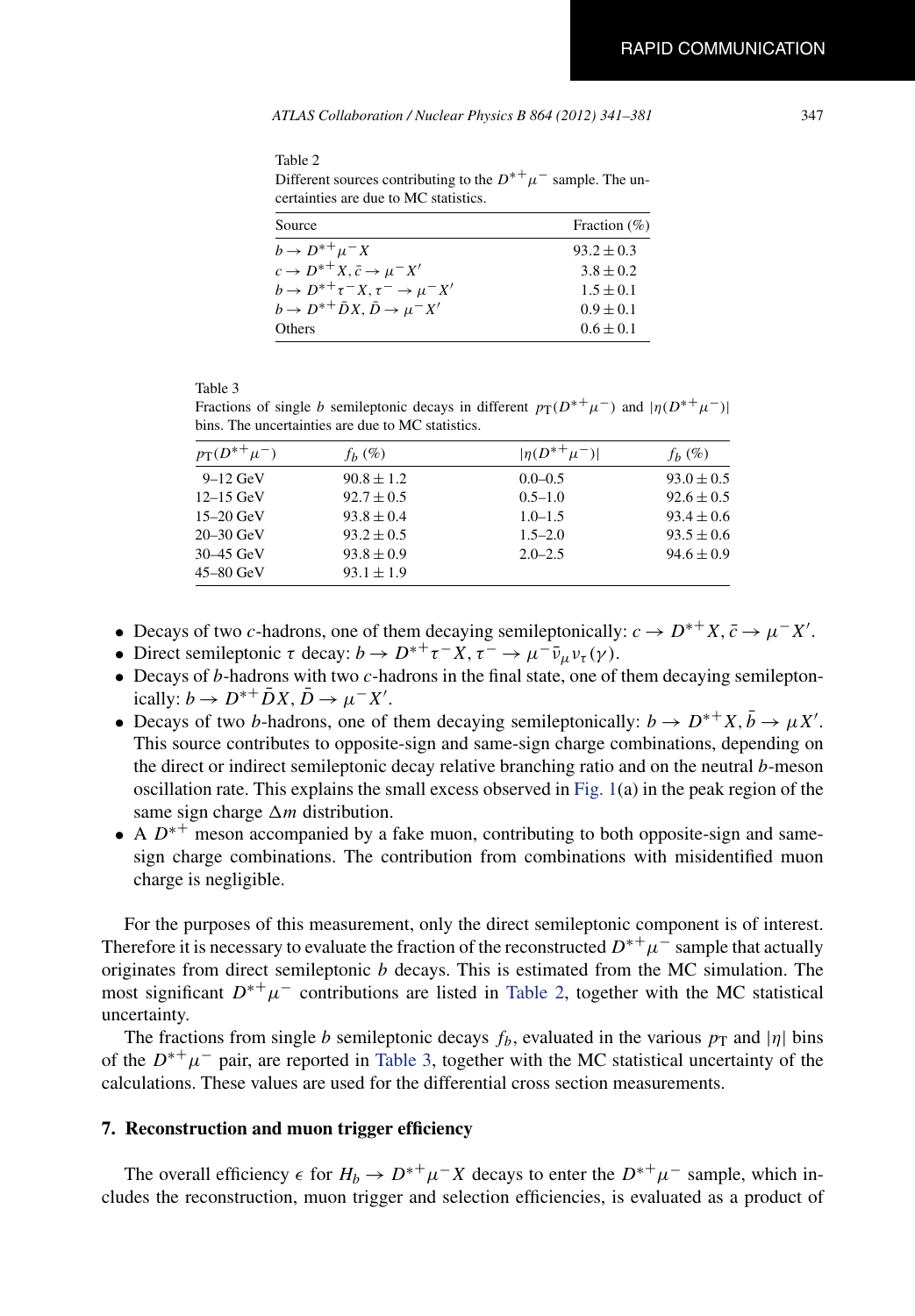*ATLAS Collaboration / Nuclear Physics B 864 (2012) 341–381*

|                    |                | Overall emerging $\epsilon$ for different $p_{\perp}(\nu - \mu)$ and $\eta(\nu - \mu)$ forms. |                |
|--------------------|----------------|-----------------------------------------------------------------------------------------------|----------------|
| $p_T(D^{*+}\mu^-)$ | $\epsilon$ (%) | $ \eta(D^{*+}\mu^{-}) $                                                                       | $\epsilon$ (%) |
| $9-12$ GeV         | $21.2 \pm 0.9$ | $0.0 - 0.5$                                                                                   | $37.5 \pm 0.7$ |
| $12 - 15$ GeV      | $26.7 \pm 0.6$ | $0.5 - 1.0$                                                                                   | $37.2 \pm 0.8$ |
| $15-20$ GeV        | $32.1 \pm 0.6$ | $1.0 - 1.5$                                                                                   | $29.9 \pm 0.8$ |
| $20-30$ GeV        | $38.8 \pm 0.9$ | $1.5 - 2.0$                                                                                   | $26.1 \pm 0.8$ |
| $30-45$ GeV        | $45.2 \pm 1.7$ | $2.0 - 2.5$                                                                                   | $16.1 \pm 0.9$ |
| $45-80$ GeV        | $52 \pm 4$     |                                                                                               |                |

<span id="page-7-0"></span>Table 4  $\frac{1}{2}$  Overall efficiency  $\epsilon$  for different  $p_T(D^*+u^-)$  and  $p(D^*+u^-)$  bins.

three different components, in order to combine MC and data-driven efficiency calculations. Since the only requirement is the single *b* detection efficiency, the  $b\bar{b}$  MC sample is used. The components are defined as:

$$
\epsilon_{\text{reco}} = \frac{N(\text{true } D^{*+} \mu^- \text{ with } \mu \text{ and tracks reconstructed})}{N(\text{true } D^{*+} \mu^-)}
$$
(4)

$$
\epsilon_{\text{trigger}} = \frac{N(\text{true } D^{*+} \mu^- \text{with } \mu \text{ and tracks reconstructed, } \mu \text{ matched to trigger})}{N(\text{true } D^{*+} \mu^- \text{ with } \mu \text{ and tracks reconstructed})}
$$
(5)

 $\epsilon$ selection

$$
= \frac{N(\text{true }D^{*+}\mu^- \text{with } \mu \text{ and tracks rec., } \mu \text{ matched to trigger, } D^{*+}\mu^- \text{ selection})}{N(\text{true }D^{*+}\mu^- \text{ with } \mu \text{ and tracks rec., } \mu \text{ matched to trigger})}
$$
(6)

where the number of true  $D^{*+}\mu^-$  pairs is calculated within the fiducial kinematic region  $p_T(D^{*+}) > 4.5$  GeV,  $p_T(\mu^-) > 6$  GeV,  $|\eta(D^{*+})| < 2.5$  and  $|\eta(\mu^-)| < 2.4$ . Events where the *D*<sup>∗+</sup> is inside the fiducial region, but its decay products are not fully reconstructed, contribute to  $\epsilon_{\text{reco}}$ .

Both  $\epsilon_{\text{reco}}$  and  $\epsilon_{\text{selection}}$  are taken from MC simulation. However  $\epsilon_{\text{trigger}}$ , which is the fraction of the reconstructed muons that actually satisfied the trigger, is measured directly from data using  $J/\psi \to \mu^+\mu^-$  samples [\[42\].](#page-17-0) These efficiencies are evaluated for the same data-taking periods used in this measurement.

The overall efficiency  $\epsilon$  is given by:

$$
\epsilon = \epsilon_{\text{reco}}(\text{MC})\epsilon_{\text{trigger}}(\text{data})\epsilon_{\text{selection}}(\text{MC})\tag{7}
$$

The different efficiency components, together with the related statistical uncertainties, are determined as  $\epsilon_{\text{reco}} = (48.3 \pm 0.4)\%$ ,  $\epsilon_{\text{trigger}} = (81.9 \pm 0.4)\%$  and  $\epsilon_{\text{selection}} = (79.1 \pm 0.5)\%$ . The overall efficiency is  $(31.3 \pm 0.4)\%$ , and the values obtained in  $p_T(D^{*+}\mu^-)$  and  $|{\eta(D^{*+}\mu^-)}|$ bins are reported in Table 4. A complete description of the systematic uncertainties follows in Section 8.

## **8. Systematic uncertainties**

The uncertainty in the cross section due to each systematic variation is evaluated by repeating the entire analysis procedure and finding the change in the cross section value. The same strategy is adopted to evaluate bin-by-bin systematic uncertainties for the differential cross section measurements. The following sources are considered:

• Uncertainty of the yields from the fits, obtained by varying the fitting procedure in the following ways: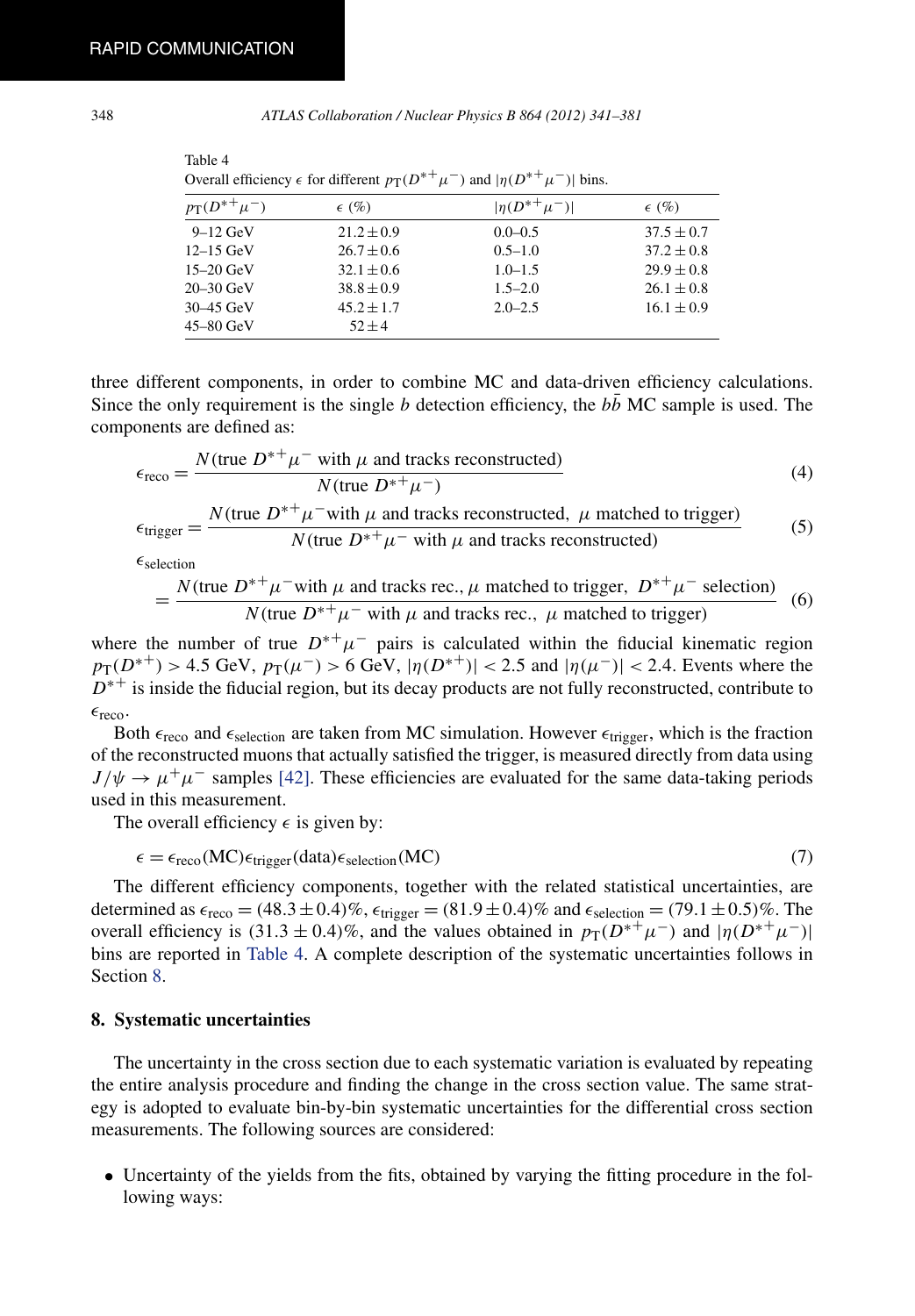- reducing the high end of the  $\Delta m$  range used for the  $D^{*+}\mu^-$  signal fit by 4 MeV, from 165 MeV to 161 MeV;
- changing the background parameterisation function to be  $\alpha$  1 − exp( $-\alpha(\Delta m m_{\pi})^{\beta}$ ), where  $\alpha$  and  $\beta$  are free fit parameters, which provides a  $P(\chi^2)$  for the fit similar to that with the default background parameterisation.
- Uncertainty of the sample composition estimate: the  $f<sub>b</sub>$  measurement depends on the  $b/c$ cross section ratio used in the MC sample. The ratio of the beauty and charm contributions to the inclusive  $D^*$ <sup>+</sup> production, estimated using the life-time information, has been found to be in agreement with the ratio in PYTHIA, within experimental uncertainties. To cover the uncertainties, the MC *b/c* ratio is varied between 50% and 200% of its nominal value.
- Uncertainties of the muon trigger efficiencies are estimated from  $J/\psi \to \mu^+\mu^-$  studies [\[42\].](#page-17-0)
- Uncertainty on tracking and muon reconstruction efficiency: the uncertainty on ID tracking efficiency is dominated by the detector material description used in MC simulations. This uncertainty is evaluated in studies of minimum bias events [\[28\].](#page-16-0) The muon reconstruction uncertainty is evaluated on  $Z \rightarrow \mu^+\mu^-$  data samples [\[42\].](#page-17-0) This systematic uncertainty is dominated by the ID tracking uncertainty.
- Model dependence of the reconstruction efficiency: the efficiency calculation could be affected by differences between the  $p_T(D^*+\mu^-)$  and  $\eta(D^*+\mu^-)$  spectra in data and MC simulation. To estimate the systematic uncertainty, the MC distribution is varied, while preserving consistency with the observed data distribution, and the resulting change in efficiency is computed after each variation.
- Uncertainty due to differences in the fit of the  $D^0$  and *b*-hadron vertices between data and MC simulation: to estimate the systematic uncertainty, the MC  $P(\chi^2)$  distribution is varied, while preserving consistency with the observed data distribution, and the resulting change in efficiency is computed after each variation.
- Uncertainty of the difference in  $D^0$  mass resolution between data and MC simulation: the efficiency calculation is corrected to account the difference between  $D^0$  mass resolution in data and MC simulation. To estimate the systematic uncertainty, the error on the data-to-MC ratio of  $D^0$  mass widths is propagated to the efficiency.
- NLO prediction uncertainty: since the NLO predictions are also used as an active part of the analysis for unfolding (Section [9\)](#page-9-0) and acceptance corrections (Section [10\)](#page-11-0), the theoretical uncertainties and the use of different predictions introduce additional systematic uncertainties to the experimental measurements. These are evaluated by repeating the entire analysis, introducing different theoretical uncertainties (Section [4\)](#page-2-0) to the default central prediction (POWHEG + PYTHIA), and using a different theoretical prediction (POWHEG + HERWIG and MC@NLO): positive and negative differences obtained with respect to using the central prediction are separately summed in quadrature. The use of the predictions matched with HERWIG produces visible asymmetries in the uncertainties of the acceptance corrections (Section [10\)](#page-11-0).
- Uncertainty of the luminosity measurement  $(\pm 3.4\%)$  [\[43,44\].](#page-17-0)
- Relative uncertainty on the branching fractions of the different decay chains, obtained from the world averages [\[26\]:](#page-16-0)  $b \to D^{*+} \mu^- X$  (±7%),  $D^{*+} \to D^0 \pi^+$  (±0.7%),  $D^0 \to K^- \pi^+$  $(\pm 1.3\%)$ .

In Sections [9 and 10,](#page-9-0) tables are shown with these uncertainties quoted after each step of the analysis.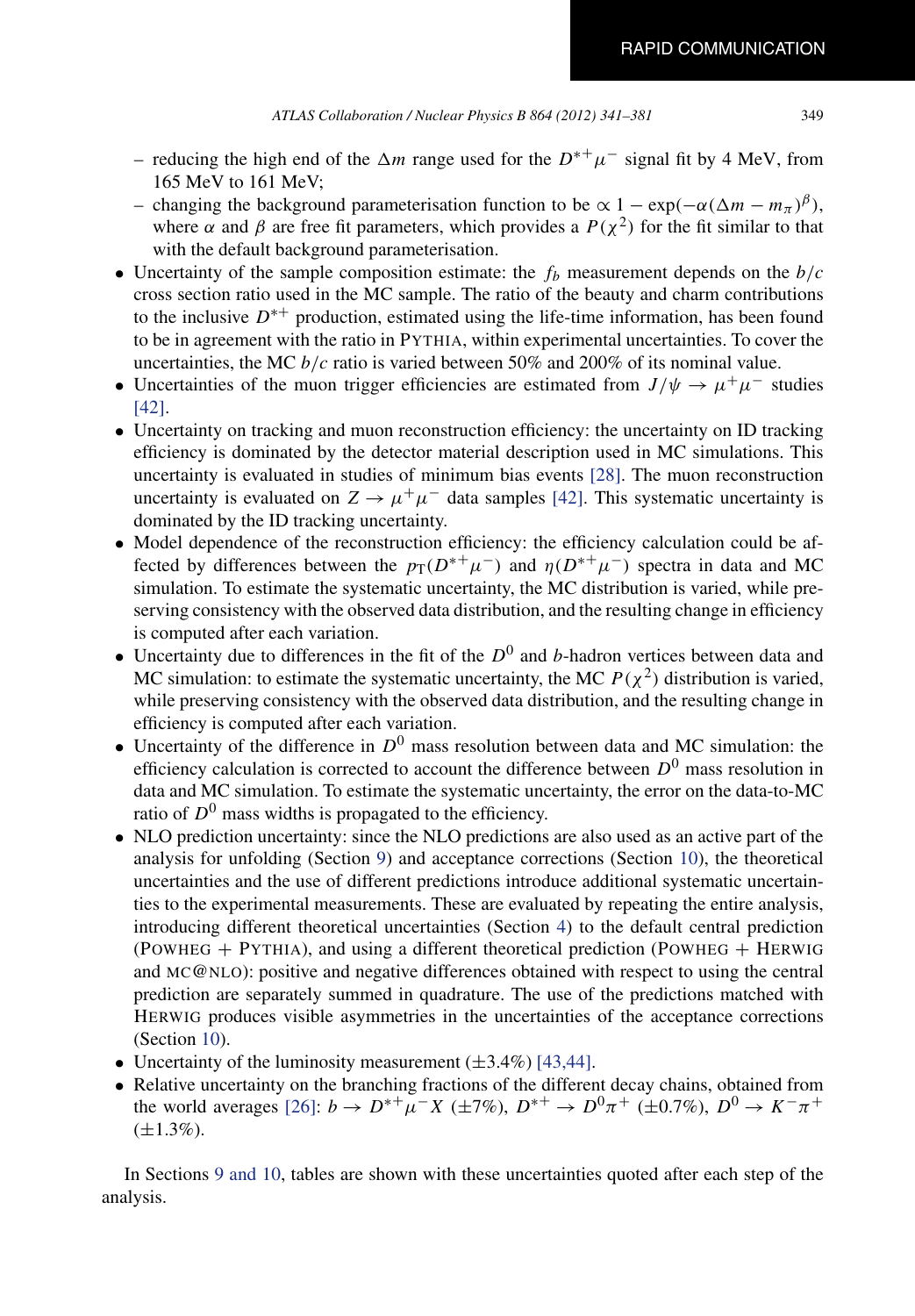<span id="page-9-0"></span>Table 5

Differential cross sections for  $H_b \to D^{*+} \mu^- X$  production as a function of  $p_T$  and  $|\eta|$  of the  $D^{*+} \mu^-$  pair, in the fiducial kinematical region  $p_T(D^*+$  > 4.5 GeV,  $p_T(\mu^-)$  > 6 GeV,  $|\eta(D^{*+})|$  < 2.5 and  $|\eta(\mu^-)|$  < 2.4. The statistical and total systematic uncertainties are shown for each cross section.

| $p_T(D^{*+}\mu^-)$ [GeV] | $\frac{d\sigma(H_b \to D^{*+}\mu^- X)}{dp_T(D^{*+}\mu^-)}$ [nb/GeV] | $ \eta(D^{*+}\mu^{-}) $ | $\frac{d\sigma(H_b \to D^{*+}\mu^- X)}{d \eta(D^{*+}\mu^-) }$ [nb/unit of $ \eta $ ] |
|--------------------------|---------------------------------------------------------------------|-------------------------|--------------------------------------------------------------------------------------|
| $9 - 12$                 | $2.78 \pm 0.29_{-0.30}^{+0.30}$                                     | $0.0 - 0.5$             | $38.4 \pm 1.5^{+3.4}_{-3.4}$                                                         |
| $12 - 15$                | $8.2 \pm 0.4^{+0.8}_{-0.8}$                                         | $0.5 - 1.0$             | $34.9 \pm 1.4^{+3.1}_{-3.1}$                                                         |
| $15 - 20$                | $5.2 \pm 0.2^{+0.5}_{-0.5}$                                         | $1.0 - 1.5$             | $33.5 \pm 1.8^{+3.4}_{-3.1}$                                                         |
| $20 - 30$                | $1.47 \pm 0.06_{-0.14}^{+0.15}$                                     | $1.5 - 2.0$             | $37.2 \pm 2.6^{+4.7}_{-4.2}$                                                         |
| $30 - 45$                | $0.250 \pm 0.018_{-0.024}^{+0.025}$                                 | $2.0 - 2.5$             | $21.7 \pm 2.6^{+3.7}_{-3.1}$                                                         |
| $45 - 80$                | $0.0229 \pm 0.0030_{-0.0023}^{+0.0023}$                             |                         |                                                                                      |

# **9. Differential cross sections for**  $H_b \to D^{*+} \mu^- X$  production

Differential cross sections for  $H_b \to D^{*+} \mu^- X$  production as a function of the  $p_T$  and |*η*| of the  $D^{*+}\mu^-$  pairs are evaluated by using Eq. [\(1\)](#page-2-0) and dividing by the bin width. The results are shown in Table 5.

To extract differential cross sections as a function of the  $p_T$  and  $|\eta|$  of the *b*-hadron, it is necessary to correct the observed  $p_T(D^{*+}\mu^-)$  and  $|\eta(D^{*+}\mu^-)|$  distributions using Monte Carlo simulations, in order to take into account the kinematics of the missing particles from the decay  $H_b \to D^{*+} \mu^- X$ . This procedure is known as unfolding [\[45–48\].](#page-17-0) The unfolding approach used in this paper is based on the iterative method described in Ref. [\[49\],](#page-17-0) containing elements of Bayesian statistics.

The element  $F_{ij}$  of the response matrix *F* for a *b*-hadron in a  $p_T/|\eta| (H_b)$  bin *j* to decay into a  $D^{*+}\mu^-$  in  $p_T/|\eta| (D^{*+}\mu^-)$  bin *i* can be interpreted as a conditional probability

$$
F_{ij} = P(D^{*+}\mu^{-} \text{ in bin } i | H_b \text{ in bin } j). \tag{8}
$$

Given an initial set of probabilities  $p_i$  for *b*-hadrons to be found in bin *i*, using Bayes' theorem one can obtain the expected number of *b*-hadrons in bin *i*, given a measured  $D^{*+}\mu^-$  distribution:

$$
N_i^{H_b} = \sum_{j=1}^{N_{\text{bin}}} P(H_b \text{ in bin } i | D^* \mu \text{ in bin } j) N_j^{D^{*+} \mu^-}
$$
  
= 
$$
\sum_{j=1}^{N_{\text{bin}}} \left( \frac{F_{ji} p_i}{\sum_k F_{jk} p_k} \right) N_j^{D^{*+} \mu^-}
$$
 (9)

An NLO Monte Carlo sample generated with POWHEG + PYTHIA is used to create the default response matrix  $F$  and the initial prior probabilities  $p$ . The procedure is repeated with different MC generators, in order to evaluate systematic uncertainties.

The procedure can be iterated, taking as new prior probabilities the solutions of the previous step, i.e.  $p_i = N_i^{H_b} / N_{\text{tot}}^{H_b}$ . After a large number of iterations, the procedure converges on the results obtained with a direct inversion of the response matrix *F*

$$
N_i^{H_b} = \sum_{j=1}^{N_{\text{bin}}} (F^{-1})_{ij} N_j^{D^{*+}\mu^-}
$$
\n(10)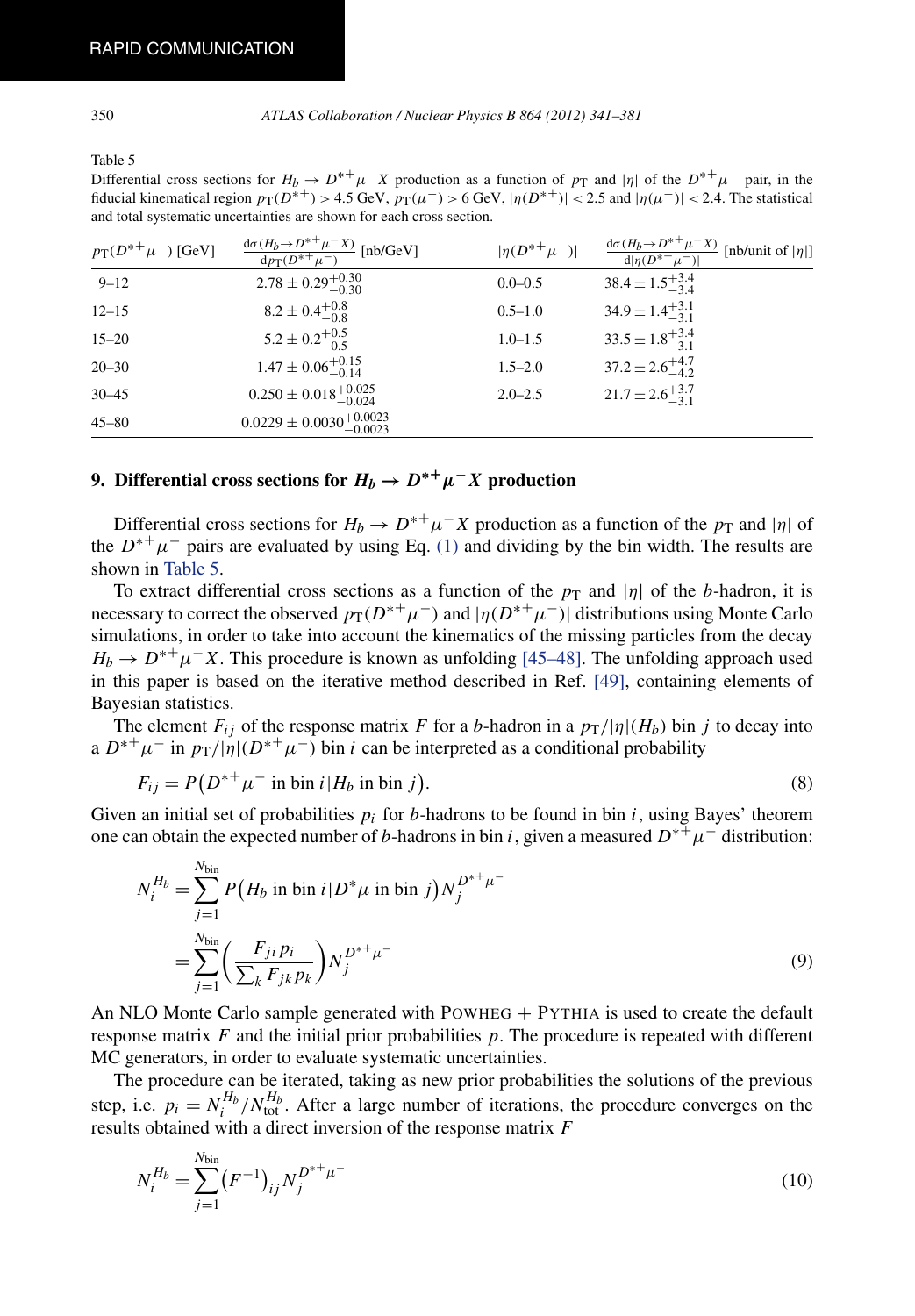<span id="page-10-0"></span>

Fig. 2. Differential cross section for  $H_b \to D^{*+} \mu^- X$  production as a function of (a)  $p_T$  and (b)  $|\eta|$  of the *b*-hadron, in the fiducial kinematical region  $p_T(D^{*+}) > 4.5$  GeV,  $p_T(\mu^{-}) > 6$  GeV,  $|\eta(D^{*+})| < 2.5$  and  $|\eta(\mu^{-})| < 2.4$ . The measurement is compared with the theoretical predictions, as described in the text. The inner error bars of the data points are statistical uncertainties, the outer are statistical  $+$  total systematic uncertainties.

This method is known to be sensitive to statistical fluctuations [\[45\],](#page-17-0) but this effect can be mitigated in the Bayesian method by truncating the procedure after a few iterations.

The number of iterations was therefore optimised in Monte Carlo simulations with test measurements, comparing the values obtained after each iteration to the values expected from the MC-generated information, using a  $\chi^2$  test. Two iterations are the optimal solution in this case, providing compatible results even when the response matrix  $F$  and the prior probabilities  $p$  are generated using different theoretical distributions.

The inversion method and the Bayesian method with a different number of iterations were employed as a check. Within the systematic uncertainties, all the results were found to be in agreement with the chosen default procedure.

A bias could occur in this procedure due to the possible mismodelling of the  $H_b$  decays (e.g.  $D^*$ <sup>∗</sup> decays contributing to the missing particles in the final state) in the simulation. It was verified with the simulation that the relevant  $D^*$ <sup>+</sup> $\mu^-$  kinematic variables have a small dependence on the specific *b*-hadron decay, and that a mismodelling of the *D*∗∗ branching ratios does not produce a significant effect. This is expected since the dominant  $D^*$ <sup>+</sup> $\mu^-$  contribution arises from direct  $B^0$  decays without an intermediate  $D^{**}$ .

Once the  $H_b$  distribution is obtained, the differential  $H_b \to D^{*+} \mu^- X$  cross sections are determined as a function of  $p_T$  and  $|\eta|$  of the *b*-hadron, inside the kinematic region  $p_T(D^{*+})$  > 4.5 GeV,  $p_T(\mu^-) > 6$  GeV,  $|\eta(D^{*+})| < 2.5$  and  $|\eta(\mu^-)| < 2.4$ .

Fig. 2 shows the measured differential cross sections, with comparisons to the NLO theoretical predictions. The POWHEG  $+$  PYTHIA shaded band refers to the total theoretical uncertainty of the prediction. The differential cross section values are reported in [Table 6,](#page-11-0) together with the statistical and total systematic uncertainties. The individual contributions to the systematic uncertainties are listed in [Tables 7 and 8.](#page-12-0) The comparison with data shows that NLO calculations underestimate the cross section, although the difference is within the combined experimental and theoretical uncertainties.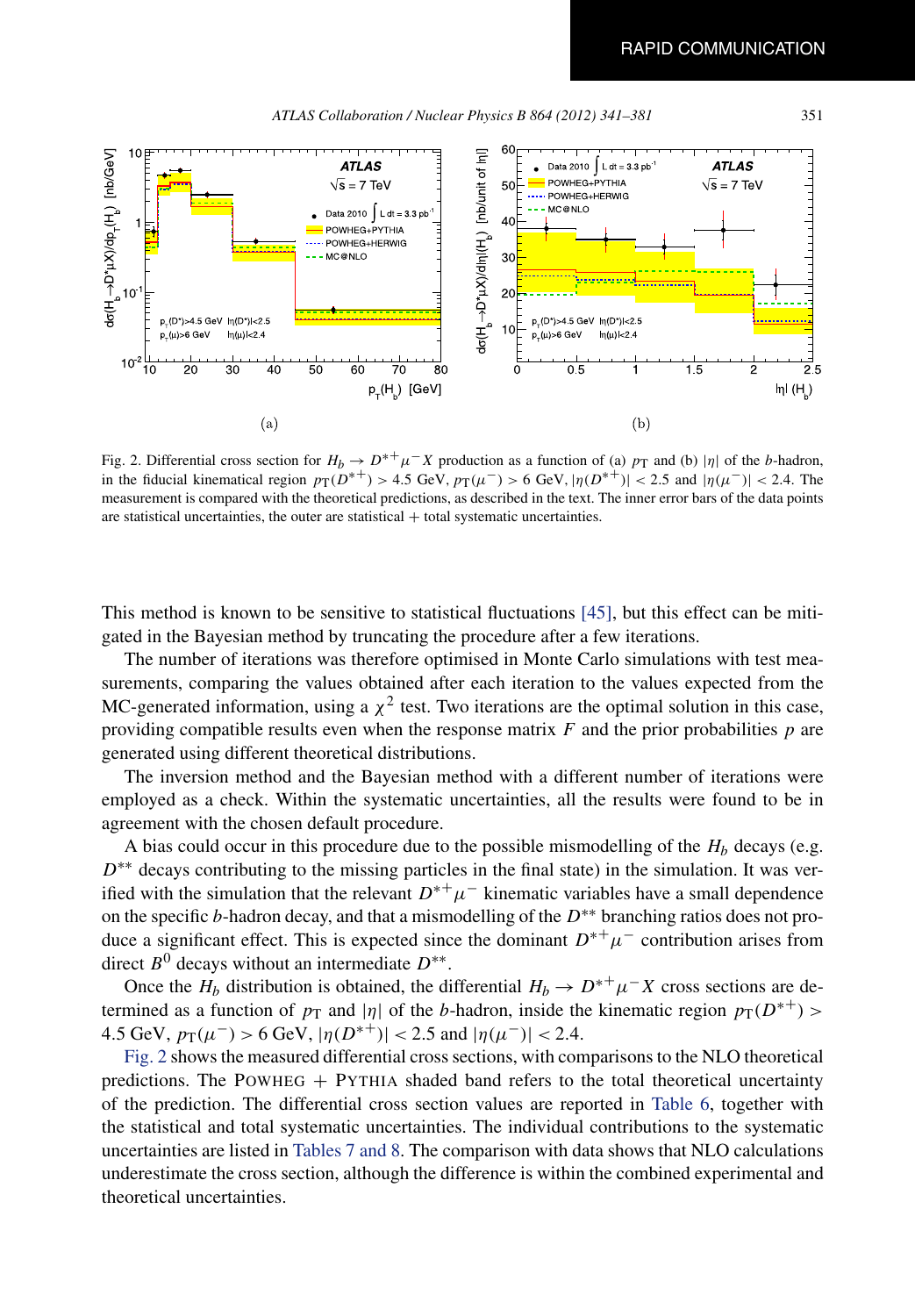<span id="page-11-0"></span>Table 6 Differential cross sections for  $H_b \to D^{*+} \mu^- X$  and  $H_b X$  production as a function of  $p_T$  and  $|\eta|$  of the *b*-hadron, in the fiducial kinematical regions  $p_T(D^{*+}) > 4.5$  GeV,  $p_T(\mu^-) > 6$  GeV,  $|\eta(D^{*+})| < 2.5$  and  $|\eta(\mu^-)| < 2.4$ , and  $p_T(H_b) > 9$  GeV,  $|\eta(H_b)| < 2.5$  respectively. The statistical and total systematic uncertainties are shown for each cross section.

| $p_{\rm T}(H_b)$ [GeV] | $\frac{d\sigma(H_b \to D^{*+}\mu^- X)}{d\rho_T(H_b)}$ [nb/GeV]               | $\frac{d\sigma(H_bX)}{dmT(H_b)}$ [nb/GeV]                  |
|------------------------|------------------------------------------------------------------------------|------------------------------------------------------------|
| $9 - 12$               | $0.73 \pm 0.12^{+0.09}_{-0.11}$                                              | $(5.8 \pm 0.9^{+0.8}_{-1.0}) \cdot 10^3$                   |
| $12 - 15$              | $4.65 \pm 0.27^{+0.50}_{-0.50}$                                              | $(2.37 \pm 0.14^{+0.30}_{-0.33})\cdot 10^3$                |
| $15 - 20$              | $5.48 \pm 0.19_{-0.54}^{+0.57}$                                              | $(9.1 \pm 0.3^{+1.1}_{-1.1}) \cdot 10^{2}$                 |
| 20–30                  | $2.46 \pm 0.08_{-0.24}^{+0.26}$                                              | $212 \pm 7^{+26}_{-26}$                                    |
| 30–45                  | $0.530 \pm 0.025_{-0.062}^{+0.056}$                                          | $31.3 \pm 1.5^{+3.9}_{-3.9}$                               |
| 45–80                  | $0.055 \pm 0.005_{-0.006}^{+0.007}$                                          | $2.78 \pm 0.25_{-0.33}^{+0.38}$                            |
|                        |                                                                              |                                                            |
| $ \eta(H_b) $          | $\frac{d\sigma(H_b \to D^{*+}\mu^- X)}{d \eta(H_b) }$ [nb/unit of $ \eta $ ] | $\frac{d\sigma(H_b X)}{d\ln(H_b)}$ [µb/unit of   $\eta$  ] |
| $0.0 - 0.5$            | $38.0 \pm 1.5^{+3.3}_{-3.3}$                                                 | $14.3 \pm 0.6^{+1.7}_{-2.7}$                               |
| $0.5 - 1.0$            | $35.0 \pm 1.5^{+3.2}_{-3.2}$                                                 | $13.4 \pm 0.6^{+1.8}_{-2.7}$                               |
| $1.0 - 1.5$            | $32.9 \pm 1.9^{+3.3}_{-3.1}$                                                 | $13.1 \pm 0.7^{+2.1}_{-2.9}$                               |
| $1.5 - 2.0$            | $37.5 \pm 2.7^{+4.7}_{-4.3}$                                                 | $15.8 \pm 1.1_{-4.4}^{+2.4}$                               |
| $2.0 - 2.5$            | $22.3 \pm 2.8^{+3.8}_{-3.2}$                                                 | $13.3 \pm 1.6^{+2.5}_{-4.5}$                               |

The integrated  $H_b \to D^{*+} \mu^- X$  cross section, inside the kinematic region  $p_T(D^{*+})$  > 4.5 GeV,  $p_T(\mu^-) > 6$  GeV,  $|\eta(D^{*+})| < 2.5$  and  $|\eta(\mu^-)| < 2.4$ , is:

$$
\sigma(p p \to H_b X' \to D^{*+} \mu^- X) = 78.7 \pm 2.0
$$
(stat.)  $\pm 7.3$ (syst.)  $\pm 1.2$ ( $\mathcal{B}$ )  $\pm 2.7$ ( $\mathcal{L}$ ) nb

The integrated POWHEG  $+$  PYTHIA prediction, with its theoretical uncertainty, is:

$$
\sigma(p p \to H_b X' \to D^{*+} \mu^- X) = 53^{+18}_{-12} \text{(scale)}^{+3}_{-3} \text{(m}_b)^{+3}_{-3} \text{(PDF)}^{+6}_{-5} \text{(hadr.) nb}
$$

The corresponding POWHEG + HERWIG prediction is 51 nb, while MC@NLO predicts 56 nb, with similar theoretical uncertainties to the  $PowerHETHIA$  prediction.

# **10. Differential cross sections for** *b***-hadron production**

The *b*-hadron differential cross sections can be derived from the  $H_b \to D^{*+} \mu^- X$  differential cross sections by taking into account the branching ratio  $\mathcal{B}(b \to D^{*+}\mu^- X)$  and the necessary decay acceptance corrections. These are evaluated using a POWHEG  $+$  PYTHIA simulation in two steps:

• Identification of the  $H_b$  kinematic region selected by the  $D^{*+}$  and  $\mu^-$  kinematic cuts. This indicates that only *b*-hadrons with  $p_T(H_b) > 9$  GeV and  $|\eta(H_b)| < 2.5$  pass the  $D^{*+}$  and *μ*− kinematic cuts.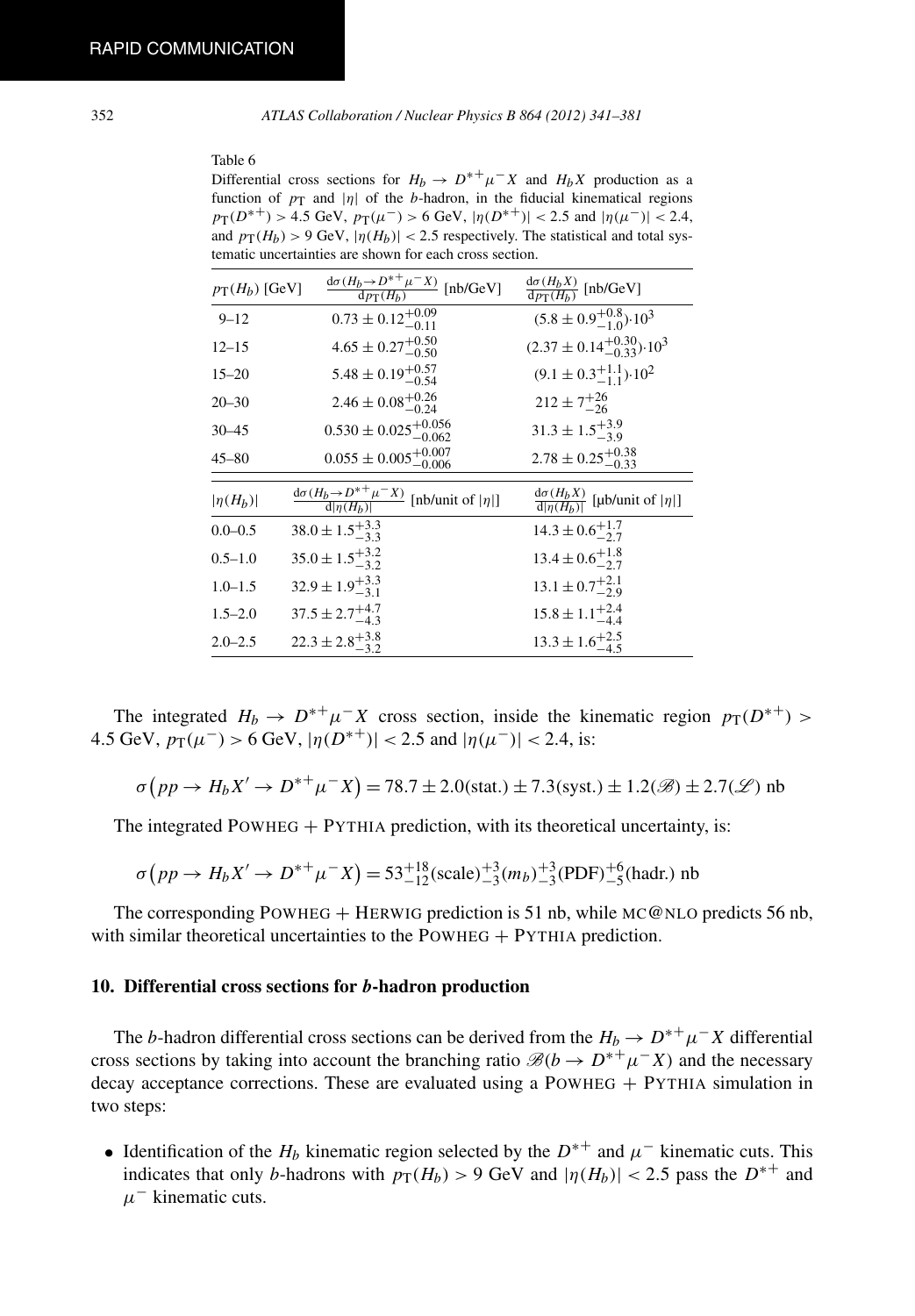353

<span id="page-12-0"></span>Table 7

| $H_b \to D^{*+} \mu^- X$ and $H_b$ cross section relative uncertainties as a function of $p_T(H_b)$ , listed as percentages (%). |  |
|----------------------------------------------------------------------------------------------------------------------------------|--|
|----------------------------------------------------------------------------------------------------------------------------------|--|

| $p_T$ bin (GeV)                                                                  | $9 - 12$           | $12 - 15$          | $15 - 20$          | $20 - 30$          | $30 - 45$          | $45 - 80$          |
|----------------------------------------------------------------------------------|--------------------|--------------------|--------------------|--------------------|--------------------|--------------------|
| Data statistics                                                                  | $\pm 15.8$         | ±5.9               | $\pm 3.4$          | $\pm 3.1$          | $\pm 4.7$          | $\pm$ 9.0          |
| $\sigma(H_h \to D^{*+} \mu^- X)$ and $\sigma(H_h)$ relative systematic error (%) |                    |                    |                    |                    |                    |                    |
| $D^*\mu$ fit                                                                     | $\pm$ 3.5          | $\pm 1.8$          | $\pm 1.0$          | $\pm 1.4$          | $\pm 1.7$          | $\pm 2.0$          |
| $f_b$                                                                            | $+2.5$<br>$-3.8$   | $+2.3$<br>$-3.5$   | $+1.8$<br>$-2.8$   | $+1.6$<br>$-2.5$   | $+1.4$<br>$-2.2$   | $+1.8$<br>$-2.9$   |
| $\mu$ trigger                                                                    | $+1.3$<br>$-1.2$   | $+1.3$<br>$-1.3$   | $+1.7$<br>$-1.6$   | $+2.2$<br>$-2.0$   | $+2.5$<br>$-2.2$   | $+2.7$<br>$-2.5$   |
| Tracking $+\mu$ reconstruction                                                   | $+9.1$<br>$-8.2$   | $+9.0$<br>$-8.1$   | $+8.9$<br>$-8.0$   | $+8.7$<br>$-7.9$   | $+8.5$<br>$-7.7$   | $+8.3$<br>$-7.5$   |
| MC $p_T/\eta$ reweight                                                           | $+0.2$<br>$-1.3$   | $+0.2$<br>$-1.2$   | $+0.4$<br>$-1.1$   | $+0.5$<br>$-1.1$   | $+0.4$<br>$-1.0$   | $+0.2$<br>$-0.8$   |
| $D^0$ and $H_b$ vertices fit                                                     | $\pm 2.0$          | $\pm 2.0$          | $\pm 2.0$          | $\pm 2.0$          | $\pm 2.0$          | $\pm 2.0$          |
| $D^0$ mass correction                                                            | $+0.8$<br>$-1.0$   | $+0.8$<br>$-1.0$   | $+0.8$<br>$-1.0$   | $+0.8$<br>$-1.0$   | $+0.8$<br>$-1.0$   | $+0.8$<br>$-1.0$   |
| Luminosity                                                                       |                    |                    |                    | $\pm$ 3.4          |                    |                    |
| $\mathcal{B}(D^{*+}\to D^0\pi^+)$                                                |                    |                    |                    | $\pm 0.7$          |                    |                    |
| $\mathcal{B}(D^0 \to K^- \pi^+)$                                                 |                    |                    |                    | $\pm 1.3$          |                    |                    |
| $\sigma(H_h \to D^{*+} \mu^- X)$ relative systematic error (%)                   |                    |                    |                    |                    |                    |                    |
| Unfolding                                                                        | $+6.6$<br>$-10.0$  | $+2.3$<br>$-3.8$   | $+1.7$<br>$-1.5$   | $+2.3$<br>$-1.3$   | $+3.2$<br>$-6.7$   | $+9.1$<br>$-3.5$   |
| $\sigma(H_h)$ relative systematic error in $(\%)$                                |                    |                    |                    |                    |                    |                    |
| $\mathcal{B}(b \to D^{*+} \mu^- X)$                                              |                    |                    |                    | $\pm 7$            |                    |                    |
| Unfolding $\oplus$ acceptance                                                    | $+3.4$<br>$-11.3$  | $+1.6$<br>$-6.4$   | $+2.3$<br>$-4.0$   | $+0.7$<br>$-2.5$   | $+1.7$<br>$-4.4$   | $+6.0$<br>$-1.0$   |
| Total syst. $\sigma(H_b \to D^{*+} \mu^- X)$                                     | $+12.9$<br>$-14.7$ | $+10.7$<br>$-10.8$ | $+10.3$<br>$-9.9$  | $+10.4$<br>$-9.8$  | $+10.6$<br>$-11.7$ | $+13.6$<br>$-10.3$ |
| Total syst. $\sigma(H_h)$                                                        | $+13.4$<br>$-17.1$ | $+12.6$<br>$-14.0$ | $+12.5$<br>$-12.5$ | $+12.3$<br>$-12.1$ | $+12.3$<br>$-12.5$ | $+13.5$<br>$-11.8$ |
|                                                                                  |                    |                    |                    |                    |                    |                    |

• Evaluation of a bin-by-bin  $p_T$ - and  $|\eta|$ -decay acceptance  $\alpha$  in the  $H_b$  allowed kinematic region, defined as

$$
\alpha = \frac{\text{number of } H_b(\rightarrow D^{*+}\mu^-) \text{ passing the } D^* \text{ and } \mu \text{ kinematic cuts}}{\text{number of } H_b(\rightarrow D^{*+}\mu^-) \text{ passing the } H_b \text{ kinematic cuts}} \tag{11}
$$

The results are shown in [Table 9](#page-13-0) for the POWHEG  $+$  PYTHIA central prediction. Section [8](#page-7-0) describes how the NLO theoretical uncertainties are propagated to this measurement.

The *b*-hadron differential cross sections as a function of  $p<sub>T</sub>$  and  $\eta$ , inside the kinematic region  $p_T(H_b)$  > 9 GeV and  $|\eta(H_b)|$  < 2.5, can then be calculated according to the formula:

$$
\frac{d\sigma(H_bX)}{dp_T(\eta)} = \frac{1}{\alpha_{p_T(\eta)}\mathcal{B}(b \to D^{*+}\mu^-X)} \frac{d\sigma(pp \to H_bX' \to D^{*+}\mu^-X)}{dp_T(\eta)}\tag{12}
$$

[Fig. 3](#page-14-0) shows the *b*-hadron differential cross section measurements compared with theoretical predictions. The shaded band is the overall theoretical uncertainty of the central POWHEG + PYTHIA prediction. Since the acceptance correction factors have a dependence on  $p<sub>T</sub>$  and  $|\eta|$ , as shown in [Table 9,](#page-13-0) the shapes of the *b*-hadron differential cross sections are different to the  $H_b \to D^{*+} \mu^- X$  differential cross sections shown in [Fig. 2.](#page-10-0) The systematic uncertainties are those from the  $\sigma(H_b \to D^{*+}\mu^- X)$  measurement described in Section [9,](#page-9-0) with the addition of the uncertainty of the branching ratio  $\mathcal{B}(b \to D^{*+}\mu^- X)$  and the uncertainties of the decay acceptance correction. The *b*-hadron differential cross section values are reported in [Table 6,](#page-11-0) together with the statistical and total systematic uncertainties, while the individual contributions to the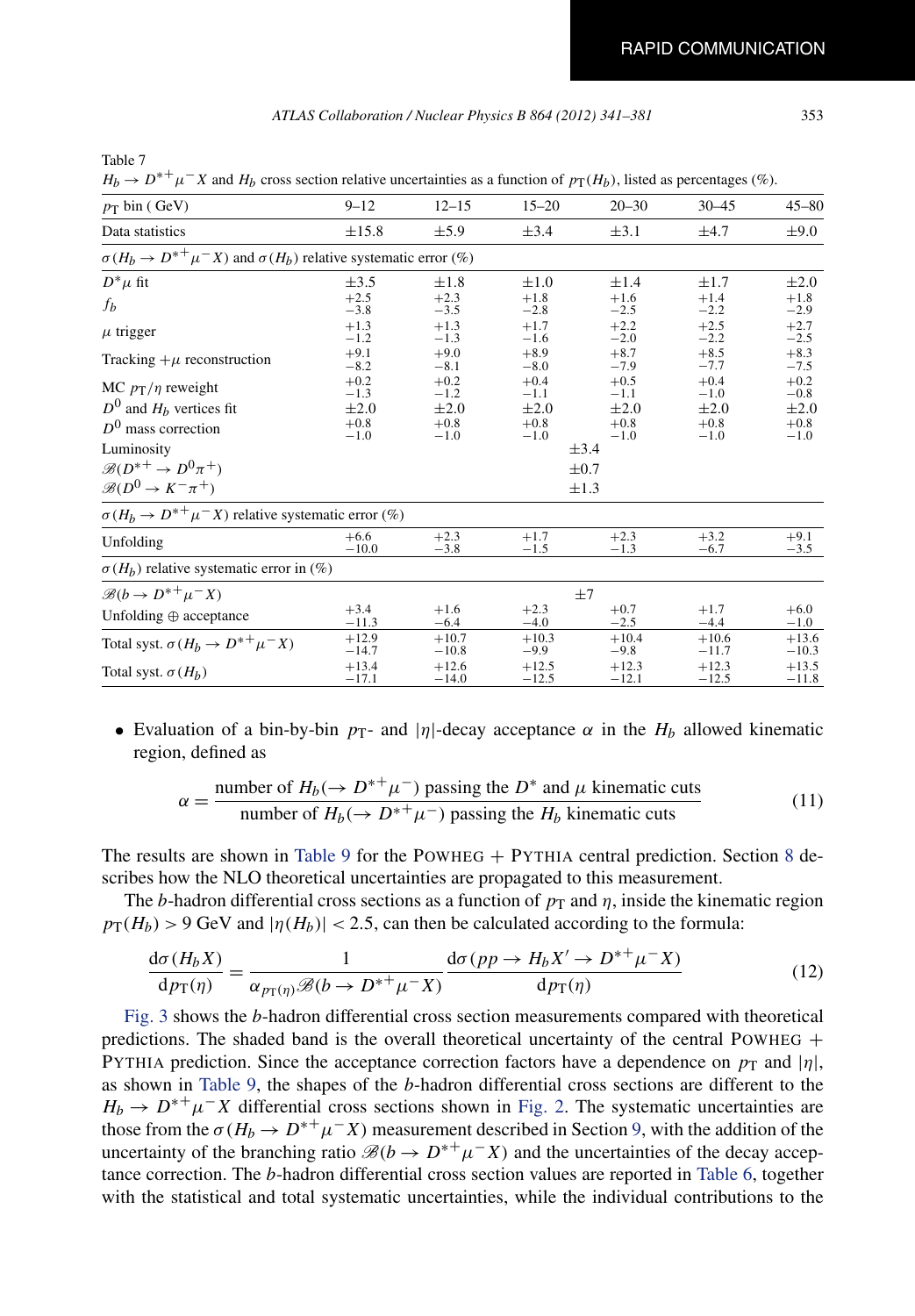#### *ATLAS Collaboration / Nuclear Physics B 864 (2012) 341–381*

<span id="page-13-0"></span>Table 8

 $H_b \rightarrow D^{*+} \mu^- X$  and  $H_b$  cross section relative uncertainties as a function of  $|\eta(H_b)|$ , listed as percentages (%). The last column refers to the integrated cross sections.

| $ \eta $ bin                                                                     | $0 - 0.5$                     | $0.5 - 1$                     | $1 - 1.5$                     | $1.5 - 2$                     | $2 - 2.5$                     | $0 - 2.5$                     |
|----------------------------------------------------------------------------------|-------------------------------|-------------------------------|-------------------------------|-------------------------------|-------------------------------|-------------------------------|
| Data statistics                                                                  | $\pm$ 3.9                     | $\pm 4.3$                     | $\pm$ 5.8                     | $\pm 7.3$                     | $\pm 12.5$                    | $\pm 2.5$                     |
| $\sigma(H_b \to D^{*+} \mu^- X)$ and $\sigma(H_b)$ relative systematic error (%) |                               |                               |                               |                               |                               |                               |
| $D^*\mu$ fit<br>$f_b$                                                            | $\pm 0.7$<br>$+1.6$<br>$-2.6$ | $\pm 0.9$<br>$+2.0$<br>$-3.5$ | $\pm 0.7$<br>$+1.5$<br>$-2.4$ | $\pm 1.2$<br>$+1.5$<br>$-2.6$ | $\pm 1.0$<br>$+1.3$<br>$-2.1$ | $\pm 0.5$<br>$+1.7$<br>$-2.8$ |
| $\mu$ trigger                                                                    | $+2.0$<br>$-1.9$              | $+2.1$<br>$-1.9$              | $+1.8$<br>$-1.6$              | $+1.7$<br>$-1.6$              | $+1.6$<br>$-1.5$              | $+1.9$<br>$-1.9$              |
| tracking $+\mu$ reconstruction                                                   | $+7.0$<br>$-6.5$              | $+7.1$<br>$-6.6$              | $+8.5$<br>$-7.7$              | $+11.4$<br>$-10.0$            | $+16.2$<br>$-13.4$            | $+8.6$<br>$-8.0$              |
| MC $p_T/\eta$ reweight<br>$D^0$ and $H_b$ vertices fit                           | $+1.5$<br>$-0.1$<br>$\pm 2.0$ | $+1.2$<br>$-0.1$<br>$\pm 2.0$ | $+1.4$<br>$-0.1$<br>$\pm 2.0$ | $+1.1$<br>$-0.2$<br>$\pm 2.0$ | $+2.0$<br>$-0.5$<br>$\pm 2.0$ | $+1.3$<br>$-1.3$<br>$\pm 2.0$ |
| $D^0$ mass correction                                                            | $+0.8$<br>$-1.0$              | $+0.8$<br>$-1.0$              | $+0.8$<br>$-1.0$              | $+0.8$<br>$-1.0$              | $+0.8$<br>$-1.0$              | $+0.8$<br>$-1.0$              |
| Luminosity<br>$\mathcal{B}(D^{*+}\to D^0\pi^+)$                                  |                               |                               |                               | $\pm$ 3.4<br>$\pm 0.7$        |                               |                               |
| $\mathcal{B}(D^0 \to K^- \pi^+)$                                                 |                               |                               |                               | $\pm 1.3$                     |                               |                               |
| $\sigma(H_b \to D^{*+} \mu^- X)$ relative systematic error (%)                   |                               |                               |                               |                               |                               |                               |
| Unfolding                                                                        | $+1.3$<br>$-0.9$              | $+1.1$<br>$-1.5$              | $+1.4$<br>$-0.8$              | $+0.7$<br>$-1.0$              | $+1.1$<br>$-2.0$              |                               |
| $\sigma(H_h)$ relative systematic error $(\%)$                                   |                               |                               |                               |                               |                               |                               |
| $\mathcal{B}(b \to D^{*+} \mu^{-} X)$                                            |                               |                               |                               | $+7$                          |                               |                               |
| Unfolding $\oplus$ acceptance                                                    | $+5.1$<br>$-15.0$             | $+7.3$<br>$-16.2$             | $+10.7$<br>$-19.1$            | $+4.8$<br>$-24.6$             | $+4.3$<br>$-29.6$             | $+6.4$<br>$-17.1$             |
| Total syst. $\sigma(H_b \to D^{*+} \mu^- X)$                                     | $+8.8$<br>$-8.5$              | $+9.0$<br>$-9.0$              | $+10.0$<br>$-9.4$             | $+12.5$<br>$-11.4$            | $+17.1$<br>$-14.5$            | $+10.0$<br>$-9.8$             |
| Total syst. $\sigma(H_h)$                                                        | $+12.2$<br>$-18.5$            | $+13.4$<br>$-19.7$            | $+16.1$<br>$-22.3$            | $+15.0$<br>$-27.9$            | $+18.8$<br>$-33.5$            | $+13.8$<br>$-20.9$            |

Table 9 Decay acceptance  $\alpha$  as a function of  $p_T(H_b)$  and  $|\eta(H_b)|$  for the POWHEG + PYTHIA prediction.

| $p_T(H_b)$            | $\alpha$ | $ \eta(H_h) $ | $\alpha$ |
|-----------------------|----------|---------------|----------|
| $9-12$ GeV            | 0.005    | $0.0 - 0.5$   | 0.096    |
| $12 - 15$ GeV         | 0.071    | $0.5 - 1.0$   | 0.095    |
| $15-20$ GeV           | 0.219    | $1.0 - 1.5$   | 0.091    |
| $20 - 30 \text{ GeV}$ | 0.422    | $1.5 - 2.0$   | 0.086    |
| $30-45$ GeV           | 0.614    | $2.0 - 2.5$   | 0.061    |
| $45-80$ GeV           | 0.723    |               |          |

systematic uncertainty are reported in [Tables 7 and 8.](#page-12-0) The combined unfolding and acceptance uncertainties are calculated taking their correlations into account.

The comparison with data shows that NLO calculations underestimate the cross section, although the difference is within the combined experimental and theoretical uncertainties. The *b*-hadron integrated cross section for  $p_T(H_b) > 9$  GeV and  $|\eta(H_b)| < 2.5$  is measured as:

$$
\sigma(pp \to H_b X) = 32.7 \pm 0.8 \text{(stat.)} \pm 3.1 \text{(syst.)}^{+2.1}_{-5.6}(\alpha) \pm 2.3(\mathscr{B}) \pm 1.1(\mathscr{L}) \text{ }\mu\text{b}
$$

The integrated POWHEG  $+$  PYTHIA prediction, with its theoretical uncertainty, is:

$$
\sigma(pp \to H_b X) = 22.2^{+8.9}_{-5.4} \text{(scale)}^{+2.1}_{-1.9} \text{(m}_b)^{+2.2}_{-2.1} \text{(PDF)}^{+1.6}_{-1.5} \text{(hadr.)} \text{ }\mu\text{b}
$$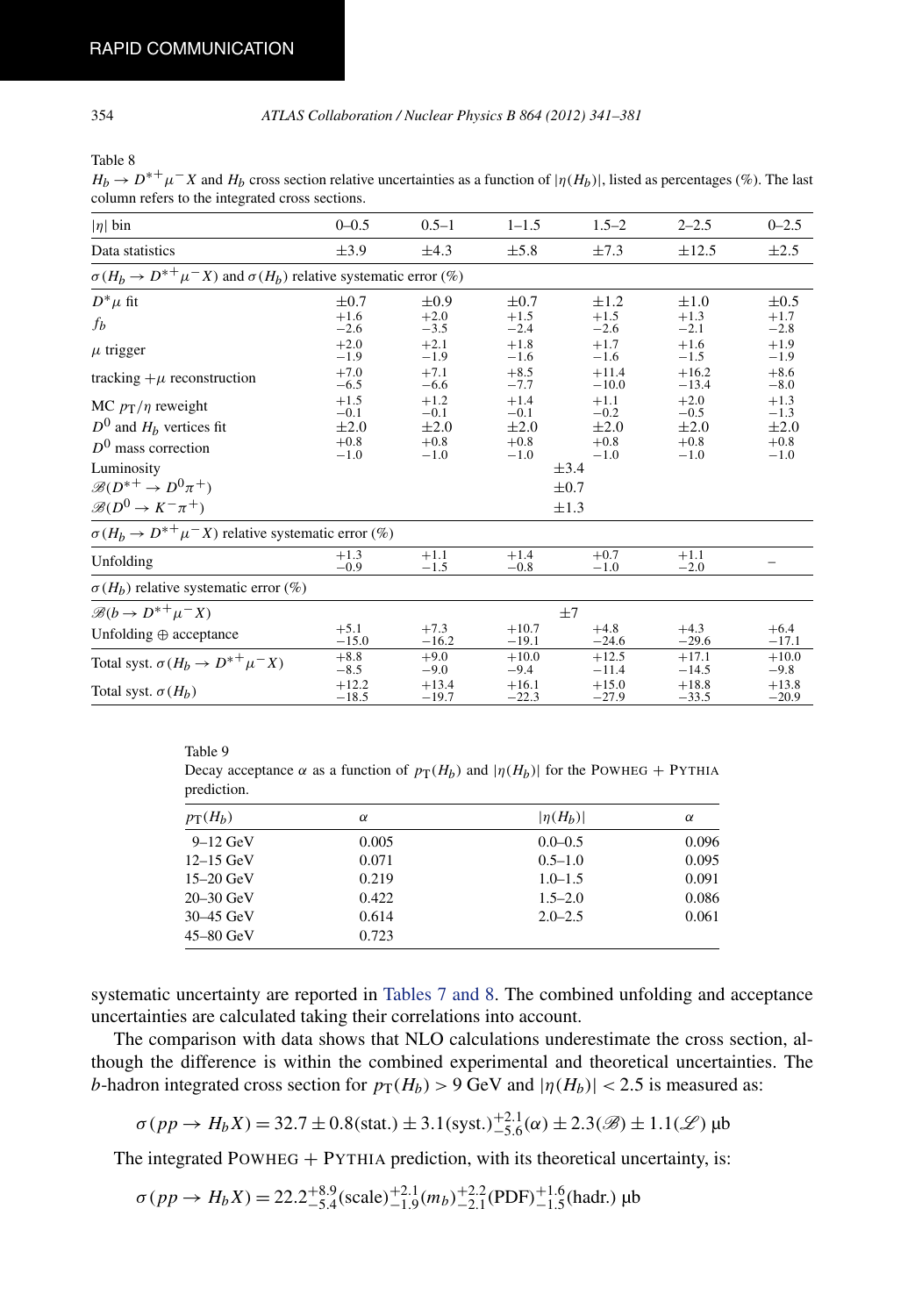

<span id="page-14-0"></span>

Fig. 3. Differential cross section for  $H_b$  production as a function of (a)  $p<sub>T</sub>$  and (b)  $|\eta|$  of the *b*-hadron, in the fiducial kinematical region  $p_T(H_b) > 9$  GeV,  $|\eta(H_b)| < 2.5$ . The measurement is compared with the theoretical predictions, as described in the text. The inner error bars of the data points are statistical uncertainties, the outer are statistical  $+$  total systematic uncertainties.

The corresponding POWHEG  $+$  HERWIG prediction is 18.6  $\mu$ b, while MC@NLO predicts 19.2  $\mu$ b, with similar theoretical uncertainties to the POWHEG + PYTHIA prediction.

### **11. Discussion**

Section [10](#page-11-0) discusses the measurement of the *b*-hadron production cross section for  $p_T(H_b)$  > 9 GeV and  $|\eta(H_h)| < 2.5$ . In order to compare this result with other LHC measurements, we extrapolate this measurement to the full kinematic phase space, extending to regions outside the ATLAS coverage, using the NLO MC theoretical predictions. The multiplicative extrapolation factor is defined as the ratio of the total number of generated *b*-hadrons to the number of *b*hadrons generated with  $p_T(H_b) > 9$  GeV and  $|\eta(H_b)| < 2.5$ , and is estimated to be  $11.0^{+2.6}_{-1.6}$ . The resulting total *b*-hadron cross section is:

$$
\sigma(pp \to H_b X)_{\text{total}} = 360 \pm 9(\text{stat.}) \pm 34(\text{syst.}) \pm 25(\mathcal{B}) \pm 12(\mathcal{L})_{-69}^{+77}(\text{accept.} \oplus \text{extrap.}) \text{ pb}
$$

where the combined acceptance and extrapolation uncertainty is calculated taking their correlations into account.

This value can be compared with the inclusive  $b\bar{b}$  cross section measurements by LHCb  $\sigma(pp \to b\bar{b}X) = 284 \pm 20$ (stat.)  $\pm 49$ (syst.) µb, evaluated in the kinematic region  $2 < \eta < 6$ using decays to  $D^0\mu^-\bar{\nu}X$  final states [\[16\],](#page-16-0) and  $\sigma(pp \to b\bar{b}X) = 288 \pm 4$ (stat.)  $\pm 48$ (syst.)  $\mu b$ , evaluated using  $J/\psi X$  final states in the kinematic region 2.0  $\lt y \lt 4.5$  [\[17\].](#page-16-0) Extrapolations outside the LHCb sensitivity region are done using different theoretical models, without including additional uncertainties. Also ALICE measured the inclusive  $b\bar{b}$  cross section in *pp* collisions, using decays to  $J/\psi X$  final states in the kinematic region  $|\gamma| < 0.9$  and  $p_T > 1.3$  GeV [\[24\].](#page-16-0) After extrapolation to the full phase space, they obtain  $\sigma(pp \to b\bar{b}X) =$  $244 \pm 64$ (stat.)<sup>+50</sup><sub>-59</sub>(syst.)<sup>+7</sup><sub>-6</sub>(extr.) µb.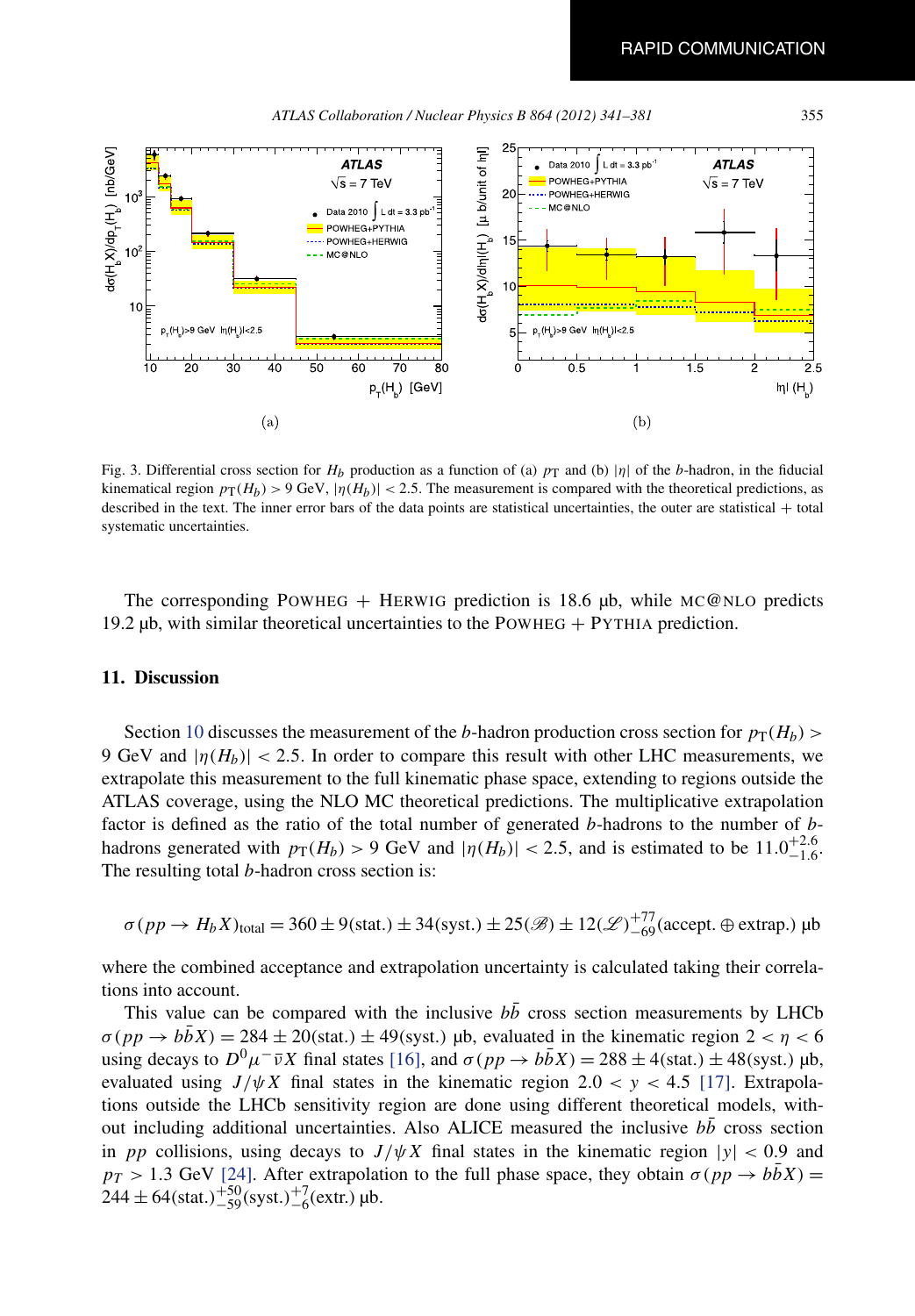# <span id="page-15-0"></span>**12. Conclusions**

The production of *b*-hadrons  $(H_b)$  at the LHC is measured with the ATLAS detector in proton– proton collisions at  $\sqrt{s} = 7$  TeV, using 3.3 pb<sup>-1</sup> of integrated luminosity from the 2010 run. A *b*-hadron enriched sample was obtained by combining oppositely charged *D*∗ mesons and muons, in events triggered by a muon with  $p_T$  exceeding 6 GeV.

Differential cross sections as functions of  $p_T$  and  $|\eta|$  are produced for both  $H_b$  and  $H_b \rightarrow$  $D^*$ <sup>+</sup> $\mu$ <sup>−</sup>*X* production. These measurements are found to be higher than the NLO QCD predictions, but consistent within the experimental and theoretical uncertainties. The integrated *b*-hadron cross section for  $p_T(H_b) > 9$  GeV and  $| \eta(H_b) | < 2.5$  is measured as

$$
\sigma(pp \to H_b X) = 32.7 \pm 0.8 \text{(stat.)} \pm 3.1 \text{(syst.)} ^{+2.1}_{-5.6}(\alpha) \pm 2.3 (\mathscr{B}) \pm 1.1 (\mathscr{L}) \text{ }\mu\text{b}
$$

## **Acknowledgements**

We thank CERN for the very successful operation of the LHC, as well as the support staff from our institutions without whom ATLAS could not be operated efficiently.

We acknowledge the support of ANPCyT, Argentina; YerPhI, Armenia; ARC, Australia; BMWF, Austria; ANAS, Azerbaijan; SSTC, Belarus; CNPq and FAPESP, Brazil; NSERC, NRC and CFI, Canada; CERN; CONICYT, Chile; CAS, MOST and NSFC, China; COLCIEN-CIAS, Colombia; MSMT CR, MPO CR and VSC CR, Czech Republic; DNRF, DNSRC and Lundbeck Foundation, Denmark; EPLANET and ERC, European Union; IN2P3–CNRS, CEA-DSM/IRFU, France; GNAS, Georgia; BMBF, DFG, HGF, MPG and AvH Foundation, Germany; GSRT, Greece; ISF, MINERVA, GIF, DIP and Benoziyo Center, Israel; INFN, Italy; MEXT and JSPS, Japan; CNRST, Morocco; FOM and NWO, Netherlands; RCN, Norway; MNiSW, Poland; GRICES and FCT, Portugal; MERYS (MECTS), Romania; MES of Russia and ROSATOM, Russian Federation; JINR; MSTD, Serbia; MSSR, Slovakia; ARRS and MVZT, Slovenia; DST/NRF, South Africa; MICINN, Spain; SRC and Wallenberg Foundation, Sweden; SER, SNSF and Cantons of Bern and Geneva, Switzerland; NSC, Taiwan; TAEK, Turkey; STFC, the Royal Society and Leverhulme Trust, United Kingdom; DOE and NSF, United States.

The crucial computing support from all WLCG partners is acknowledged gratefully, in particular from CERN and the ATLAS Tier-1 facilities at TRIUMF (Canada), NDGF (Denmark, Norway, Sweden), CC-IN2P3 (France), KIT/GridKA (Germany), INFN-CNAF (Italy), NL-T1 (Netherlands), PIC (Spain), ASGC (Taiwan), RAL (UK) and BNL (USA) and in the Tier-2 facilities worldwide.

#### **Open access**

This article is published Open Access at [sciencedirect.com.](http://www.sciencedirect.com) It is distributed under the terms of the Creative Commons Attribution License 3.0, which permits unrestricted use, distribution, and reproduction in any medium, provided the original authors and source are credited.

### **References**

- [1] P. Nason, S. Dawson, R.K. Ellis, The total cross section for the production of heavy quarks in hadronic collisions, Nucl. Phys. B 303 (1988) 607.
- [2] P. Nason, S. Dawson, R.K. Ellis, The one particle inclusive differential cross section for heavy quark production in hadronic collisions, Nucl. Phys. B 327 (1989) 49.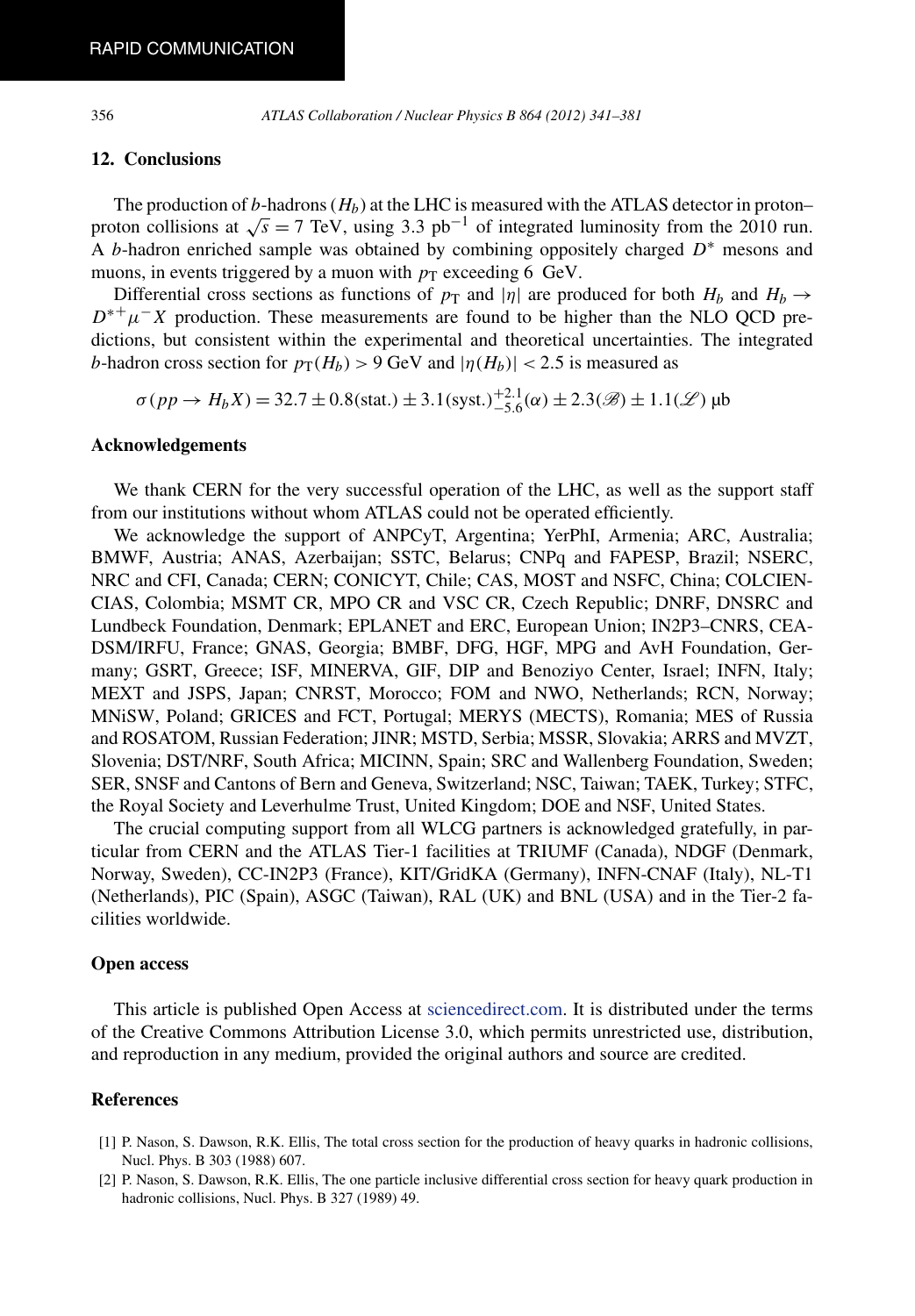- <span id="page-16-0"></span>[3] UA1 Collaboration, Beauty production at the CERN proton–anti-proton collider, Phys. Lett. B 186 (1987) 237.
- [4] UA1 Collaboration, Measurement of the bottom quark production cross section in proton–anti-proton collisions at  $\sqrt{s}$  = 0.63 TeV, Phys. Lett. B 213 (1988) 405.
- [5] CDF Collaboration, Measurement of the ratio of the *b* quark production cross sections in *pp* collisions at  $\sqrt{s}$  = 630 GeV and  $\sqrt{s}$  = 1800 GeV, Phys. Rev. D 66 (2002) 032002.
- [6] CDF Collaboration, Measurement of the bottom quark production cross-section using semileptonic decay electron in *p* $\bar{p}$  collisions at  $\sqrt{s}$  = 1.8 TeV, Phys. Rev. Lett. 71 (1993) 500.
- [7] CDF Collaboration, Measurement of the *B* meson differential cross-section,  $d\sigma/dp$ <sub>T</sub>, in  $p\bar{p}$  collisions at  $\sqrt{s}$  = 1*.*8 TeV, Phys. Rev. Lett. 75 (1995) 1451.
- [8] CDF Collaboration, Measurement of the  $B^+$  total cross section and  $B^+$  differential cross section  $d\sigma/dp_T$  in  $p\bar{p}$ collisions at  $\sqrt{s} = 1.8$  TeV, Phys. Rev. D 65 (2002) 052005.
- [9] D0 Collaboration, Inclusive *μ* and *B* quark production cross-sections in  $p\bar{p}$  collisions at  $\sqrt{s} = 1.8$  TeV, Phys. Rev. Lett. 74 (1995) 3548.
- [10] D0 Collaboration, Small angle muon and bottom quark production in  $p\bar{p}$  collisions at √*s* = 1.8 TeV, Phys. Rev. Lett. 84 (2000) 5478.
- [11] D0 Collaboration, Cross section for *b* jet production in  $p\bar{p}$  collisions at  $\sqrt{s} = 1.8$  TeV, Phys. Rev. Lett. 85 (2000) 5068.
- [12] CDF Collaboration, Measurement of the  $J/\psi$  meson and *b*-hadron production cross sections in  $p\bar{p}$  collisions at  $\sqrt{s}$  = 1960 GeV, Phys. Rev. D 71 (2005) 032001.
- [13] CDF Collaboration, Measurement of the  $B^+$  production cross section in *pp* collisions at √*s* = 1960 GeV, Phys. Rev. D 75 (2007) 012010.
- [14] CDF Collaboration, Measurement of the *b*-hadron production cross section using decays to  $\mu D^0 X$  final states in *pp* collisions at  $\sqrt{s}$  = 1960 GeV, Phys. Rev. D 79 (2009) 092003.
- [15] M. Cacciari, S. Frixione, M. Mangano, et al., QCD analysis of first b cross-section data at 1.96 TeV, JHEP 0407 (2004) 033.
- [16] LHCb Collaboration, Measurement of  $\sigma(b\bar{b})$  at  $\sqrt{s} = 7$  TeV in the forward region, Phys. Lett. B 694 (2010) 209.
- [17] LHCb Collaboration, Measurement of *J/* $\psi$  production in *pp* collisions at  $\sqrt{s} = 7$  TeV, Eur. Phys. J. C 71 (2011) 1645.
- [18] LHCb Collaboration, Measurement of the  $B^{\pm}$  production cross-section in *pp* collisions at  $\sqrt{s} = 7$  TeV, JHEP 1204 (2012) 093.
- [19] CMS Collaboration, Measurement of the  $B^+$  production cross section in *pp* collisions at  $\sqrt{s} = 7$  TeV, Phys. Rev. Lett. 106 (2011) 112001.
- [20] CMS Collaboration, Measurement of the  $B^0$  production cross section in *pp* collisions at  $\sqrt{s} = 7$  TeV, Phys. Rev. Lett. 106 (2011) 252001.
- [21] CMS Collaboration, Measurement of the  $B_s^0$  production cross section with  $B_s^0 \to J/\Psi \phi$  decays in *pp* collisions at  $\sqrt{s}$  = 7 TeV, Phys. Rev. D 84 (2011) 052008.
- [22] CMS Collaboration, Inclusive *b*-hadron production cross section with muons in *pp* collisions at  $\sqrt{s} = 7$  TeV, JHEP 1103 (2011) 090.
- [23] CMS Collaboration, Measurement of the cross section for production of  $b\bar{b}X$ , decaying to muons in *pp* collisions at  $\sqrt{s}$  = 7 TeV, JHEP 1206 (2012) 110.
- [24] ALICE Collaboration, Measurement of prompt and non-prompt *J/ψ* production cross sections at mid-rapidity in *pp* collisions at  $\sqrt{s} = 7$  TeV, arXiv:1205.5880v1.
- [25] ATLAS Collaboration, The ATLAS experiment at the CERN large hadron collider, JINST 3 (2008) S08003.
- [26] K. Nakamura, et al., Particle Data Group, J. Phys. G 37 (2010) 075021.
- [27] T. Sjoestrand, S. Mrenna, P. Skands, PYTHIA 6.4 physics and manual, JHEP 0605 (2006) 026.
- [28] ATLAS Collaboration, Charged-particle multiplicities in pp interactions measured with the ATLAS detector at the LHC, New J. Phys. 13 (2011) 053033.
- [29] ATLAS Collaboration, The ATLAS simulation infrastructure, Eur. Phys. J. C 70 (2010) 823.
- [30] S. Agostinelli, et al., GEANT4: A simulation toolkit, Nucl. Instrum. Meth. A 506 (2003) 250.
- [31] S. Frixione, B.R. Webber, Matching NLO QCD computations and parton shower simulations, JHEP 0206 (2002) 029.
- [32] S. Frixione, P. Nason, B.R. Webber, Matching NLO QCD and parton showers in heavy flavour production, JHEP 0308 (2003) 007.
- [33] P. Nason, A new method for combining NLO QCD with shower Monte Carlo algorithms, JHEP 0411 (2004) 040.
- [34] S. Frixione, P. Nason, G. Ridolfi, A positive-weight next-to-leading-order Monte Carlo for heavy flavour hadroproduction, JHEP 0709 (2007) 126.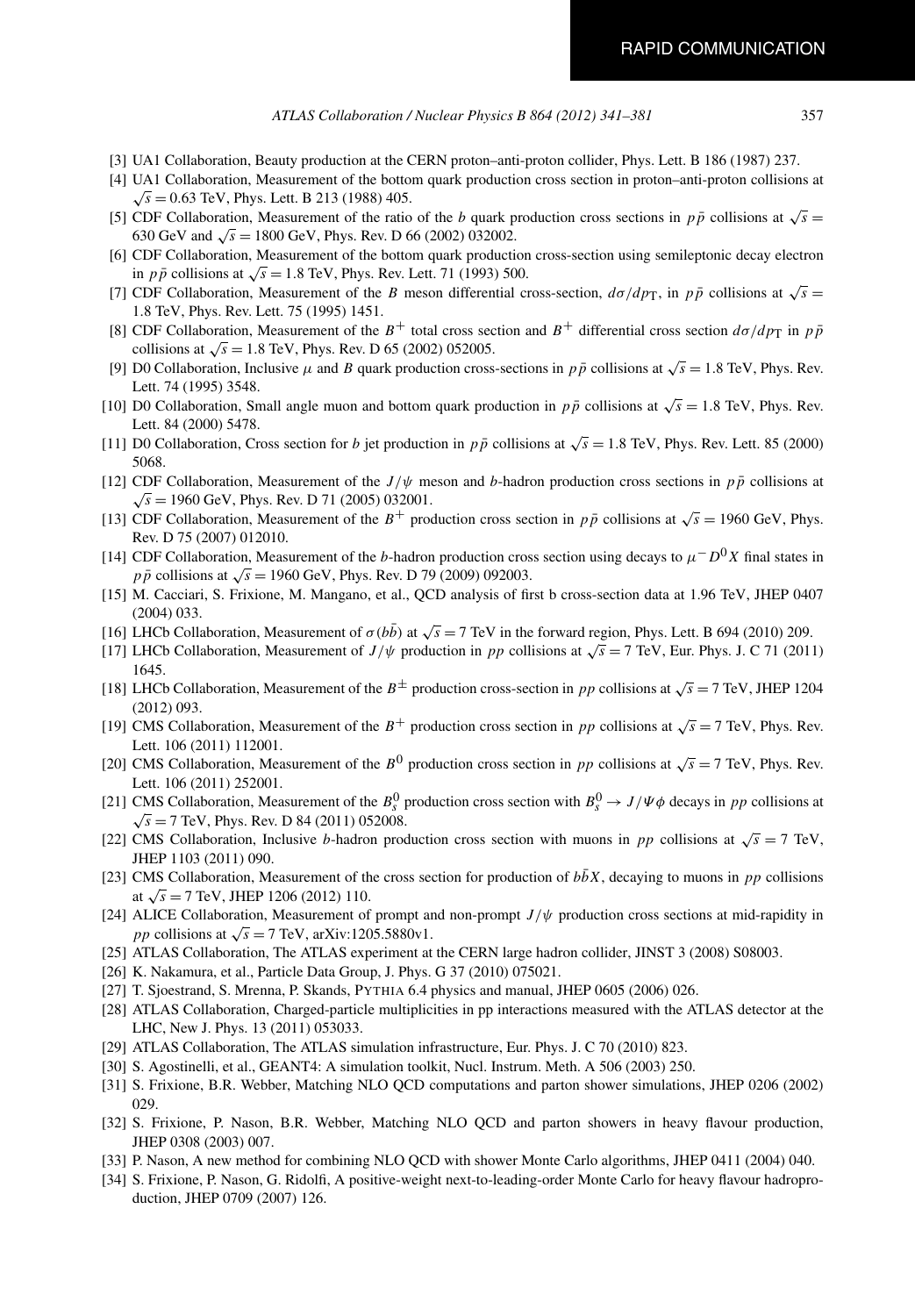*ATLAS Collaboration / Nuclear Physics B 864 (2012) 341–381*

- <span id="page-17-0"></span>[35] G. Corcella, et al., HERWIG 6: an event generator for hadron emission reactions with interfering gluons, JHEP 0101 (2001) 010.
- [36] P.M. Nadolsky, Implications of CTEQ global analysis for collider observables, Phys. Rev. D 78 (2008) 013004.
- [37] B.R. Webber, A QCD model for jet fragmentation including soft gluon interference, Nucl. Phys. B 238 (1984) 492.
- [38] B. Anderson, et al., Parton fragmentation and string dynamics, Phys. Rep. 97 (1983) 31.
- [39] M.G. Bowler,  $e^+e^-$  production of heavy quarks in the string model, Z. Phys. C 11 (1981) 169.
- [40] B. Anderson, G. Gustafson, B. Soederberg, A general model for jet fragmentation, Z. Phys. C 20 (1983) 317.
- [41] C. Peterson, et al., Scaling violations in inclusive *e*+*e*− annihilation spectra, Phys. Rev. D 27 (1983) 105.
- [42] ATLAS Collaboration, Measurement of the differential cross-sections of inclusive, prompt and non-prompt *J/ψ* production in proton–proton collisions at  $\sqrt{s} = 7$  TeV, Nucl. Phys. B 850 (2011) 387.
- [43] ATLAS Collaboration, Luminosity determination in pp collisions at <sup>√</sup>*<sup>s</sup>* <sup>=</sup> 7 TeV using the ATLAS detector at the LHC, Eur. Phys. J. C 71 (2011) 1630.
- [44] ATLAS Collaboration, Updated luminosity determination in pp collisions at  $\sqrt{s} = 7$  TeV using the ATLAS detector, ATLAS-CONF-2011-011, 2011.
- [45] G. Cowan, A survey of unfolding methods for particle physics, in: Proc. Advanced Statistical Techniques in Particle Physics, Durham, 2002.
- [46] G. Cowan, Statistical Data Analysis, Oxford University Press, 1998.
- [47] V. Blobel, Unfolding methods in high energy physics, DESY 84-118 (1982), CERN 85-02 (1985).
- [48] G. Zech, Comparing statistical data to Monte Carlo simulation parameter fitting and unfolding, DESY 95-113, 1995.
- [49] G. D'Agostini, A multidimensional unfolding method based on Bayes' theorem, Nucl. Instrum. Meth. A 362 (1995) 487.

#### **ATLAS Collaboration**

G. Aad<sup>[48](#page-36-0)</sup>, B. Abbott<sup>111</sup>, J. Abdallah<sup>11</sup>, S. Abdel Khalek<sup>115</sup>, A.A. Abdelalim  $^{49}$ , O. Abdinov  $^{10}$  $^{10}$  $^{10}$ , B. Abi  $^{112}$ , M. Abolins  $^{88}$ O.S. AbouZeid [158,](#page-38-0) H. Abramowicz [153](#page-38-0), H. Abreu [136,](#page-38-0) E. Acerbi [89a](#page-37-0)*,*[89b,](#page-37-0) B.S. Acharya <sup>[164a](#page-39-0), 164b</sup>, L. Adamczyk<sup>37</sup>, D.L. Adams<sup>24</sup>, T.N. Addy<sup>[56](#page-36-0)</sup>, J. Adelman [176,](#page-39-0) S. Adomeit [98,](#page-37-0) P. Adragna [75](#page-37-0), T. Adye [129,](#page-38-0) S. Aefsky [22](#page-36-0), J.A. Aguilar-Saavedra [124b](#page-38-0)*,[a](#page-38-0)* , M. Agustoni [16,](#page-35-0) M. Aharrouche [81,](#page-37-0) S.P. Ahlen [21,](#page-36-0) F. Ahles [48,](#page-36-0) A. Ahmad [148,](#page-38-0) M. Ahsan [40,](#page-36-0) G. Aielli [133a](#page-38-0)*,*[133b,](#page-38-0) T. Akdogan <sup>[18a](#page-36-0)</sup>, T.P.A. Åkesson<sup>79</sup>, G. Akimoto <sup>[155](#page-38-0)</sup>, A.V. Akimov <sup>94</sup>, M.S. Alam<sup>[1](#page-35-0)</sup>, M.A. Alam<sup>76</sup>, J. Albert <sup>169</sup>, S. Albrand <sup>55</sup>, M. Aleksa <sup>[29](#page-36-0)</sup>, I.N. Aleksandrov<sup>[64](#page-37-0)</sup>, F. Alessandria<sup>89a</sup>, C. Alexa<sup>25a</sup>, G. Alexander<sup>153</sup>, G. Alexandre <sup>4[9](#page-35-0)</sup>, T. Alexopoulos <sup>9</sup>, M. Alhroob <sup>[164a](#page-39-0), [164c](#page-39-0)</sup>, M. Aliev <sup>15</sup>, G. Alimonti  $89a$ , J. Alison <sup>120</sup>, B.M.M. Allbrooke <sup>17</sup>, P.P. Allport <sup>73</sup>, S.E. Allwood-Spiers [53,](#page-36-0) J. Almond [82,](#page-37-0) A. Aloisio [102a](#page-37-0)*,*[102b,](#page-37-0) R. Alon [172,](#page-39-0) A. Alonso [79,](#page-37-0) B. Alvarez Gonzalez [88,](#page-37-0) M.G. Alviggi [102a](#page-37-0)*,*[102b,](#page-37-0) K. Amako [65,](#page-37-0) C. Amelung [22,](#page-36-0) V.V. Ammosov [128](#page-38-0), A. Amorim [124a](#page-38-0)*,[b](#page-38-0)* , N. Amram [153,](#page-38-0) C. Anastopoulos<sup>[29](#page-36-0)</sup>, L.S. Ancu<sup>16</sup>, N. Andari<sup>115</sup>, T. Andeen<sup>34</sup>, C.F. Anders [58b,](#page-36-0) G. Anders [58a,](#page-36-0) K.J. Anderson [30,](#page-36-0) A. Andreazza [89a](#page-37-0)*,*[89b](#page-37-0), V. Andrei <sup>58a</sup>, X.S. Anduaga<sup>70</sup>, P. Anger<sup>43</sup>, A. Angerami<sup>34</sup>, F. Anghinolfi [29,](#page-36-0) A. Anisenkov [107,](#page-37-0) N. Anjos [124a,](#page-38-0) A. Annovi [47,](#page-36-0)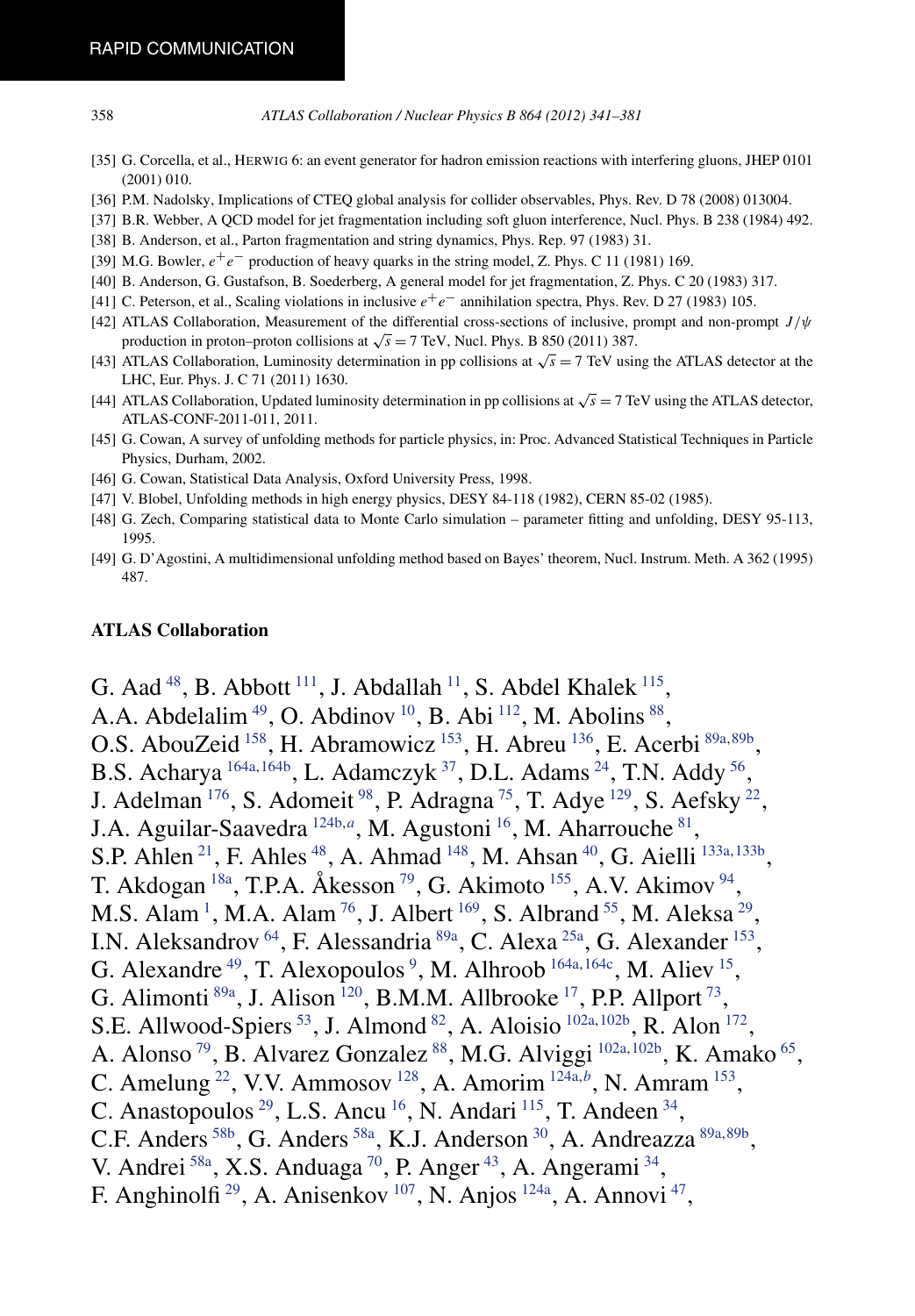A. Antonaki  $\mathbf{8}$  $\mathbf{8}$  $\mathbf{8}$ , M. Antonelli  $\mathbf{4}^7$ , A. Antonov  $\mathbf{9}^6$ , J. Antos  $\mathbf{1}^{\mathbf{44b}}$ , F. Anulli  $\mathbf{1}^{\mathbf{32a}}$ , S. Aoun<sup>83</sup>, L. Aperio Bella<sup>[4](#page-35-0)</sup>, R. Apolle<sup>[118](#page-38-0),*[c](#page-38-0)*</sup>, G. Arabidze<sup>88</sup>, I. Aracena <sup>143</sup>, Y. Arai <sup>65</sup>, A.T.H. Arce <sup>44</sup>, S. Arfaoui <sup>148</sup>, J.-F. Arguin <sup>14</sup>, E. Arik [18a](#page-36-0)*,*[∗](#page-36-0), M. Arik [18a,](#page-36-0) A.J. Armbruster [87,](#page-37-0) O. Arnaez [81,](#page-37-0) V. Arnal [80,](#page-37-0) C. Arnault<sup>115</sup>, A. Artamonov<sup>95</sup>, G. Artoni<sup>[132a](#page-38-0),132b</sup>, D. Arutinov<sup>20</sup>, S. Asai <sup>155</sup>, R. Asfandiyarov <sup>173</sup>, S. Ask <sup>[27](#page-36-0)</sup>, B. Åsman <sup>[146a](#page-38-0), 146b</sup>, L. Asquith <sup>[5](#page-35-0)</sup>, K. Assamagan  $^{24}$  $^{24}$  $^{24}$ , A. Astbury  $^{169}$ , B. Aubert  $^4$ , E. Auge  $^{115}$ , K. Augsten  $^{127}$ , M. Aurousseau  $^{145a}$ , G. Avolio  $^{163}$ , R. Avramidou  $^9$  $^9$ , D. Axen  $^{168}$ , G. Azuelos [93](#page-37-0)*,[d](#page-37-0)*, Y. Azuma [155,](#page-38-0) M.A. Baak [29,](#page-36-0) G. Baccaglioni [89a,](#page-37-0) C. Bacci [134a](#page-38-0)*,*[134b,](#page-38-0) A.M. Bach [14,](#page-35-0) H. Bachacou [136,](#page-38-0) K. Bachas [29,](#page-36-0) M. Backes [49,](#page-36-0) M. Backhaus [20,](#page-36-0) E. Badescu [25a,](#page-36-0) P. Bagnaia [132a](#page-38-0)*,*[132b,](#page-38-0) S. Bahinipati<sup>[2](#page-35-0)</sup>, Y. Bai <sup>32a</sup>, D.C. Bailey <sup>158</sup>, T. Bain <sup>158</sup>, J.T. Baines <sup>129</sup>, O.K. Baker <sup>176</sup>, M.D. Baker <sup>[24](#page-36-0)</sup>, S. Baker <sup>77</sup>, E. Banas <sup>38</sup>, P. Banerjee <sup>93</sup>, Sw. Banerjee  $^{173}$  $^{173}$  $^{173}$ , D. Banfi <sup>29</sup>, A. Bangert <sup>150</sup>, V. Bansal <sup>169</sup>, H.S. Bansil <sup>17</sup>, L. Barak <sup>172</sup>, S.P. Baranov<sup>94</sup>, A. Barbaro Galtieri<sup>14</sup>, T. Barber<sup>48</sup>, E.L. Barberio [86](#page-37-0), D. Barberis [50a](#page-36-0)*,*[50b,](#page-36-0) M. Barbero [20,](#page-36-0) D.Y. Bardin [64,](#page-37-0) T. Barillari<sup>99</sup>, M. Barisonzi<sup>175</sup>, T. Barklow<sup>143</sup>, N. Barlow<sup>27</sup>, B.M. Barnett<sup>129</sup>, R.M. Barnett<sup>14</sup>, A. Baroncelli<sup>[134a](#page-38-0)</sup>, G. Barone<sup>49</sup>, A.J. Barr [118,](#page-38-0) F. Barreiro [80,](#page-37-0) J. Barreiro Guimarães da Costa [57,](#page-36-0) P. Barrillon<sup>115</sup>, R. Bartoldus<sup>143</sup>, A.E. Barton<sup>71</sup>, V. Bartsch<sup>149</sup>, R.L. Bates  $^{53}$  $^{53}$  $^{53}$ , L. Batkova  $^{144a}$ , J.R. Batley  $^{27}$ , A. Battaglia  $^{16}$ , M. Battistin  $^{29}$ , F. Bauer <sup>136</sup>, H.S. Bawa <sup>[143](#page-38-0),[e](#page-38-0)</sup>, S. Beale <sup>98</sup>, T. Beau <sup>78</sup>, P.H. Beauchemin <sup>161</sup>, R. Beccherle  $50a$ , P. Bechtle  $20$ , H.P. Beck  $16$ , A.K. Becker  $175$ , S. Becker  $98$ , M. Beckingham  $^{138}$ , K.H. Becks  $^{175}$  $^{175}$  $^{175}$ , A.J. Beddall  $^{18c}$ , A. Beddall  $^{18c}$ , S. Bedikian  $^{176}$ , V.A. Bednyakov  $^{64}$ , C.P. Bee  $^{83}$ , M. Begel  $^{24}$  $^{24}$  $^{24}$ , S. Behar Harpaz <sup>152</sup>, M. Beimforde <sup>[99](#page-37-0)</sup>, C. Belanger-Champagne <sup>85</sup>, P.J. Bell<sup>49</sup>, W.H. Bell<sup>49</sup>, G. Bella<sup>153</sup>, L. Bellagamba<sup>19a</sup>, F. Bellina<sup>29</sup>, M. Bellomo <sup>29</sup>, A. Belloni <sup>[57](#page-36-0)</sup>, O. Beloborodova  $^{107,f}$  $^{107,f}$  $^{107,f}$  $^{107,f}$  $^{107,f}$ , K. Belotskiy <sup>96</sup>, O. Beltramello [29,](#page-36-0) O. Benary [153,](#page-38-0) D. Benchekroun [135a,](#page-38-0) K. Bendtz [146a](#page-38-0)*,*[146b,](#page-38-0) N. Benekos <sup>165</sup>, Y. Benhammou <sup>153</sup>, E. Benhar Noccioli<sup>[49](#page-36-0)</sup>, J.A. Benitez Garcia <sup>159b</sup>, D.P. Benjamin<sup>44</sup>, M. Benoit <sup>115</sup>, J.R. Bensinger <sup>22</sup>, K. Benslama<sup>[130](#page-38-0)</sup>, S. Bentvelsen<sup>105</sup>, D. Berge<sup>29</sup>, E. Bergeaas Kuutmann<sup>41</sup>, N. Berger<sup>[4](#page-35-0)</sup>, F. Berghaus<sup>169</sup>, E. Berglund<sup>105</sup>, J. Beringer<sup>14</sup>, P. Bernat<sup>77</sup>, R. Bernhard <sup>48</sup>, C. Bernius <sup>24</sup>, T. Berry <sup>76</sup>, C. Bertella <sup>83</sup>, A. Bertin <sup>[19a](#page-36-0), 19b</sup>, F. Bertolucci [122a](#page-38-0)*,*[122b,](#page-38-0) M.I. Besana [89a](#page-37-0)*,*[89b,](#page-37-0) G.J. Besjes [104,](#page-37-0) N. Besson [136](#page-38-0), S. Bethke [99,](#page-37-0) W. Bhimji [45,](#page-36-0) R.M. Bianchi [29,](#page-36-0) M. Bianco [72a](#page-37-0)*,*[72b,](#page-37-0) O. Biebel [98,](#page-37-0) S.P. Bieniek [77,](#page-37-0) K. Bierwagen [54,](#page-36-0) J. Biesiada [14,](#page-35-0) M. Biglietti [134a,](#page-38-0)

359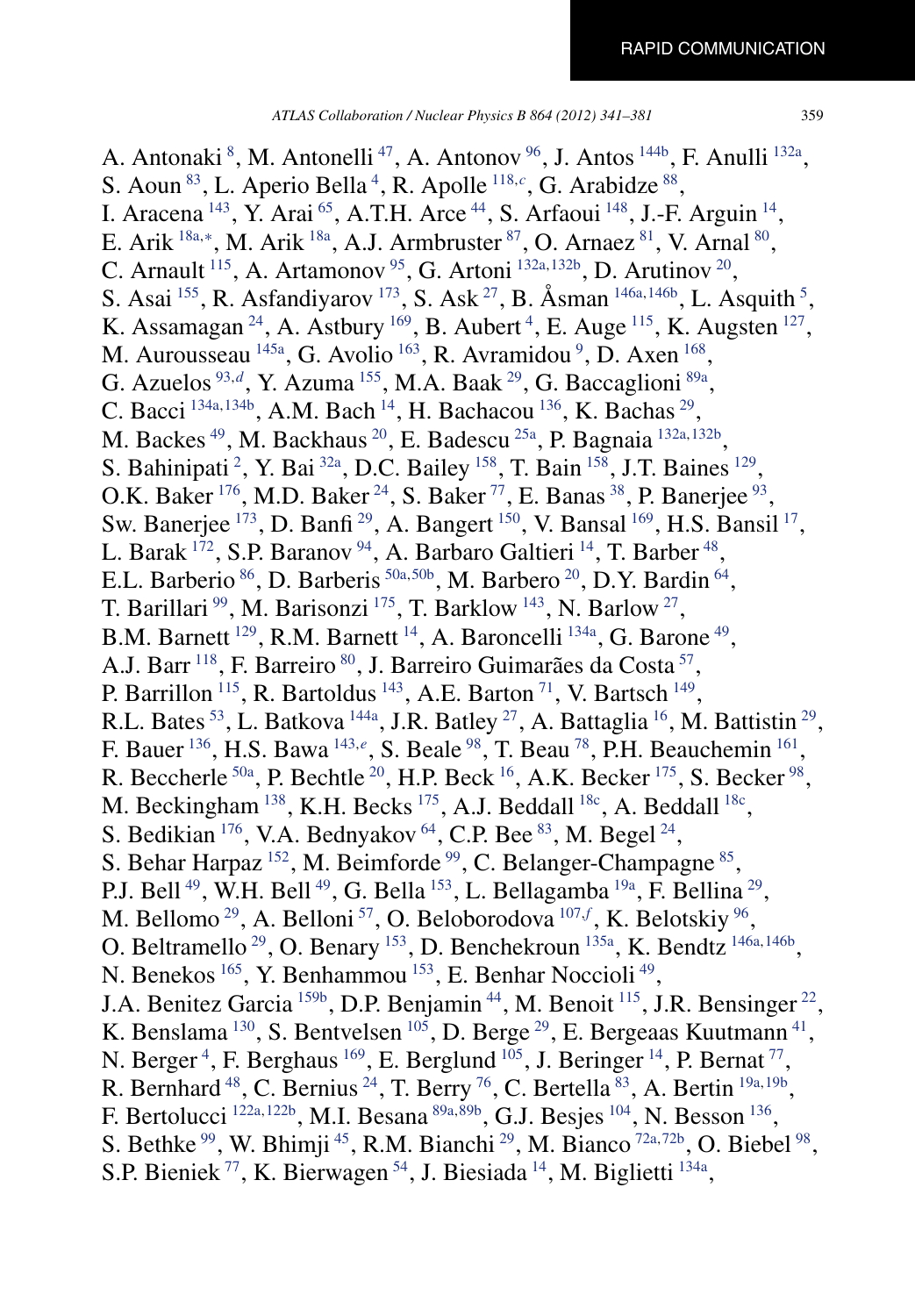H. Bilokon [47](#page-36-0), M. Bindi [19a](#page-36-0)*,*[19b,](#page-36-0) S. Binet [115,](#page-38-0) A. Bingul [18c,](#page-36-0) C. Bini [132a](#page-38-0)*,*[132b](#page-38-0), C. Biscarat  $^{178}$ , U. Bitenc  $^{48}$ , K.M. Black  $^{21}$ , R.E. Blair<sup>[5](#page-35-0)</sup>, J.-B. Blanchard  $^{136}$ , G. Blanchot  $^{29}$ , T. Blazek  $^{144a}$ , C. Blocker  $^{22}$ , J. Blocki<sup>38</sup>, A. Blondel<sup>49</sup>, W. Blum<sup>81</sup>, U. Blumenschein<sup>54</sup>, G.J. Bobbink  $^{105}$ , V.B. Bobrovnikov  $^{107}$ , S.S. Bocchetta  $^{79}$ , A. Bocci<sup>[44](#page-36-0)</sup>, C.R. Boddy <sup>118</sup>, M. Boehler<sup>41</sup>, J. Boek <sup>175</sup>, N. Boelaert <sup>35</sup>, J.A. Bogaerts <sup>29</sup>, A. Bogdanchikov [107,](#page-37-0) A. Bogouch [90](#page-37-0)*,*[∗](#page-37-0), C. Bohm [146a,](#page-38-0) J. Bohm [125,](#page-38-0) V. Boisvert <sup>76</sup>, T. Bold <sup>37</sup>, V. Boldea <sup>25a</sup>, N.M. Bolnet <sup>136</sup>, M. Bomben <sup>78</sup>, M. Bona<sup>75</sup>, M. Boonekamp<sup>136</sup>, C.N. Booth<sup>139</sup>, S. Bordoni<sup>78</sup>, C. Borer<sup>16</sup>, A. Borisov<sup>128</sup>, G. Borissov<sup>71</sup>, I. Borjanovic<sup>12a</sup>, M. Borri <sup>82</sup>, S. Borroni <sup>87</sup>, V. Bortolotto [134a](#page-38-0)*,*[134b,](#page-38-0) K. Bos [105,](#page-37-0) D. Boscherini [19a,](#page-36-0) M. Bosman [11,](#page-35-0) H. Boterenbrood  $^{105}$ , D. Botterill  $^{129}$ , J. Bouchami<sup>[93](#page-37-0)</sup>, J. Boudreau  $^{123}$ , E.V. Bouhova-Thacker<sup>71</sup>, D. Boumediene<sup>33</sup>, C. Bourdarios<sup>115</sup>, N. Bousson  $83$ , A. Boveia  $30$ , J. Boyd  $29$ , I.R. Boyko  $64$ , I. Bozovic-Jelisavcic  $12b$ , J. Bracinik  $17$  $17$ , P. Branchini  $134a$ , A. Brandt<sup>7</sup>, G. Brandt <sup>118</sup>, O. Brandt <sup>[54](#page-36-0)</sup>, U. Bratzler <sup>156</sup>, B. Brau <sup>84</sup>, J.E. Brau <sup>114</sup>, H.M. Braun [175,](#page-39-0) S.F. Brazzale [164a](#page-39-0)*,*[164c,](#page-39-0) B. Brelier [158,](#page-38-0) J. Bremer [29,](#page-36-0) K. Brendlinger<sup>120</sup>, R. Brenner<sup>166</sup>, S. Bressler<sup>172</sup>, D. Britton<sup>53</sup>, F.M. Brochu<sup>27</sup>, I. Brock<sup>20</sup>, R. Brock<sup>88</sup>, E. Brodet<sup>153</sup>, F. Broggi<sup>89a</sup>, C. Bromberg  $88$ , J. Bronner  $99$ , G. Brooijmans  $34$ , T. Brooks  $76$ , W.K. Brooks  ${}^{31b}$ , G. Brown  ${}^{82}$ , H. Brown  ${}^{7}$  ${}^{7}$  ${}^{7}$ , P.A. Bruckman de Renstrom  ${}^{38}$ , D. Bruncko  $^{144b}$ , R. Bruneliere  $^{48}$  $^{48}$  $^{48}$ , S. Brunet  $^{60}$ , A. Bruni  $^{19a}$ , G. Bruni  $^{19a}$ , M. Bruschi <sup>19a</sup>, T. Buanes <sup>13</sup>, Q. Buat <sup>55</sup>, F. Bucci <sup>[49](#page-36-0)</sup>, J. Buchanan <sup>118</sup>, P. Buchholz <sup>141</sup>, R.M. Buckingham <sup>118</sup>, A.G. Buckley <sup>45</sup>, S.I. Buda <sup>25a</sup>, I.A. Budagov  $^{64}$ , B. Budick  $^{108}$ , V. Büscher  $^{81}$ , L. Bugge  $^{117}$ , O. Bulekov  $^{96}$ , A.C. Bundock<sup>73</sup>, M. Bunse<sup>42</sup>, T. Buran<sup>117</sup>, H. Burckhart<sup>[29](#page-36-0)</sup>, S. Burdin<sup>[73](#page-37-0)</sup>, T. Burgess <sup>13</sup>, S. Burke <sup>[129](#page-38-0)</sup>, E. Busato <sup>33</sup>, P. Bussey <sup>53</sup>, C.P. Buszello <sup>166</sup>, B. Butler <sup>143</sup>, J.M. Butler <sup>[21](#page-36-0)</sup>, C.M. Buttar <sup>53</sup>, J.M. Butterworth <sup>77</sup>, W. Buttinger<sup>[27](#page-36-0)</sup>, S. Cabrera Urbán<sup>167</sup>, D. Caforio<sup>[19a](#page-36-0), 19b</sup>, O. Cakir<sup>3a</sup>, P. Calafiura [14,](#page-35-0) G. Calderini [78,](#page-37-0) P. Calfayan [98,](#page-37-0) R. Calkins [106,](#page-37-0) L.P. Caloba [23a,](#page-36-0) R. Caloi [132a](#page-38-0)*,*[132b,](#page-38-0) D. Calvet [33,](#page-36-0) S. Calvet [33,](#page-36-0) R. Camacho Toro [33](#page-36-0), P. Camarri [133a](#page-38-0)*,*[133b,](#page-38-0) D. Cameron [117,](#page-38-0) L.M. Caminada [14,](#page-35-0) S. Campana [29,](#page-36-0) M. Campanelli [77,](#page-37-0) V. Canale [102a](#page-37-0)*,*[102b,](#page-37-0) F. Canelli <sup>[30](#page-36-0),[g](#page-36-0)</sup>, A. Canepa <sup>159a</sup>, J. Cantero <sup>80</sup>, R. Cantrill <sup>76</sup>, L. Capasso [102a](#page-37-0)*,*[102b,](#page-37-0) M.D.M. Capeans Garrido [29,](#page-36-0) I. Caprini [25a,](#page-36-0) M. Caprini [25a](#page-36-0), D. Capriotti [99,](#page-37-0) M. Capua [36a](#page-36-0)*,*[36b,](#page-36-0) R. Caputo [81,](#page-37-0) R. Cardarelli [133a](#page-38-0), T. Carli [29,](#page-36-0) G. Carlino [102a,](#page-37-0) L. Carminati [89a](#page-37-0)*,*[89b,](#page-37-0)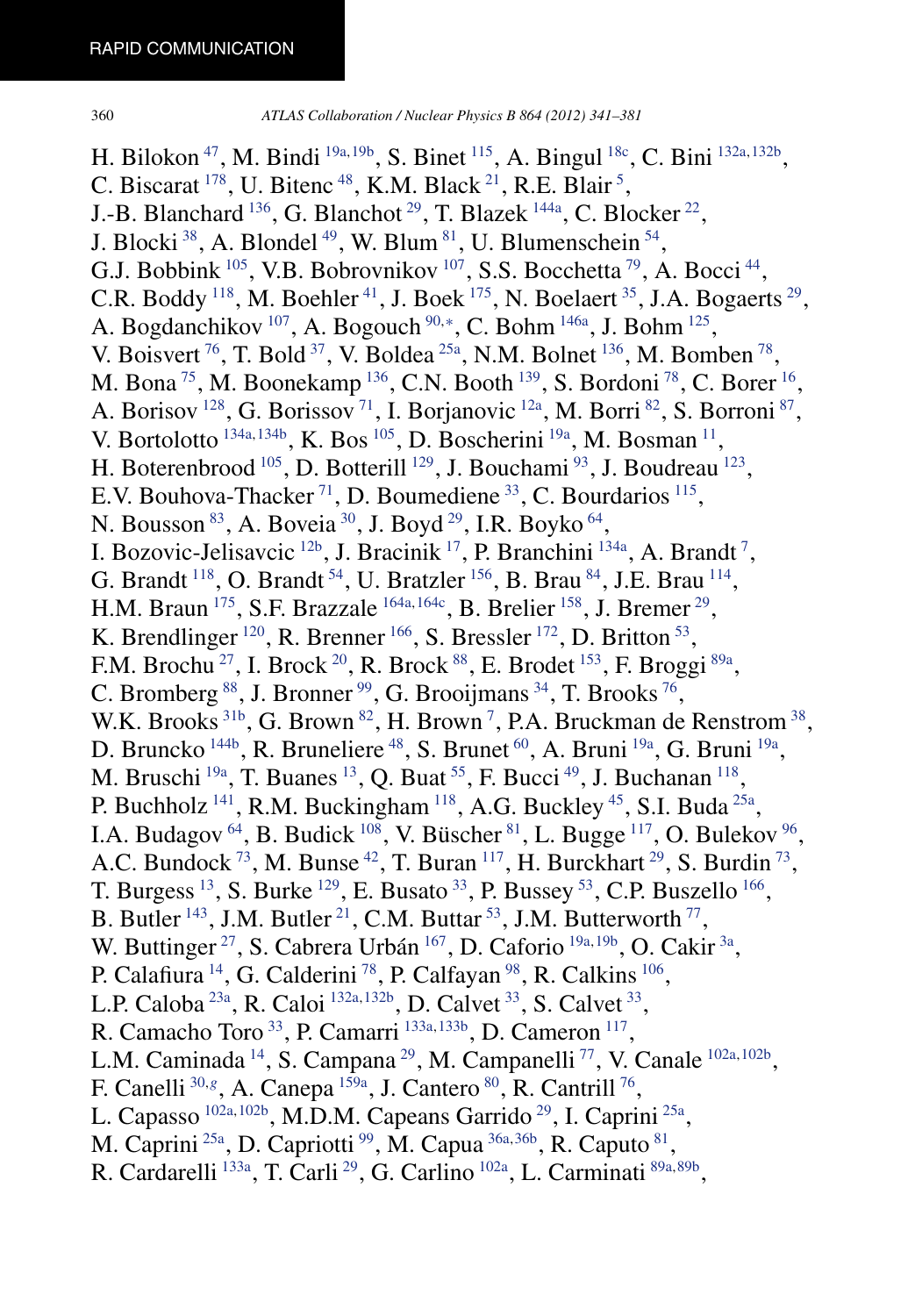B. Caron <sup>85</sup>, S. Caron <sup>104</sup>, E. Carquin <sup>31b</sup>, G.D. Carrillo Montoya <sup>173</sup>, A.A. Carter [75,](#page-37-0) J.R. Carter [27](#page-36-0), J. Carvalho [124a](#page-38-0)*,[h](#page-38-0)* , D. Casadei [108,](#page-37-0) M.P. Casado [11,](#page-35-0) M. Cascella [122a](#page-38-0)*,*[122b,](#page-38-0) C. Caso [50a](#page-36-0)*,*[50b](#page-36-0)*,*[∗](#page-36-0), A.M. Castaneda Hernandez [173](#page-39-0)*,[i](#page-39-0)* , E. Castaneda-Miranda [173,](#page-39-0) V. Castillo Gimenez [167,](#page-39-0) N.F. Castro [124a,](#page-38-0) G. Cataldi [72a,](#page-37-0) P. Catastini [57,](#page-36-0) A. Catinaccio [29,](#page-36-0) J.R. Catmore [29,](#page-36-0) A. Cattai [29,](#page-36-0) G. Cattani [133a](#page-38-0)*,*[133b,](#page-38-0) S. Caughron <sup>88</sup>, P. Cavalleri<sup>78</sup>, D. Cavalli <sup>89a</sup>, M. Cavalli-Sforza<sup>11</sup>, V. Cavasinni [122a](#page-38-0)*,*[122b,](#page-38-0) F. Ceradini [134a](#page-38-0)*,*[134b,](#page-38-0) A.S. Cerqueira [23b,](#page-36-0) A. Cerri [29,](#page-36-0) L. Cerrito<sup>75</sup>, F. Cerutti<sup>47</sup>, S.A. Cetin<sup>18b</sup>, A. Chafaq<sup>135a</sup>, D. Chakraborty  $^{106}$ , I. Chalupkova  $^{126}$  $^{126}$  $^{126}$ , K. Chan  $^2$ , B. Chapleau  $^{85}$ , J.D. Chapman<sup>27</sup>, J.W. Chapman<sup>87</sup>, E. Chareyre<sup>78</sup>, D.G. Charlton<sup>17</sup>, V. Chavda  $82$ , C.A. Chavez Barajas  $29$ , S. Cheatham  $85$  $85$ , S. Chekanov  $5$ , S.V. Chekulaev <sup>159a</sup>, G.A. Chelkov<sup>64</sup>, M.A. Chelstowska<sup>104</sup>, C. Chen <sup>63</sup>, H. Chen <sup>24</sup>, S. Chen <sup>32c</sup>, X. Chen <sup>173</sup>, Y. Chen <sup>34</sup>, A. Cheplakov <sup>64</sup>, R. Cherkaoui El Moursli<sup>135e</sup>, V. Chernyatin<sup>24</sup>, E. Cheu<sup>[6](#page-35-0)</sup>, S.L. Cheung<sup>[158](#page-38-0)</sup>, L. Chevalier [136,](#page-38-0) G. Chiefari [102a](#page-37-0)*,*[102b,](#page-37-0) L. Chikovani [51a,](#page-36-0) J.T. Childers [29,](#page-36-0) A. Chilingarov<sup>71</sup>, G. Chiodini<sup>72a</sup>, A.S. Chisholm<sup>17</sup>, R.T. Chislett<sup>77</sup>, A. Chitan  $^{25a}$ , M.V. Chizhov  $^{64}$  $^{64}$  $^{64}$ , G. Choudalakis  $^{30}$ , S. Chouridou  $^{137}$ , I.A. Christidi  $^{77}$ , A. Christov  $^{48}$ , D. Chromek-Burckhart  $^{29}$ , M.L. Chu  $^{151}$ , J. Chudoba [125,](#page-38-0) G. Ciapetti [132a](#page-38-0)*,*[132b,](#page-38-0) A.K. Ciftci [3a,](#page-35-0) R. Ciftci [3a,](#page-35-0) D. Cinca [33,](#page-36-0) V. Cindro [74,](#page-37-0) C. Ciocca [19a](#page-36-0)*,*[19b,](#page-36-0) A. Ciocio [14,](#page-35-0) M. Cirilli [87,](#page-37-0) P. Cirkovic [12b,](#page-35-0) M. Citterio <sup>89a</sup>, M. Ciubancan<sup>25a</sup>, A. Clark<sup>49</sup>, P.J. Clark<sup>[45](#page-36-0)</sup>, R.N. Clarke<sup>14</sup>, W. Cleland <sup>123</sup>, J.C. Clemens <sup>[83](#page-37-0)</sup>, B. Clement <sup>55</sup>, C. Clement <sup>[146a](#page-38-0), 146b</sup>, Y. Coadou [83,](#page-37-0) M. Cobal [164a](#page-39-0)*,*[164c,](#page-39-0) A. Coccaro [138,](#page-38-0) J. Cochran [63,](#page-37-0) J.G. Cogan  $^{143}$  $^{143}$  $^{143}$ , J. Coggeshall  $^{165}$ , E. Cogneras  $^{178}$ , J. Colas  $^4$  $^4$ , A.P. Colijn<sup>105</sup>, N.J. Collins <sup>17</sup>, C. Collins-Tooth<sup>53</sup>, J. Collot<sup>55</sup>, T. Colombo <sup>[119a](#page-38-0), 119b</sup>, G. Colon <sup>84</sup>, P. Conde Muiño <sup>124a</sup>, E. Coniavitis <sup>[118](#page-38-0)</sup>, M.C. Conidi [11,](#page-35-0) S.M. Consonni [89a](#page-37-0)*,*[89b,](#page-37-0) V. Consorti [48,](#page-36-0) S. Constantinescu [25a,](#page-36-0) C. Conta [119a](#page-38-0)*,*[119b,](#page-38-0) G. Conti [57,](#page-36-0) F. Conventi [102a](#page-37-0)*,[j](#page-37-0)* , M. Cooke [14,](#page-35-0) B.D. Cooper<sup>[77](#page-37-0)</sup>, A.M. Cooper-Sarkar<sup>118</sup>, K. Copic<sup>14</sup>, T. Cornelissen<sup>175</sup>, M. Corradi <sup>19a</sup>, F. Corriveau <sup>[85](#page-37-0),[k](#page-37-0)</sup>, A. Cortes-Gonzalez <sup>165</sup>, G. Cortiana <sup>99</sup>, G. Costa [89a](#page-37-0), M.J. Costa [167,](#page-39-0) D. Costanzo [139,](#page-38-0) T. Costin [30](#page-36-0), D. Côté [29,](#page-36-0) L. Courneyea  $^{169}$ , G. Cowan <sup>76</sup>, C. Cowden <sup>27</sup>, B.E. Cox <sup>82</sup>, K. Cranmer  $^{108}$ , F. Crescioli [122a](#page-38-0)*,*[122b,](#page-38-0) M. Cristinziani [20,](#page-36-0) G. Crosetti [36a](#page-36-0)*,*[36b,](#page-36-0) R. Crupi [72a](#page-37-0)*,*[72b,](#page-37-0) S. Crépé-Renaudin [55,](#page-36-0) C.-M. Cuciuc [25a,](#page-36-0) C. Cuenca Almenar [176,](#page-39-0) T. Cuhadar Donszelmann [139,](#page-38-0) M. Curatolo [47,](#page-36-0) C.J. Curtis [17,](#page-35-0) C. Cuthbert <sup>150</sup>, P. Cwetanski<sup>60</sup>, H. Czirr<sup>141</sup>, P. Czodrowski<sup>43</sup>,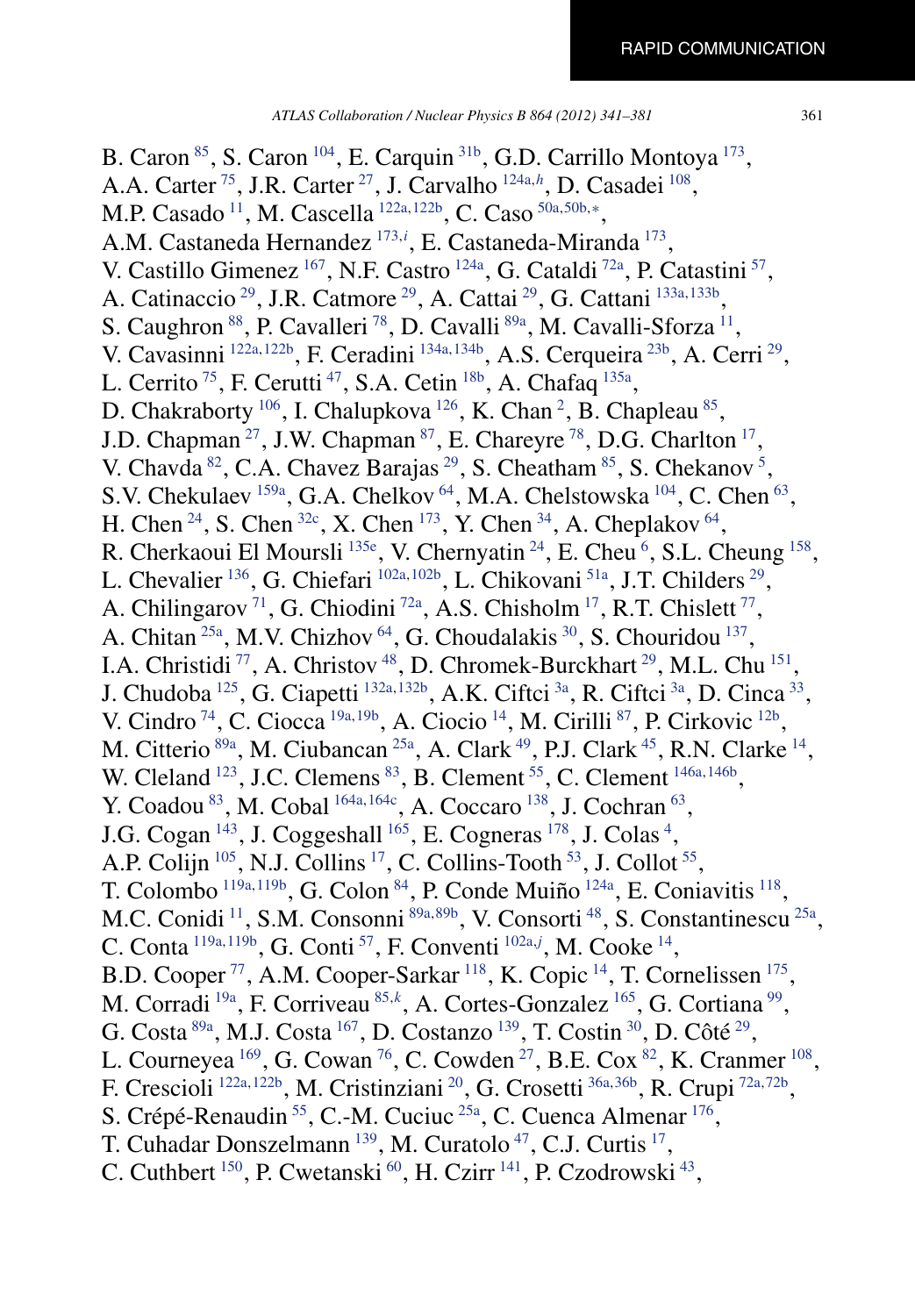Z. Czyczula [176,](#page-39-0) S. D'Auria [53,](#page-36-0) M. D'Onofrio [73,](#page-37-0) A. D'Orazio [132a](#page-38-0)*,*[132b,](#page-38-0) M.J. Da Cunha Sargedas De Sousa  $^{124a}$ , C. Da Via  $^{82}$ , W. Dabrowski  $^{37}$ , A. Dafinca [118,](#page-38-0) T. Dai [87,](#page-37-0) C. Dallapiccola [84](#page-37-0), M. Dam [35,](#page-36-0) M. Dameri [50a](#page-36-0)*,*[50b,](#page-36-0) D.S. Damiani <sup>137</sup>, H.O. Danielsson<sup>29</sup>, V. Dao <sup>49</sup>, G. Darbo <sup>50a</sup>, G.L. Darlea  $^{25b}$ , W. Davey  $^{20}$  $^{20}$  $^{20}$ , T. Davidek  $^{126}$ , N. Davidson  $^{86}$ , R. Davidson<sup>71</sup>, E. Davies<sup>[118](#page-38-0),*[c](#page-38-0)*</sup>, M. Davies<sup>93</sup>, A.R. Davison<sup>77</sup>, Y. Davygora<sup>58a</sup>, E. Dawe<sup>142</sup>, I. Dawson<sup>139</sup>, R.K. Daya-Ishmukhametova<sup>22</sup>, K. De<sup>[7](#page-35-0)</sup>, R. de Asmundis<sup>102a</sup>, S. De Castro [19a](#page-36-0)*,*[19b,](#page-36-0) S. De Cecco [78,](#page-37-0) J. de Graat [98,](#page-37-0) N. De Groot [104](#page-37-0), P. de Jong <sup>105</sup>, C. De La Taille <sup>115</sup>, H. De la Torre <sup>80</sup>, F. De Lorenzi <sup>63</sup>, L. de Mora<sup>71</sup>, L. De Nooij<sup>[105](#page-37-0)</sup>, D. De Pedis<sup>132a</sup>, A. De Salvo<sup>132a</sup>, U. De Sanctis <sup>[164a](#page-39-0), 164c</sup>, A. De Santo <sup>149</sup>, J.B. De Vivie De Regie <sup>115</sup>, G. De Zorzi <sup>[132a](#page-38-0), 132b</sup>, W.J. Dearnaley <sup>[71](#page-37-0)</sup>, R. Debbe <sup>24</sup>, C. Debenedetti <sup>45</sup>, B. Dechenaux [55](#page-36-0), D.V. Dedovich [64,](#page-37-0) J. Degenhardt [120,](#page-38-0) C. Del Papa [164a](#page-39-0)*,*[164c,](#page-39-0) J. Del Peso [80,](#page-37-0) T. Del Prete [122a](#page-38-0)*,*[122b,](#page-38-0) T. Delemontex [55,](#page-36-0) M. Deliyergiyev [74,](#page-37-0) A. Dell'Acqua [29,](#page-36-0) L. Dell'Asta [21,](#page-36-0) M. Della Pietra [102a](#page-37-0)*,[j](#page-37-0)* , D. della Volpe <sup>[102a](#page-37-0), 102b</sup>, M. Delmastro <sup>[4](#page-35-0)</sup>, P.A. Delsart <sup>55</sup>, C. Deluca <sup>105</sup>, S. Demers <sup>176</sup>, M. Demichev<sup>64</sup>, B. Demirkoz <sup>[11](#page-35-0),*[l](#page-35-0)*</sup>, J. Deng <sup>163</sup>, S.P. Denisov<sup>128</sup>, D. Derendarz<sup>38</sup>, J.E. Derkaoui<sup>135d</sup>, F. Derue<sup>[78](#page-37-0)</sup>, P. Dervan<sup>73</sup>, K. Desch<sup>20</sup>, E. Devetak <sup>148</sup>, P.O. Deviveiros <sup>105</sup>, A. Dewhurst [129,](#page-38-0) B. DeWilde [148,](#page-38-0) S. Dhaliwal [158,](#page-38-0) R. Dhullipudi [24](#page-36-0)*,[m](#page-36-0)*, A. Di Ciaccio <sup>[133a](#page-38-0), 133b</sup>, L. Di Ciaccio<sup>[4](#page-35-0)</sup>, A. Di Girolamo<sup>29</sup>, B. Di Girolamo [29,](#page-36-0) S. Di Luise [134a](#page-38-0)*,*[134b,](#page-38-0) A. Di Mattia [173,](#page-39-0) B. Di Micco [29,](#page-36-0) R. Di Nardo [47,](#page-36-0) A. Di Simone [133a](#page-38-0)*,*[133b,](#page-38-0) R. Di Sipio [19a](#page-36-0)*,*[19b,](#page-36-0) M.A. Diaz [31a,](#page-36-0) E.B. Diehl [87,](#page-37-0) J. Dietrich [41,](#page-36-0) T.A. Dietzsch [58a,](#page-36-0) S. Diglio [86,](#page-37-0) K. Dindar Yagci [39,](#page-36-0) J. Dingfelder [20,](#page-36-0) F. Dinut [25a,](#page-36-0) C. Dionisi [132a](#page-38-0)*,*[132b,](#page-38-0) P. Dita <sup>25a</sup>, S. Dita <sup>25a</sup>, F. Dittus <sup>29</sup>, F. Djama <sup>83</sup>, T. Djobava <sup>51b</sup>, M.A.B. do Vale<sup>23c</sup>, A. Do Valle Wemans<sup>[124a](#page-38-0),*[n](#page-38-0)*</sup>, T.K.O. Doan<sup>[4](#page-35-0)</sup>, M. Dobbs [85,](#page-37-0) R. Dobinson [29](#page-36-0)*,*[∗](#page-36-0), D. Dobos [29,](#page-36-0) E. Dobson [29](#page-36-0)*,[o](#page-36-0)* , J. Dodd [34,](#page-36-0) C. Doglioni [49,](#page-36-0) T. Doherty [53,](#page-36-0) Y. Doi [65](#page-37-0)*,*[∗](#page-37-0), J. Dolejsi [126,](#page-38-0) I. Dolenc [74,](#page-37-0) Z. Dolezal [126,](#page-38-0) B.A. Dolgoshein [96](#page-37-0)*,*[∗](#page-37-0), T. Dohmae [155,](#page-38-0) M. Donadelli [23d,](#page-36-0) J. Donini [33,](#page-36-0) J. Dopke [29,](#page-36-0) A. Doria [102a,](#page-37-0) A. Dos Anjos [173,](#page-39-0) A. Dotti [122a](#page-38-0)*,*[122b,](#page-38-0) M.T. Dova  $^{70}$ , A.D. Doxiadis  $^{105}$ , A.T. Doyle  $^{53}$ , M. Dris  $^{9}$  $^{9}$  $^{9}$ , J. Dubbert  $^{99}$ , S. Dube  $^{14}$ , E. Duchovni  $^{172}$ , G. Duckeck  $^{98}$ , A. Dudarev  $^{29}$ , F. Dudziak  $^{63}$ , M. Dührssen<sup>29</sup>, I.P. Duerdoth  $^{82}$ , L. Duflot  $^{115}$ , M.-A. Dufour  $^{85}$ , M. Dunford<sup>29</sup>, H. Duran Yildiz<sup>3a</sup>, R. Duxfield<sup>139</sup>, M. Dwuznik<sup>37</sup>, F. Dydak<sup>29</sup>, M. Düren <sup>52</sup>, J. Ebke <sup>98</sup>, S. Eckweiler <sup>81</sup>, K. Edmonds <sup>81</sup>,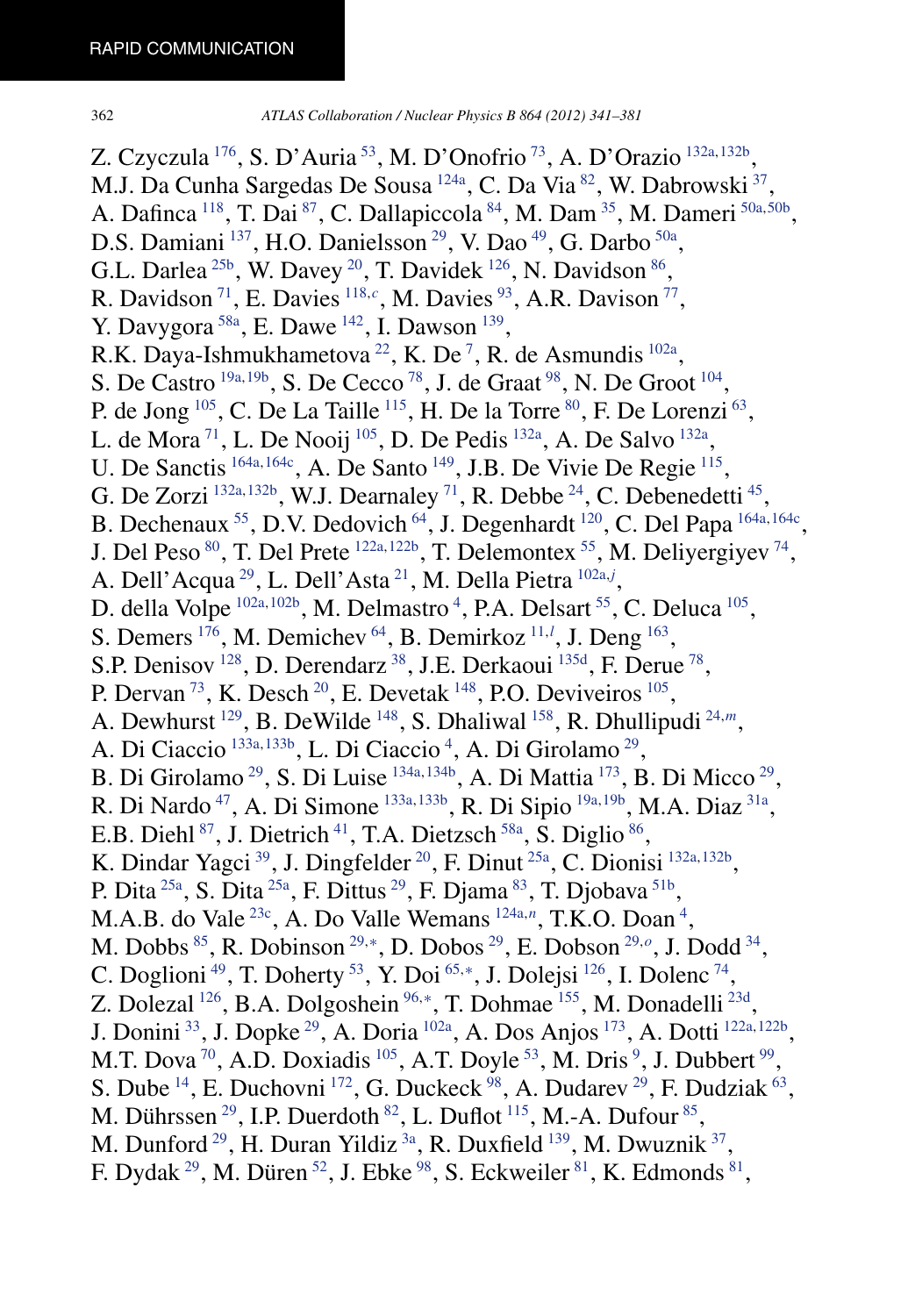C.A. Edwards  $^{76}$  $^{76}$  $^{76}$ , N.C. Edwards  $^{53}$ , W. Ehrenfeld  $^{41}$ , T. Eifert  $^{143}$ , G. Eigen  $^{13}$ , K. Einsweiler  $^{14}$ , E. Eisenhandler  $^{75}$  $^{75}$  $^{75}$ , T. Ekelof  $^{166}$ , M. El Kacimi  $^{135c}$ , M. Ellert  $^{166}$ , S. Elles <sup>[4](#page-35-0)</sup>, F. Ellinghaus  $^{81}$ , K. Ellis  $^{75}$ , N. Ellis <sup>29</sup>, J. Elmsheuser <sup>[98](#page-37-0)</sup>, M. Elsing <sup>29</sup>, D. Emeliyanov <sup>129</sup>, R. Engelmann  $^{148}$ , A. Engl  $^{98}$ , B. Epp  $^{61}$ , A. Eppig  $^{87}$ , J. Erdmann  $^{54}$ , A. Ereditato  $^{16}$  $^{16}$  $^{16}$ , D. Eriksson  $^{146a}$ , J. Ernst  $^1$ , M. Ernst  $^{24}$ , J. Ernwein  $^{136}$ , D. Errede <sup>[165](#page-39-0)</sup>, S. Errede <sup>165</sup>, E. Ertel <sup>81</sup>, M. Escalier <sup>115</sup>, H. Esch <sup>42</sup>, C. Escobar  $^{123}$  $^{123}$  $^{123}$ , X. Espinal Curull  $^{11}$ , B. Esposito  $^{47}$ , F. Etienne  $^{83}$ , A.I. Etienvre <sup>136</sup>, E. Etzion <sup>153</sup>, D. Evangelakou <sup>54</sup>, H. Evans <sup>60</sup>, L. Fabbri <sup>[19a](#page-36-0), 19b</sup>, C. Fabre <sup>[29](#page-36-0)</sup>, R.M. Fakhrutdinov <sup>128</sup>, S. Falciano <sup>132a</sup>, Y. Fang <sup>[173](#page-39-0)</sup>, M. Fanti <sup>[89a](#page-37-0), 89b</sup>, A. Farbin<sup>[7](#page-35-0)</sup>, A. Farilla <sup>134a</sup>, J. Farley <sup>148</sup>, T. Farooque <sup>158</sup>, S. Farrell <sup>163</sup>, S.M. Farrington <sup>118</sup>, P. Farthouat <sup>29</sup>, P. Fassnacht<sup>29</sup>, D. Fassouliotis<sup>[8](#page-35-0)</sup>, B. Fatholahzadeh<sup>158</sup>, A. Favareto<sup>[89a](#page-37-0),89b</sup>, L. Fayard [115,](#page-38-0) S. Fazio [36a](#page-36-0)*,*[36b](#page-36-0), R. Febbraro [33,](#page-36-0) P. Federic [144a](#page-38-0), O.L. Fedin [121,](#page-38-0) W. Fedorko  $^{88}$ , M. Fehling-Kaschek  $^{48}$ , L. Feligioni  $^{83}$ , D. Fellmann  $^5$  $^5$ , C. Feng  $^{32d}$ , E.J. Feng  $^5$  $^5$ , A.B. Fenyuk  $^{128}$ , J. Ferencei  $^{144b}$  $^{144b}$  $^{144b}$ , W. Fernando  $^5$ , S. Ferrag  $^{53}$ , J. Ferrando  $^{53}$ , V. Ferrara  $^{41}$ , A. Ferrari  $^{166}$ , P. Ferrari  $^{105}$ , R. Ferrari  $^{119a}$  $^{119a}$  $^{119a}$ , D.E. Ferreira de Lima  $^{53}$ , A. Ferrer  $^{167}$ , D. Ferrere  $^{49}$ , C. Ferretti [87,](#page-37-0) A. Ferretto Parodi [50a](#page-36-0)*,*[50b,](#page-36-0) M. Fiascaris [30,](#page-36-0) F. Fiedler [81,](#page-37-0) A. Filipčič<sup>74</sup>, F. Filthaut <sup>104</sup>, M. Fincke-Keeler <sup>169</sup>, M.C.N. Fiolhais <sup>[124a](#page-38-0),*[h](#page-38-0)*</sup>, L. Fiorini  $^{167}$ , A. Firan  $^{39}$ , G. Fischer  $^{41}$ , M.J. Fisher  $^{109}$ , M. Flechl  $^{48}$ , I. Fleck  $^{141}$ , J. Fleckner  $^{81}$ , P. Fleischmann  $^{174}$ , S. Fleischmann  $^{175}$ , T. Flick  $^{175}$ , A. Floderus  $^{79}$ , L.R. Flores Castillo  $^{173}$ , M.J. Flowerdew  $^{99}$ , T. Fonseca Martin [16,](#page-35-0) A. Formica [136,](#page-38-0) A. Forti [82,](#page-37-0) D. Fortin [159a,](#page-38-0) D. Fournier [115,](#page-38-0) H. Fox [71,](#page-37-0) P. Francavilla [11](#page-35-0), S. Franchino [119a](#page-38-0)*,*[119b,](#page-38-0) D. Francis [29,](#page-36-0) T. Frank [172](#page-39-0), S. Franz [29,](#page-36-0) M. Fraternali [119a](#page-38-0)*,*[119b,](#page-38-0) S. Fratina [120,](#page-38-0) S.T. French <sup>[27](#page-36-0)</sup>, C. Friedrich <sup>41</sup>, F. Friedrich <sup>43</sup>, R. Froeschl <sup>29</sup>, D. Froidevaux<sup>29</sup>, J.A. Frost<sup>27</sup>, C. Fukunaga<sup>156</sup>, E. Fullana Torregrosa<sup>29</sup>, B.G. Fulsom  $^{143}$ , J. Fuster  $^{167}$ , C. Gabaldon  $^{29}$ , O. Gabizon  $^{172}$ , T. Gadfort  $^{24}$ , S. Gadomski<sup>49</sup>, G. Gagliardi <sup>[50a](#page-36-0), 50b</sup>, P. Gagnon <sup>60</sup>, C. Galea <sup>98</sup>, E.J. Gallas <sup>118</sup>, V. Gallo<sup>16</sup>, B.J. Gallop<sup>[129](#page-38-0)</sup>, P. Gallus <sup>125</sup>, K.K. Gan<sup>109</sup>, Y.S. Gao<sup>[143](#page-38-0),*[e](#page-38-0)*</sup>, A. Gaponenko<sup>14</sup>, F. Garberson<sup>176</sup>, M. Garcia-Sciveres<sup>14</sup>, C. García <sup>167</sup>, J.E. García Navarro <sup>167</sup>, R.W. Gardner <sup>30</sup>, N. Garelli <sup>29</sup>, H. Garitaonandia  $^{105}$ , V. Garonne  $^{29}$ , J. Garvey  $^{17}$ , C. Gatti  $^{47}$ , G. Gaudio [119a,](#page-38-0) B. Gaur [141,](#page-38-0) L. Gauthier [136,](#page-38-0) P. Gauzzi [132a](#page-38-0)*,*[132b,](#page-38-0) I.L. Gavrilenko  $^{94}$  $^{94}$  $^{94}$ , C. Gay  $^{168}$  $^{168}$  $^{168}$ , G. Gaycken  $^{20}$  $^{20}$  $^{20}$ , E.N. Gazis  $^9$  $^9$ , P. Ge  $^{32d}$ , Z. Gecse <sup>168</sup>, C.N.P. Gee <sup>[129](#page-38-0)</sup>, D.A.A. Geerts <sup>105</sup>, Ch. Geich-Gimbel <sup>20</sup>,

363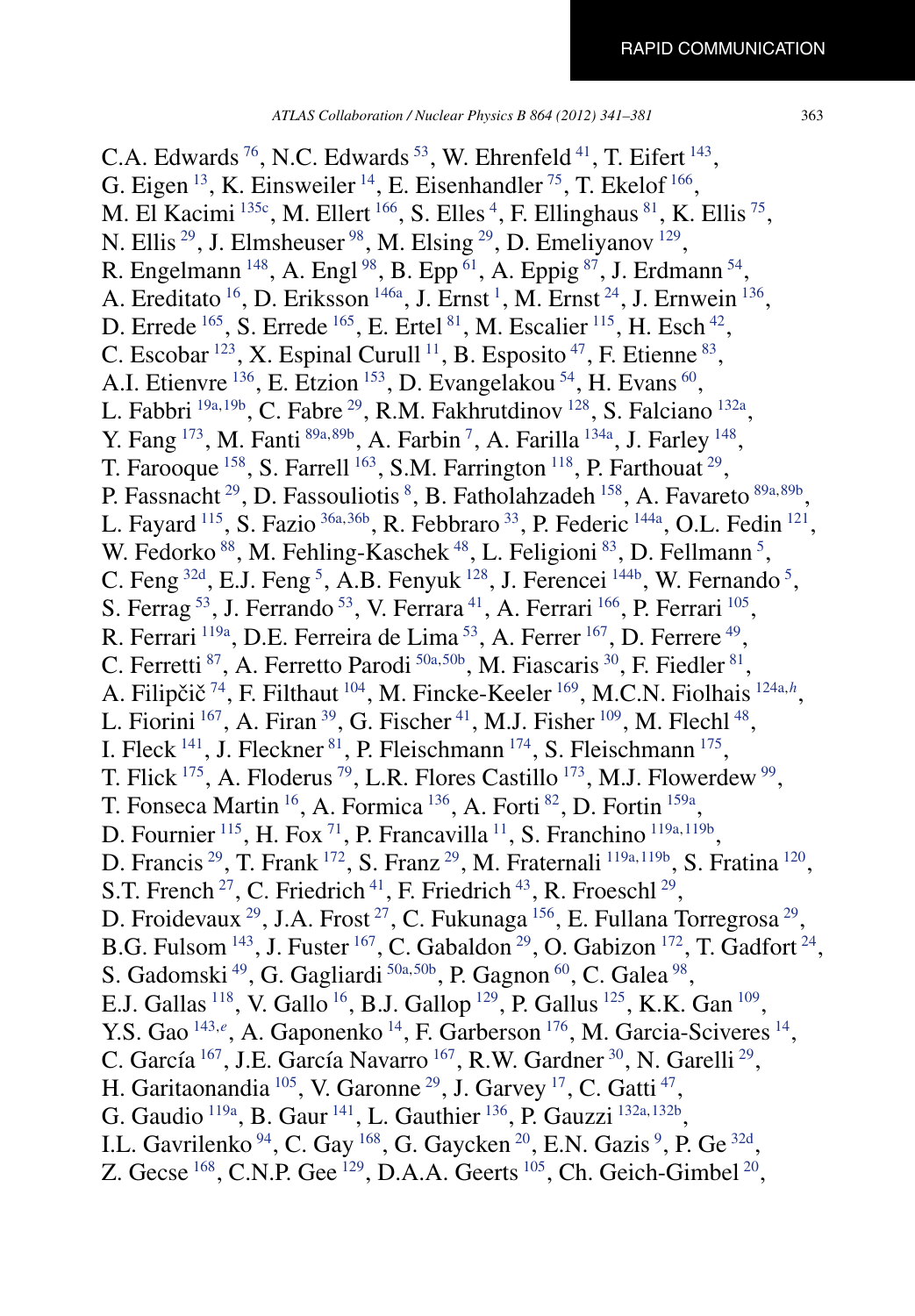K. Gellerstedt <sup>[146a](#page-38-0), 146b</sup>, C. Gemme <sup>50a</sup>, A. Gemmell <sup>53</sup>, M.H. Genest <sup>55</sup>, S. Gentile [132a](#page-38-0)*,*[132b,](#page-38-0) M. George [54,](#page-36-0) S. George [76,](#page-37-0) P. Gerlach [175](#page-39-0), A. Gershon <sup>153</sup>, C. Geweniger <sup>58a</sup>, H. Ghazlane <sup>135b</sup>, N. Ghodbane <sup>33</sup>, B. Giacobbe <sup>19a</sup>, S. Giagu <sup>[132a](#page-38-0), 132b</sup>, V. Giakoumopoulou <sup>[8](#page-35-0)</sup>, V. Giangiobbe <sup>11</sup>, F. Gianotti<sup>29</sup>, B. Gibbard<sup>24</sup>, A. Gibson<sup>158</sup>, S.M. Gibson<sup>29</sup>, D. Gillberg<sup>28</sup>, A.R. Gillman <sup>1[2](#page-35-0)9</sup>, D.M. Gingrich <sup>2,[d](#page-35-0)</sup>, J. Ginzburg <sup>153</sup>, N. Giokaris <sup>[8](#page-35-0)</sup>, M.P. Giordani [164c,](#page-39-0) R. Giordano [102a](#page-37-0)*,*[102b,](#page-37-0) F.M. Giorgi [15,](#page-35-0) P. Giovannini [99,](#page-37-0) P.F. Giraud <sup>136</sup>, D. Giugni <sup>89a</sup>, M. Giunta <sup>93</sup>, P. Giusti <sup>19a</sup>, B.K. Gjelsten <sup>117</sup>, L.K. Gladilin<sup>[97](#page-37-0)</sup>, C. Glasman<sup>80</sup>, J. Glatzer<sup>48</sup>, A. Glazov<sup>41</sup>, K.W. Glitza<sup>175</sup>, G.L. Glonti [64,](#page-37-0) J.R. Goddard [75,](#page-37-0) J. Godfrey [142,](#page-38-0) J. Godlewski [29](#page-36-0), M. Goebel  $^{41}$  $^{41}$  $^{41}$ , T. Göpfert  $^{43}$  $^{43}$  $^{43}$ , C. Goeringer  $^{81}$ , C. Gössling  $^{42}$ , S. Goldfarb  $^{87}$  $^{87}$  $^{87}$ , T. Golling [176,](#page-39-0) A. Gomes [124a](#page-38-0)*,[b](#page-38-0)* , L.S. Gomez Fajardo [41,](#page-36-0) R. Gonçalo [76](#page-37-0), J. Goncalves Pinto Firmino Da Costa<sup>41</sup>, L. Gonella<sup>20</sup>, S. Gonzalez<sup>173</sup>, S. González de la Hoz [167](#page-39-0), G. Gonzalez Parra [11,](#page-35-0) M.L. Gonzalez Silva [26,](#page-36-0) S. Gonzalez-Sevilla [49,](#page-36-0) J.J. Goodson [148](#page-38-0), L. Goossens [29,](#page-36-0) P.A. Gorbounov<sup>95</sup>, H.A. Gordon<sup>24</sup>, I. Gorelov<sup>103</sup>, G. Gorfine<sup>175</sup>, B. Gorini <sup>29</sup>, E. Gorini <sup>[72a](#page-37-0), 72b</sup>, A. Gorišek <sup>74</sup>, E. Gornicki <sup>[38](#page-36-0)</sup>, B. Gosdzik <sup>41</sup>, A.T. Goshaw  $^5$  $^5$ , M. Gosselink  $^{105}$  $^{105}$  $^{105}$ , M.I. Gostkin  $^{64}$ , I. Gough Eschrich  $^{163}$ , M. Gouighri  $^{135a}$ , D. Goujdami  $^{135c}$ , M.P. Goulette  $^{49}$ , A.G. Goussiou  $^{138}$ , C. Goy<sup>[4](#page-35-0)</sup>, S. Gozpinar<sup>22</sup>, I. Grabowska-Bold<sup>37</sup>, P. Grafström<sup>[19a](#page-36-0),19b</sup>, K.-J. Grahn<sup>41</sup>, F. Grancagnolo<sup>72a</sup>, S. Grancagnolo<sup>15</sup>, V. Grassi<sup>148</sup>, V. Gratchev  $^{121}$ , N. Grau  $^{34}$ , H.M. Gray  $^{29}$ , J.A. Gray  $^{148}$  $^{148}$  $^{148}$ , E. Graziani  $^{134a}$ , O.G. Grebenyuk [121,](#page-38-0) T. Greenshaw [73,](#page-37-0) Z.D. Greenwood [24](#page-36-0)*,[m](#page-36-0)*, K. Gregersen<sup>35</sup>, I.M. Gregor<sup>41</sup>, P. Grenier<sup>143</sup>, J. Griffiths<sup>138</sup>, N. Grigalashvili<sup>[64](#page-37-0)</sup>, A.A. Grillo<sup>137</sup>, S. Grinstein<sup>11</sup>, Y.V. Grishkevich<sup>[97](#page-37-0)</sup>, J.-F. Grivaz<sup>115</sup>, E. Gross<sup>172</sup>, J. Grosse-Knetter <sup>54</sup>, J. Groth-Jensen<sup>172</sup>, K. Grybel [141,](#page-38-0) D. Guest [176,](#page-39-0) C. Guicheney [33](#page-36-0), A. Guida [72a](#page-37-0)*,*[72b,](#page-37-0) S. Guindon <sup>54</sup>, U. Gul <sup>53</sup>, H. Guler <sup>[85](#page-37-0), *[p](#page-37-0)*</sup>, J. Gunther <sup>125</sup>, B. Guo <sup>158</sup>, J. Guo <sup>34</sup>, P. Gutierrez  $^{111}$ , N. Guttman  $^{153}$ , O. Gutzwiller  $^{173}$ , C. Guyot  $^{136}$ , C. Gwenlan <sup>118</sup>, C.B. Gwilliam <sup>73</sup>, A. Haas <sup>143</sup>, S. Haas <sup>29</sup>, C. Haber <sup>14</sup>, H.K. Hadavand <sup>39</sup>, D.R. Hadley <sup>17</sup>, P. Haefner <sup>20</sup>, F. Hahn <sup>29</sup>, S. Haider <sup>29</sup>, Z. Hajduk <sup>38</sup>, H. Hakobyan<sup>177</sup>, D. Hall<sup>118</sup>, J. Haller <sup>54</sup>, K. Hamacher<sup>175</sup>, P. Hamal <sup>113</sup>, M. Hamer <sup>54</sup>, A. Hamilton <sup>[145b](#page-38-0), *[q](#page-38-0)*</sup>, S. Hamilton <sup>161</sup>, L. Han <sup>32b</sup>, K. Hanagaki  $^{116}$  $^{116}$  $^{116}$ , K. Hanawa  $^{160}$ , M. Hance  $^{14}$ , C. Handel  $^{81}$ , P. Hanke  $^{58a}$ , J.R. Hansen<sup>35</sup>, J.B. Hansen<sup>35</sup>, J.D. Hansen<sup>35</sup>, P.H. Hansen<sup>35</sup>, P. Hansson<sup>143</sup>, K. Hara <sup>160</sup>, G.A. Hare <sup>137</sup>, T. Harenberg <sup>175</sup>, S. Harkusha<sup>90</sup>, D. Harper <sup>87</sup>, R.D. Harrington <sup>45</sup>, O.M. Harris <sup>138</sup>, J. Hartert <sup>48</sup>,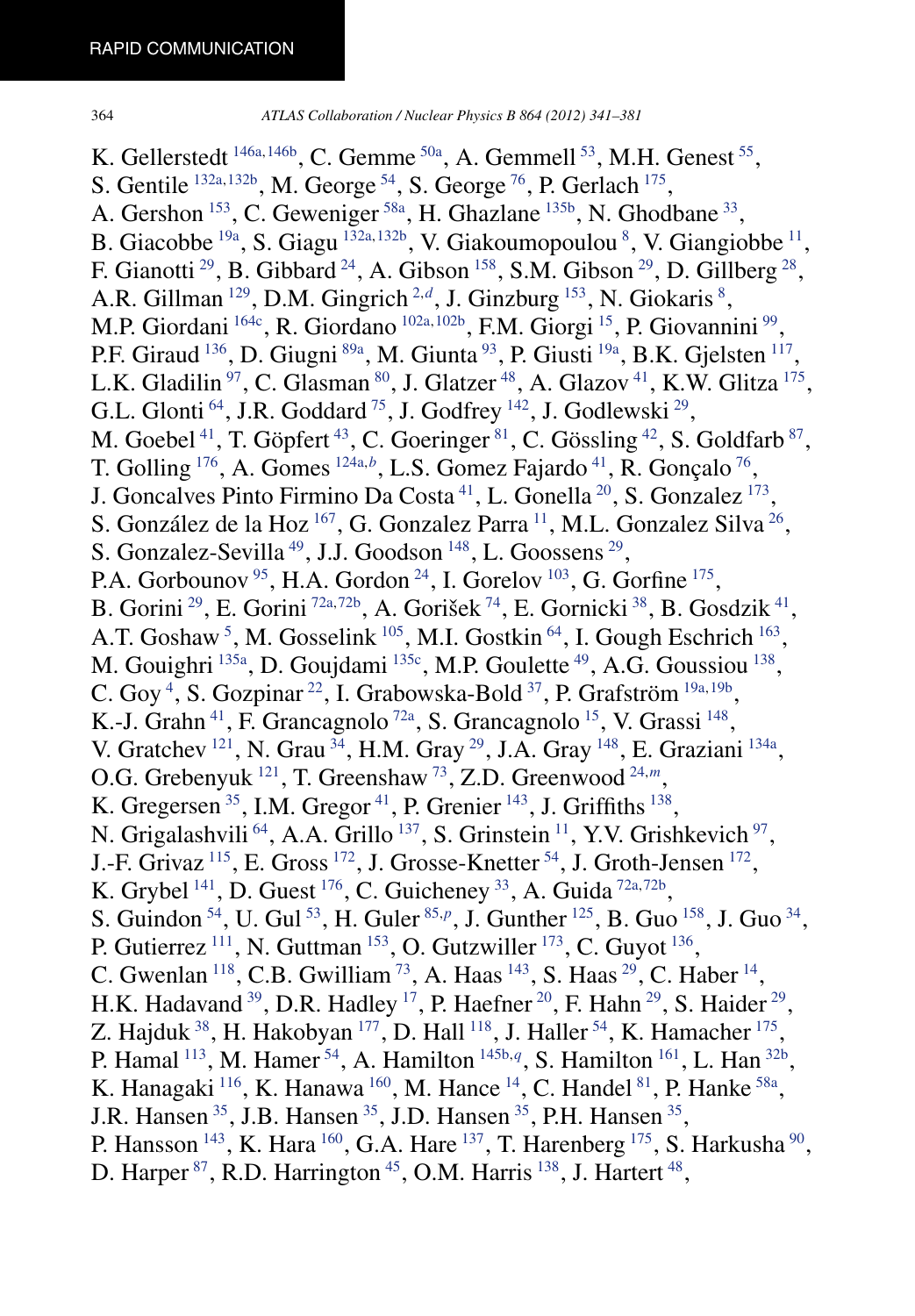F. Hartjes  $^{105}$ , T. Haruyama  $^{65}$ , A. Harvey  $^{56}$ , S. Hasegawa  $^{101}$ , Y. Hasegawa  $^{140}$ , S. Hassani  $^{136}$ , S. Haug  $^{16}$ , M. Hauschild  $^{29}$ , R. Hauser  $^{88}$ , M. Havranek  $^{20}$ , C.M. Hawkes  $^{17}$ , R.J. Hawkings  $^{29}$ , A.D. Hawkins  $^{79}$ , D. Hawkins  $^{163}$ , T. Hayakawa  $^{66}$ , T. Hayashi  $^{160}$  $^{160}$  $^{160}$ , D. Hayden  $^{76}$ , C.P. Hays  $^{118}$ , H.S. Hayward  $^{73}$ , S.J. Haywood  $^{129}$ , M. He  $^{32d}$ , S.J. Head  $^{17}$ , V. Hedberg  $^{79}$  $^{79}$  $^{79}$ , L. Heelan  $^7$ , S. Heim  $^{88}$ , B. Heinemann  $^{14}$ , S. Heisterkamp<sup>[35](#page-36-0)</sup>, L. Helary<sup>[21](#page-36-0)</sup>, C. Heller<sup>98</sup>, M. Heller<sup>29</sup>, S. Hellman <sup>[146a](#page-38-0), 146b</sup>, D. Hellmich<sup>20</sup>, C. Helsens <sup>11</sup>, R.C.W. Henderson <sup>[71](#page-37-0)</sup>, M. Henke <sup>58a</sup>, A. Henrichs <sup>54</sup>, A.M. Henriques Correia <sup>29</sup>, S. Henrot-Versille  $^{115}$ , C. Hensel  $^{54}$  $^{54}$  $^{54}$ , T. Hen $^{115}$ , C.M. Hernandez<sup>[7](#page-35-0)</sup>, Y. Hernández Jiménez <sup>167</sup>, R. Herrberg <sup>[15](#page-35-0)</sup>, G. Herten <sup>48</sup>, R. Hertenberger <sup>98</sup>, L. Hervas<sup>29</sup>, G.G. Hesketh<sup>77</sup>, N.P. Hessey<sup>105</sup>, E. Higón-Rodriguez<sup>167</sup>, J.C. Hill <sup>27</sup>, K.H. Hiller<sup>41</sup>, S. Hillert<sup>20</sup>, S.J. Hillier<sup>17</sup>, I. Hinchliffe <sup>14</sup>, E. Hines <sup>120</sup>, M. Hirose <sup>116</sup>, F. Hirsch <sup>[42](#page-36-0)</sup>, D. Hirschbuehl <sup>175</sup>, J. Hobbs <sup>148</sup>, N. Hod <sup>153</sup>, M.C. Hodgkinson<sup>[139](#page-38-0)</sup>, P. Hodgson<sup>139</sup>, A. Hoecker<sup>29</sup>, M.R. Hoeferkamp<sup>103</sup>, J. Hoffman<sup>[39](#page-36-0)</sup>, D. Hoffmann<sup>[83](#page-37-0)</sup>, M. Hohlfeld <sup>81</sup>, M. Holder <sup>141</sup>, S.O. Holmgren <sup>146a</sup>, T. Holy <sup>127</sup>, J.L. Holzbauer <sup>88</sup>, T.M. Hong <sup>120</sup>, L. Hooft van Huysduynen<sup> 108</sup>, C. Horn <sup>143</sup>, S. Horner <sup>[48](#page-36-0)</sup>, J.-Y. Hostachy [55,](#page-36-0) S. Hou [151](#page-38-0), A. Hoummada [135a,](#page-38-0) J. Howard [118,](#page-38-0) J. Howarth  $^{82}$ , I. Hristova  $^{15}$ , J. Hrivnac  $^{115}$ , T. Hryn'ova  $^{4}$  $^{4}$  $^{4}$ , P.J. Hsu  $^{81}$ , S.-C. Hsu <sup>14</sup>, Z. Hubacek <sup>127</sup>, F. Hubaut <sup>83</sup>, F. Huegging <sup>20</sup>, A. Huettmann<sup>41</sup>, T.B. Huffman<sup>118</sup>, E.W. Hughes  $34$ , G. Hughes  $71$ , M. Huhtinen <sup>29</sup>, M. Hurwitz <sup>14</sup>, U. Husemann <sup>41</sup>, N. Huseynov <sup>[64](#page-37-0),*[r](#page-37-0)*</sup>, J. Huston  $^{88}$ , J. Huth  $^{57}$ , G. Iacobucci  $^{49}$  $^{49}$  $^{49}$ , G. Iakovidis  $^9$  $^9$ , M. Ibbotson  $^{82}$ , I. Ibragimov  $^{141}$ , L. Iconomidou-Fayard  $^{115}$  $^{115}$  $^{115}$ , J. Idarraga  $^{115}$ , P. Iengo  $^{102a}$ , O. Igonkina <sup>[105](#page-37-0)</sup>, Y. Ikegami <sup>65</sup>, M. Ikeno <sup>65</sup>, D. Iliadis <sup>154</sup>, N. Ilic <sup>[158](#page-38-0)</sup>, T. Ince  $^{20}$ , J. Inigo-Golfin  $^{29}$ , P. Ioannou  $^8$  $^8$ , M. Iodice  $^{134a}$ , K. Iordanidou  $^8$ , V. Ippolito <sup>[132a](#page-38-0), 132b</sup>, A. Irles Quiles <sup>167</sup>, C. Isaksson <sup>166</sup>, M. Ishino <sup>67</sup>, M. Ishitsuka  $^{157}$ , R. Ishmukhametov  $^{39}$ , C. Issever  $^{118}$ , S. Istin  $^{18a}$ , A.V. Ivashin <sup>128</sup>, W. Iwanski <sup>38</sup>, H. Iwasaki <sup>65</sup>, J.M. Izen <sup>40</sup>, V. Izzo <sup>102a</sup>, B. Jackson <sup>120</sup>, J.N. Jackson <sup>73</sup>, P. Jackson <sup>143</sup>, M.R. Jaekel <sup>29</sup>, V. Jain <sup>60</sup>, K. Jakobs <sup>48</sup>, S. Jakobsen <sup>35</sup>, T. Jakoubek <sup>125</sup>, J. Jakubek <sup>127</sup>, D.K. Jana <sup>111</sup>, E. Jansen  $^{77}$ , H. Jansen  $^{29}$ , A. Jantsch  $^{99}$  $^{99}$  $^{99}$ , M. Janus  $^{48}$  $^{48}$  $^{48}$ , G. Jarlskog  $^{79}$ , L. Jeanty  $^{57}$ , I. Jen-La Plante  $^{30}$ , P. Jenni  $^{29}$ , A. Jeremie  $^4$  $^4$ , P. Jež  $^{35}$  $^{35}$  $^{35}$ , S. Jézéquel<sup>[4](#page-35-0)</sup>, M.K. Jha <sup>19a</sup>, H. Ji <sup>173</sup>, W. Ji <sup>81</sup>, J. Jia <sup>148</sup>, Y. Jiang <sup>32b</sup>, M. Jimenez Belenguer<sup>[41](#page-36-0)</sup>, S. Jin<sup>32a</sup>, O. Jinnouchi <sup>157</sup>, M.D. Joergensen<sup>35</sup>, D. Joffe [39,](#page-36-0) M. Johansen [146a](#page-38-0)*,*[146b,](#page-38-0) K.E. Johansson [146a,](#page-38-0) P. Johansson [139,](#page-38-0)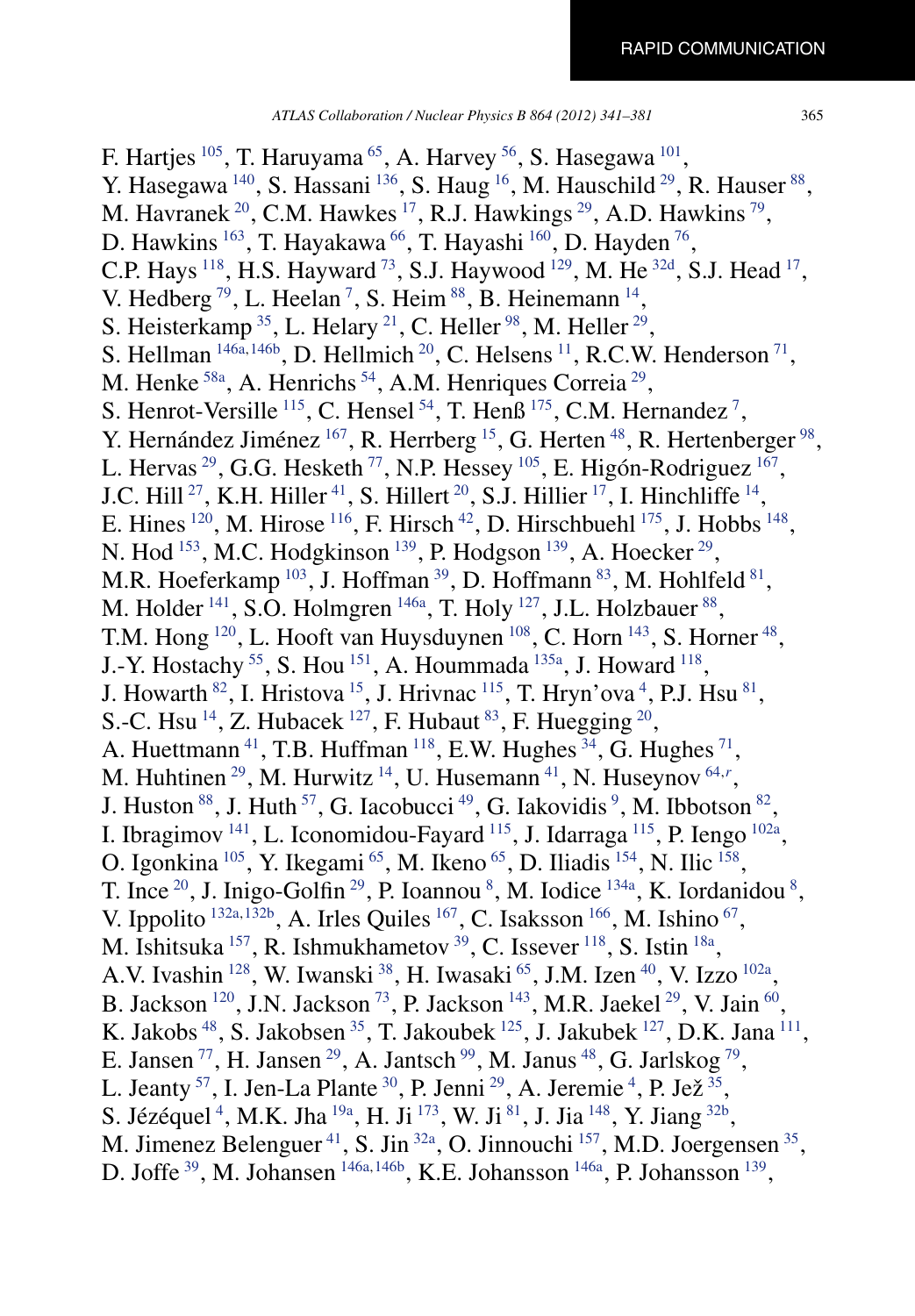S. Johnert<sup>41</sup>, K.A. Johns<sup>[6](#page-35-0)</sup>, K. Jon-And<sup>[146a](#page-38-0), 146b</sup>, G. Jones<sup>170</sup>, R.W.L. Jones  $^{71}$ , T.J. Jones  $^{73}$ , C. Joram  $^{29}$ , P.M. Jorge  $^{124a}$ , K.D. Joshi  $^{82}$ , J. Jovicevic  $^{147}$ , T. Jovin  $^{12b}$ , X. Ju  $^{173}$ , C.A. Jung  $^{42}$ , R.M. Jungst  $^{29}$ , V. Juranek <sup>[125](#page-38-0)</sup>, P. Jussel <sup>61</sup>, A. Juste Rozas <sup>11</sup>, S. Kabana <sup>[16](#page-35-0)</sup>, M. Kaci <sup>167</sup>, A. Kaczmarska <sup>38</sup>, P. Kadlecik <sup>35</sup>, M. Kado <sup>[115](#page-38-0)</sup>, H. Kagan <sup>109</sup>, M. Kagan <sup>57</sup>, E. Kajomovitz <sup>152</sup>, S. Kalinin <sup>175</sup>, L.V. Kalinovskaya <sup>64</sup>, S. Kama <sup>39</sup>, N. Kanaya  $^{155}$  $^{155}$  $^{155}$ , M. Kaneda  $^{29}$ , S. Kaneti  $^{27}$ , T. Kanno  $^{157}$ , V.A. Kantserov  $^{96}$ , J. Kanzaki  $^{65}$ , B. Kaplan  $^{176}$ , A. Kapliy  $^{30}$ , J. Kaplon  $^{29}$ , D. Kar  $^{53}$ , M. Karagounis  $^{20}$ , K. Karakostas  $^9$  $^9$ , M. Karnevskiy  $^{41}$ , V. Kartvelishvili  $^{71}$  $^{71}$  $^{71}$ , A.N. Karyukhin [128,](#page-38-0) L. Kashif [173,](#page-39-0) G. Kasieczka [58b,](#page-36-0) R.D. Kass [109,](#page-37-0) A. Kastanas  $^{13}$ , M. Kataoka  $^4$  $^4$ , Y. Kataoka  $^{155}$ , E. Katsoufis  $^9$  $^9$ , J. Katzy  $^{41}$ , V. Kaushik  $^6$  $^6$ , K. Kawagoe  $^{69}$ , T. Kawamoto  $^{155}$ , G. Kawamura  $^{81}$ , M.S. Kayl<sup>105</sup>, V.A. Kazanin<sup>107</sup>, M.Y. Kazarinov<sup>64</sup>, R. Keeler<sup>169</sup>, R. Kehoe  $39$ , M. Keil  $54$ , G.D. Kekelidze  $64$ , J.S. Keller  $138$ , M. Kenyon  $53$ , O. Kepka [125,](#page-38-0) N. Kerschen [29,](#page-36-0) B.P. Kerševan [74](#page-37-0), S. Kersten [175,](#page-39-0) K. Kessoku <sup>155</sup>, J. Keung <sup>158</sup>, F. Khalil-zada <sup>[10](#page-35-0)</sup>, H. Khandanyan <sup>165</sup>, A. Khanov <sup>112</sup>, D. Kharchenko <sup>64</sup>, A. Khodinov <sup>96</sup>, A. Khomich <sup>58a</sup>, T.J. Khoo  $^{27}$ , G. Khoriauli  $^{20}$ , A. Khoroshilov  $^{175}$ , V. Khovanskiy  $^{95}$ , E. Khramov [64,](#page-37-0) J. Khubua [51b,](#page-36-0) H. Kim [146a](#page-38-0)*,*[146b,](#page-38-0) S.H. Kim [160,](#page-38-0) N. Kimura [171,](#page-39-0) O. Kind <sup>15</sup>, B.T. King <sup>73</sup>, M. King <sup>[66](#page-37-0)</sup>, R.S.B. King <sup>118</sup>, J. Kirk <sup>129</sup>, A.E. Kiryunin<sup>99</sup>, T. Kishimoto<sup>66</sup>, D. Kisielewska<sup>37</sup>, T. Kittelmann<sup>123</sup>, E. Kladiva <sup>144b</sup>, M. Klein<sup>73</sup>, U. Klein<sup>73</sup>, K. Kleinknecht<sup>81</sup>, M. Klemetti<sup>85</sup>, A. Klier <sup>[172](#page-39-0)</sup>, P. Klimek <sup>[146a](#page-38-0), 146b</sup>, A. Klimentov <sup>24</sup>, R. Klingenberg <sup>42</sup>, J.A. Klinger<sup>82</sup>, E.B. Klinkby<sup>35</sup>, T. Klioutchnikova<sup>[29](#page-36-0)</sup>, P.F. Klok<sup>104</sup>, S. Klous <sup>105</sup>, E.-E. Kluge <sup>58a</sup>, T. Kluge <sup>73</sup>, P. Kluit <sup>105</sup>, S. Kluth <sup>99</sup>, N.S. Knecht <sup>158</sup>, E. Kneringer <sup>61</sup>, E.B.F.G. Knoops <sup>83</sup>, A. Knue <sup>54</sup>, B.R. Ko<sup>[44](#page-36-0)</sup>, T. Kobayashi <sup>155</sup>, M. Kobel<sup>43</sup>, M. Kocian <sup>143</sup>, P. Kodys <sup>126</sup>, K. Köneke <sup>29</sup>, A.C. König <sup>104</sup>, S. Koenig <sup>81</sup>, L. Köpke <sup>81</sup>, F. Koetsveld <sup>104</sup>, P. Koevesarki <sup>20</sup>, T. Koffas <sup>28</sup>, E. Koffeman <sup>105</sup>, L.A. Kogan <sup>118</sup>, S. Kohlmann [175,](#page-39-0) F. Kohn [54,](#page-36-0) Z. Kohout [127,](#page-38-0) T. Kohriki [65,](#page-37-0) T. Koi [143,](#page-38-0) G.M. Kolachev [107](#page-37-0), H. Kolanoski [15,](#page-35-0) V. Kolesnikov [64,](#page-37-0) I. Koletsou [89a,](#page-37-0) J. Koll <sup>88</sup>, M. Kollefrath <sup>48</sup>, A.A. Komar <sup>[94](#page-37-0)</sup>, Y. Komori <sup>155</sup>, T. Kondo <sup>65</sup>, T. Kono [41](#page-36-0)*,[s](#page-36-0)* , A.I. Kononov [48,](#page-36-0) R. Konoplich [108](#page-37-0)*,[t](#page-37-0)* , N. Konstantinidis [77,](#page-37-0) S. Koperny <sup>37</sup>, K. Korcyl<sup>38</sup>, K. Kordas <sup>154</sup>, A. Korn <sup>118</sup>, A. Korol <sup>107</sup>, I. Korolkov  $^{11}$ , E.V. Korolkova  $^{139}$ , V.A. Korotkov  $^{128}$  $^{128}$  $^{128}$ , O. Kortner  $^{99}$  $^{99}$  $^{99}$ , S. Kortner  $99$ , V.V. Kostyukhin  $20$ , S. Kotov  $99$ , V.M. Kotov  $64$ , A. Kotwal  $44$ , C. Kourkoumelis  $\frac{8}{3}$  $\frac{8}{3}$  $\frac{8}{3}$ , V. Kouskoura  $154$ , A. Koutsman  $159a$ ,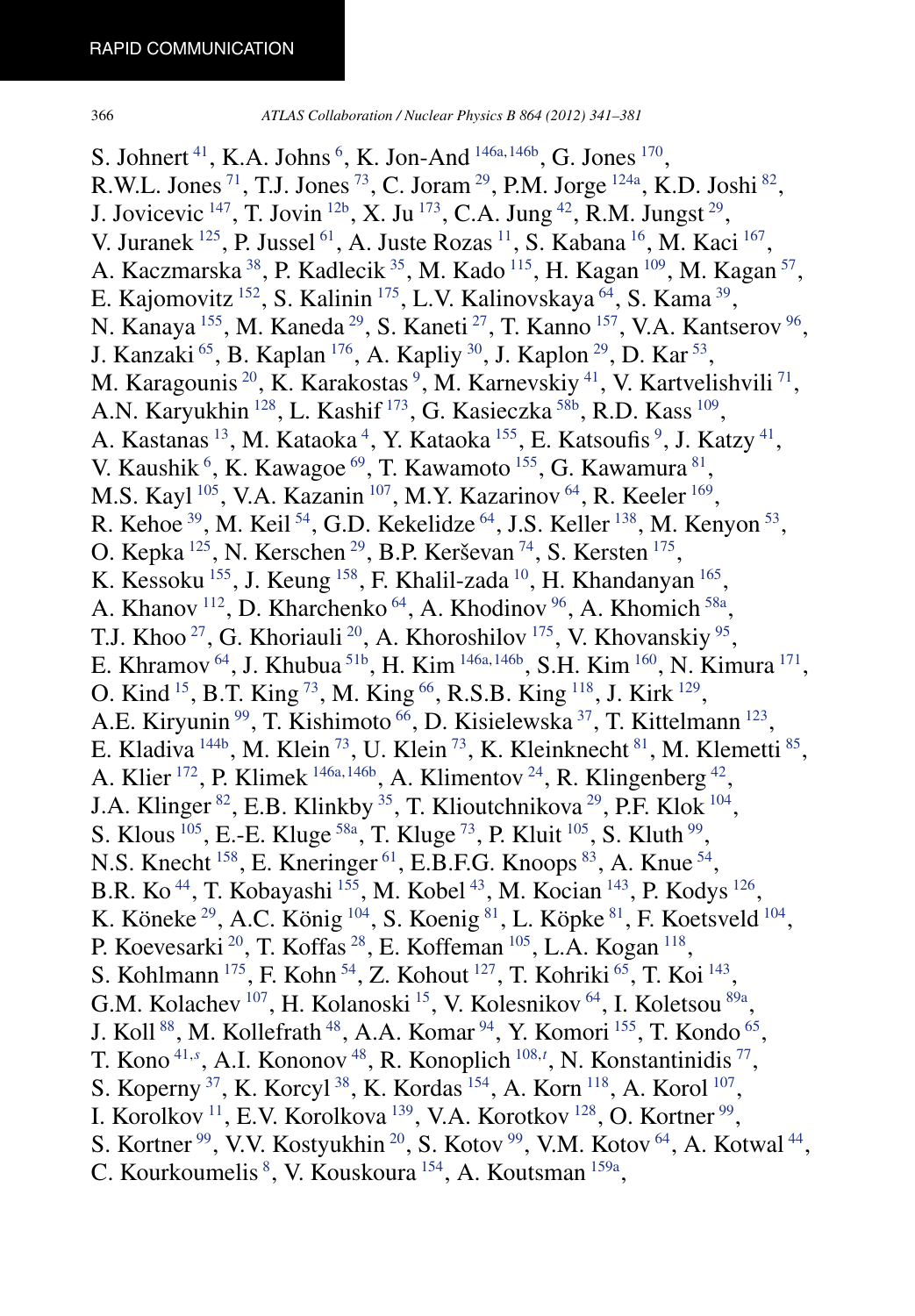R. Kowalewski <sup>169</sup>, T.Z. Kowalski <sup>37</sup>, W. Kozanecki <sup>136</sup>, A.S. Kozhin <sup>128</sup>, V. Kral <sup>127</sup>, V.A. Kramarenko<sup>[97](#page-37-0)</sup>, G. Kramberger<sup>74</sup>, M.W. Krasny<sup>78</sup>, A. Krasznahorkay<sup>108</sup>, J. Kraus <sup>88</sup>, J.K. Kraus<sup>20</sup>, S. Kreiss<sup>108</sup>, F. Krejci <sup>127</sup>, J. Kretzschmar<sup>73</sup>, N. Krieger<sup>54</sup>, P. Krieger<sup>158</sup>, K. Kroeninger<sup>54</sup>, H. Kroha  $99$ , J. Kroll  $120$  $120$ , J. Kroseberg  $20$ , J. Krstic  $12a$ , U. Kruchonak  $64$ , H. Krüger<sup>20</sup>, T. Kruker<sup>16</sup>, N. Krumnack<sup>63</sup>, Z.V. Krumshteyn<sup>64</sup>, A. Kruth <sup>20</sup>, T. Kubota  $^{86}$ , S. Kuday  $^{3a}$ , S. Kuehn  $^{48}$ , A. Kugel  $^{58c}$ , T. Kuhl  $^{41}$ , D. Kuhn  $^{61}$ , V. Kukhtin  $^{64}$ , Y. Kulchitsky  $^{90}$ , S. Kuleshov  $^{31b}$ , C. Kummer  $^{98}$ , M. Kuna  $^{78}$  $^{78}$  $^{78}$ , J. Kunkle  $^{120}$ , A. Kupco  $^{125}$ , H. Kurashige  $^{66}$ , M. Kurata  $^{160}$ , Y.A. Kurochkin  $90$ , V. Kus  $125$ , E.S. Kuwertz  $147$ , M. Kuze  $157$ , J. Kvita  $142$ , R. Kwee  $^{15}$ , A. La Rosa  $^{49}$  $^{49}$  $^{49}$ , L. La Rotonda  $^{36a,36b},$  $^{36a,36b},$  $^{36a,36b},$  $^{36a,36b},$  $^{36a,36b},$  L. Labarga  $^{80},$  J. Labbe  $^4,$ S. Lablak [135a,](#page-38-0) C. Lacasta [167,](#page-39-0) F. Lacava [132a](#page-38-0)*,*[132b,](#page-38-0) H. Lacker [15,](#page-35-0) D. Lacour [78,](#page-37-0) V.R. Lacuesta  $^{167}$ , E. Ladygin  $^{64}$  $^{64}$  $^{64}$ , R. Lafaye  $^4$  $^4$ , B. Laforge  $^{78}$ , T. Lagouri  $^{80}$ , S. Lai<sup>48</sup>, E. Laisne <sup>55</sup>, M. Lamanna <sup>29</sup>, L. Lambourne <sup>77</sup>, C.L. Lampen <sup>[6](#page-35-0)</sup>, W. Lampl<sup>[6](#page-35-0)</sup>, E. Lancon <sup>[136](#page-38-0)</sup>, U. Landgraf<sup>48</sup>, M.P.J. Landon <sup>75</sup>, J.L. Lane <sup>82</sup>, V.S. Lang <sup>58a</sup>, C. Lange <sup>41</sup>, A.J. Lankford <sup>163</sup>, F. Lanni <sup>24</sup>, K. Lantzsch <sup>175</sup>, S. Laplace <sup>78</sup>, C. Lapoire <sup>20</sup>, J.F. Laporte <sup>[136](#page-38-0)</sup>, T. Lari <sup>89a</sup>, A. Larner <sup>118</sup>, M. Lassnig [29,](#page-36-0) P. Laurelli [47](#page-36-0), V. Lavorini [36a](#page-36-0)*,*[36b,](#page-36-0) W. Lavrijsen [14,](#page-35-0) P. Laycock <sup>[73](#page-37-0)</sup>, O. Le Dortz <sup>78</sup>, E. Le Guirriec  $83$ , C. Le Maner  $158$ , E. Le Menedeu  $^{11}$ , T. LeCompte<sup>[5](#page-35-0)</sup>, F. Ledroit-Guillon  $^{55}$  $^{55}$  $^{55}$ , H. Lee  $^{105}$ , J.S.H. Lee  $^{116}$ , S.C. Lee  $^{151}$ , L. Lee  $^{176}$ , M. Lefebvre  $^{169}$ , M. Legendre  $^{136}$ , F. Legger  $^{98}$ , C. Leggett  $^{14}$ , M. Lehmacher  $^{20}$ , G. Lehmann Miotto  $^{29}$ , X. Lei<sup>[6](#page-35-0)</sup>, M.A.L. Leite<sup>23d</sup>, R. Leitner<sup>126</sup>, D. Lellouch<sup>172</sup>, B. Lemmer<sup>54</sup>, V. Lendermann<sup>58a</sup>, K.J.C. Leney<sup>145b</sup>, T. Lenz <sup>105</sup>, G. Lenzen<sup>175</sup>, B. Lenzi <sup>2[9](#page-35-0)</sup>, K. Leonhardt <sup>43</sup>, S. Leontsinis <sup>9</sup>, F. Lepold <sup>58a</sup>, C. Leroy <sup>93</sup>, J.-R. Lessard  $^{169}$ , C.G. Lester  $^{27}$ , C.M. Lester  $^{120}$  $^{120}$  $^{120}$ , J. Levêque  $^4$  $^4$ , D. Levin  $^{87}$ , L.J. Levinson<sup>172</sup>, A. Lewis<sup>118</sup>, G.H. Lewis<sup>108</sup>, A.M. Leyko<sup>20</sup>, M. Leyton [15,](#page-35-0) B. Li [83,](#page-37-0) H. Li [173](#page-39-0)*,[u](#page-39-0)* , S. Li [32b](#page-36-0)*,[v](#page-36-0)* , X. Li [87,](#page-37-0) Z. Liang [118](#page-38-0)*,[w](#page-38-0)*, H. Liao <sup>33</sup>, B. Liberti <sup>133a</sup>, P. Lichard <sup>29</sup>, M. Lichtnecker <sup>98</sup>, K. Lie <sup>165</sup>, W. Liebig <sup>13</sup>, C. Limbach <sup>20</sup>, A. Limosani <sup>[86](#page-37-0)</sup>, M. Limper <sup>62</sup>, S.C. Lin <sup>[151](#page-38-0),*[x](#page-38-0)*</sup>, F. Linde <sup>[105](#page-37-0)</sup>, J.T. Linnemann<sup>[88](#page-37-0)</sup>, E. Lipeles <sup>120</sup>, A. Lipniacka<sup>13</sup>, T.M. Liss [165,](#page-39-0) D. Lissauer [24,](#page-36-0) A. Lister [49,](#page-36-0) A.M. Litke [137,](#page-38-0) C. Liu [28,](#page-36-0) D. Liu <sup>[151](#page-38-0)</sup>, H. Liu <sup>87</sup>, J.B. Liu <sup>87</sup>, L. Liu <sup>87</sup>, M. Liu <sup>32b</sup>, Y. Liu <sup>32b</sup>, M. Livan <sup>[119a](#page-38-0), 119b</sup>, S.S.A. Livermore <sup>[118](#page-38-0)</sup>, A. Lleres <sup>55</sup>, J. Llorente Merino <sup>80</sup>, S.L. Lloyd<sup>75</sup>, E. Lobodzinska<sup>41</sup>, P. Loch<sup>[6](#page-35-0)</sup>, W.S. Lockman<sup>137</sup>, T. Loddenkoetter <sup>[20](#page-36-0)</sup>, F.K. Loebinger <sup>82</sup>, A. Loginov <sup>176</sup>, C.W. Loh <sup>168</sup>, T. Lohse  $^{15}$ , K. Lohwasser  $^{48}$  $^{48}$  $^{48}$ , M. Lokajicek  $^{125}$ , V.P. Lombardo  $^4$ ,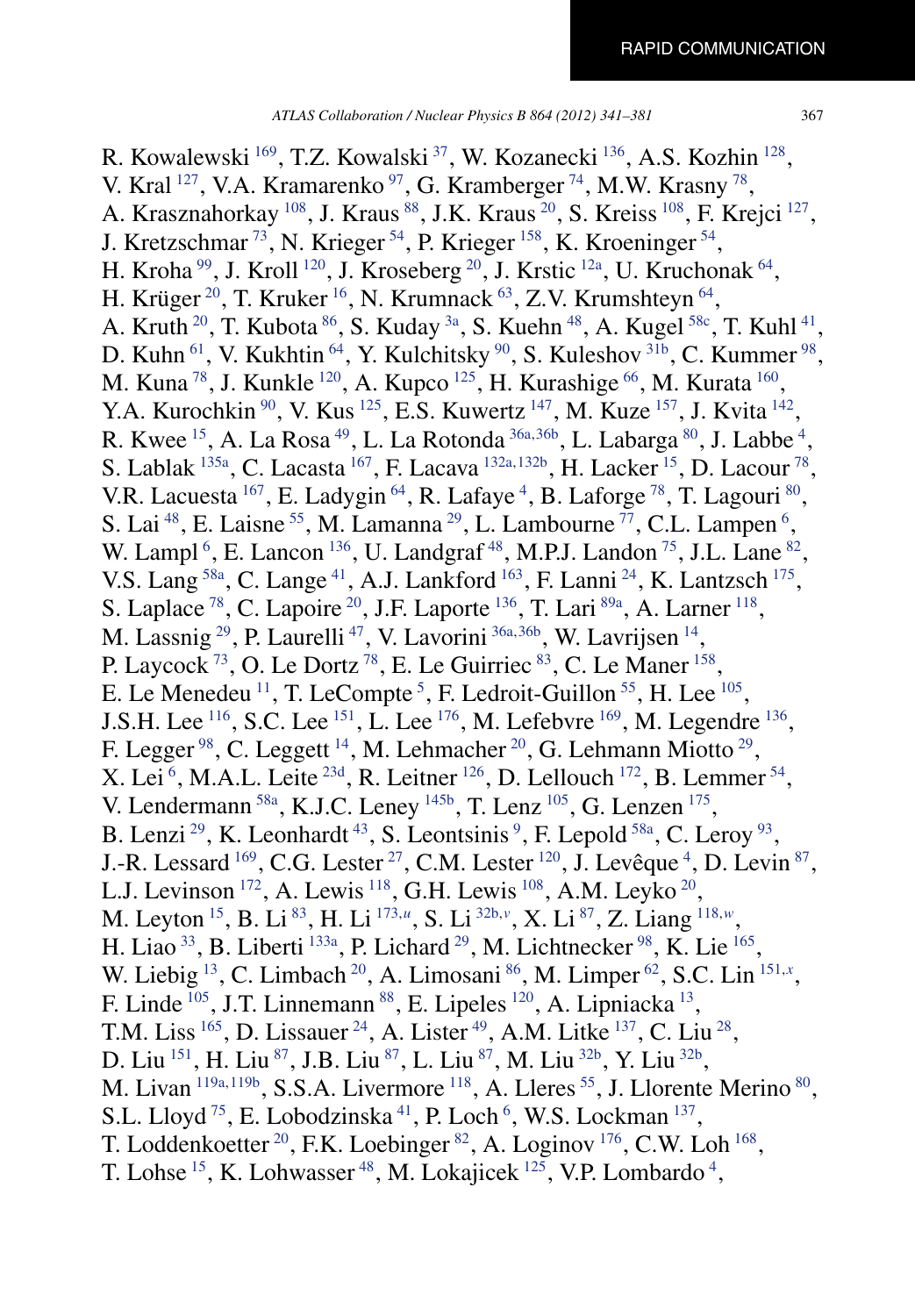R.E. Long<sup>71</sup>, L. Lopes <sup>[124a](#page-38-0)</sup>, D. Lopez Mateos  $^{57}$ , J. Lorenz <sup>98</sup>, N. Lorenzo Martinez <sup>115</sup>, M. Losada <sup>162</sup>, P. Loscutoff <sup>14</sup>, F. Lo Sterzo [132a](#page-38-0)*,*[132b](#page-38-0), M.J. Losty [159a,](#page-38-0) X. Lou [40,](#page-36-0) A. Lounis [115,](#page-38-0) K.F. Loureiro <sup>162</sup>, J. Love <sup>21</sup>, P.A. Love <sup>71</sup>, A.J. Lowe <sup>[143](#page-38-0),*[e](#page-38-0)*</sup>, F. Lu <sup>32a</sup>, H.J. Lubatti [138,](#page-38-0) C. Luci [132a](#page-38-0)*,*[132b,](#page-38-0) A. Lucotte [55](#page-36-0), A. Ludwig [43,](#page-36-0) D. Ludwig [41,](#page-36-0) I. Ludwig  $^{48}$ , J. Ludwig  $^{48}$ , F. Luehring  $^{60}$ , G. Luijckx  $^{105}$ , W. Lukas  $^{61}$ , D. Lumb<sup>48</sup>, L. Luminari<sup>132a</sup>, E. Lund<sup>117</sup>, B. Lund-Jensen<sup>147</sup>, B. Lundberg [79,](#page-37-0) J. Lundberg [146a](#page-38-0)*,*[146b,](#page-38-0) O. Lundberg [146a](#page-38-0)*,*[146b,](#page-38-0) J. Lundquist [35,](#page-36-0) M. Lungwitz  $81$ , D. Lynn  $24$ , E. Lytken  $79$ , H. Ma  $24$ , L.L. Ma  $173$ , G. Maccarrone<sup>47</sup>, A. Macchiolo<sup>99</sup>, B. Maček<sup>74</sup>, J. Machado Miguens<sup>124a</sup>, R. Mackeprang <sup>35</sup>, R.J. Madaras <sup>14</sup>, W.F. Mader <sup>43</sup>, R. Maenner <sup>58c</sup>, T. Maeno  $^{24}$  $^{24}$  $^{24}$ , P. Mättig  $^{175}$  $^{175}$  $^{175}$ , S. Mättig  $^{41}$ , L. Magnoni  $^{29}$  $^{29}$  $^{29}$ , E. Magradze  $^{54}$ , K. Mahboubi  $^{48}$ , S. Mahmoud  $^{73}$ , G. Mahout  $^{17}$ , C. Maiani  $^{136}$ , C. Maidantchik<sup>23a</sup>, A. Maio<sup>[124a](#page-38-0),[b](#page-38-0)</sup>, S. Majewski<sup>24</sup>, Y. Makida<sup>65</sup>, N. Makovec <sup>115</sup>, P. Mal <sup>136</sup>, B. Malaescu<sup>29</sup>, Pa. Malecki<sup>38</sup>, P. Malecki<sup>38</sup>, V.P. Maleev  $^{121}$ , F. Malek  $^{55}$  $^{55}$  $^{55}$ , U. Mallik  $^{62}$  $^{62}$  $^{62}$ , D. Malon  $^5$ , C. Malone  $^{143}$ , S. Maltezos <sup>[9](#page-35-0)</sup>, V. Malyshev <sup>[107](#page-37-0)</sup>, S. Malyukov <sup>29</sup>, R. Mameghani <sup>[98](#page-37-0)</sup>, J. Mamuzic <sup>[12b](#page-35-0)</sup>, A. Manabe<sup>65</sup>, L. Mandelli <sup>89a</sup>, I. Mandić<sup>74</sup>, R. Mandrysch<sup>[15](#page-35-0)</sup>, J. Maneira<sup>124a</sup>, P.S. Mangeard <sup>[88](#page-37-0)</sup>, L. Manhaes de Andrade Filho <sup>23a</sup>, A. Mann <sup>54</sup>, P.M. Manning <sup>137</sup>, A. Manousakis-Katsikakis<sup>[8](#page-35-0)</sup>, B. Mansoulie <sup>136</sup>, A. Mapelli<sup>29</sup>, L. Mapelli [29,](#page-36-0) L. March [80,](#page-37-0) J.F. Marchand [28,](#page-36-0) F. Marchese [133a](#page-38-0)*,*[133b,](#page-38-0) G. Marchiori [78,](#page-37-0) M. Marcisovsky [125](#page-38-0), C.P. Marino [169,](#page-39-0) F. Marroquim [23a](#page-36-0), Z. Marshall<sup>[29](#page-36-0)</sup>, F.K. Martens<sup>[158](#page-38-0)</sup>, L.F. Marti<sup>16</sup>, S. Marti-Garcia<sup>167</sup>, B. Martin <sup>[29](#page-36-0)</sup>, B. Martin <sup>88</sup>, J.P. Martin <sup>93</sup>, T.A. Martin <sup>17</sup>, V.J. Martin <sup>45</sup>, B. Martin dit Latour<sup>49</sup>, S. Martin-Haugh<sup>149</sup>, M. Martinez<sup>11</sup>, V. Martinez Outschoorn<sup>57</sup>, A.C. Martyniuk <sup>169</sup>, M. Marx <sup>82</sup>, F. Marzano [132a,](#page-38-0) A. Marzin [111,](#page-37-0) L. Masetti [81,](#page-37-0) T. Mashimo [155,](#page-38-0) R. Mashinistov [94,](#page-37-0) J. Masik [82,](#page-37-0) A.L. Maslennikov [107,](#page-37-0) I. Massa [19a](#page-36-0)*,*[19b,](#page-36-0) G. Massaro <sup>105</sup>, N. Massol<sup>[4](#page-35-0)</sup>, A. Mastroberardino <sup>[36a](#page-36-0), 36b</sup>, T. Masubuchi <sup>155</sup>, P. Matricon <sup>115</sup>, H. Matsunaga <sup>155</sup>, T. Matsushita <sup>66</sup>, C. Mattravers <sup>[118](#page-38-0),*[c](#page-38-0)*</sup>, J. Maurer <sup>83</sup>, S.J. Maxfield <sup>73</sup>, A. Mayne <sup>139</sup>, R. Mazini <sup>151</sup>, M. Mazur <sup>20</sup>, L. Mazzaferro <sup>[133a](#page-38-0), 133b</sup>, M. Mazzanti <sup>89a</sup>, S.P. Mc Kee <sup>87</sup>, A. McCarn <sup>165</sup>, R.L. McCarthy <sup>148</sup>, T.G. McCarthy <sup>28</sup>, N.A. McCubbin <sup>129</sup>, K.W. McFarlane <sup>56</sup>, J.A. Mcfayden<sup>139</sup>, H. McGlone <sup>53</sup>, G. Mchedlidze <sup>51b</sup>, T. Mclaughlan [17,](#page-35-0) S.J. McMahon [129,](#page-38-0) R.A. McPherson [169](#page-39-0)*,[k](#page-39-0)* , A. Meade [84,](#page-37-0)

J. Mechnich [105,](#page-37-0) M. Mechtel [175,](#page-39-0) M. Medinnis [41,](#page-36-0) R. Meera-Lebbai [111,](#page-37-0)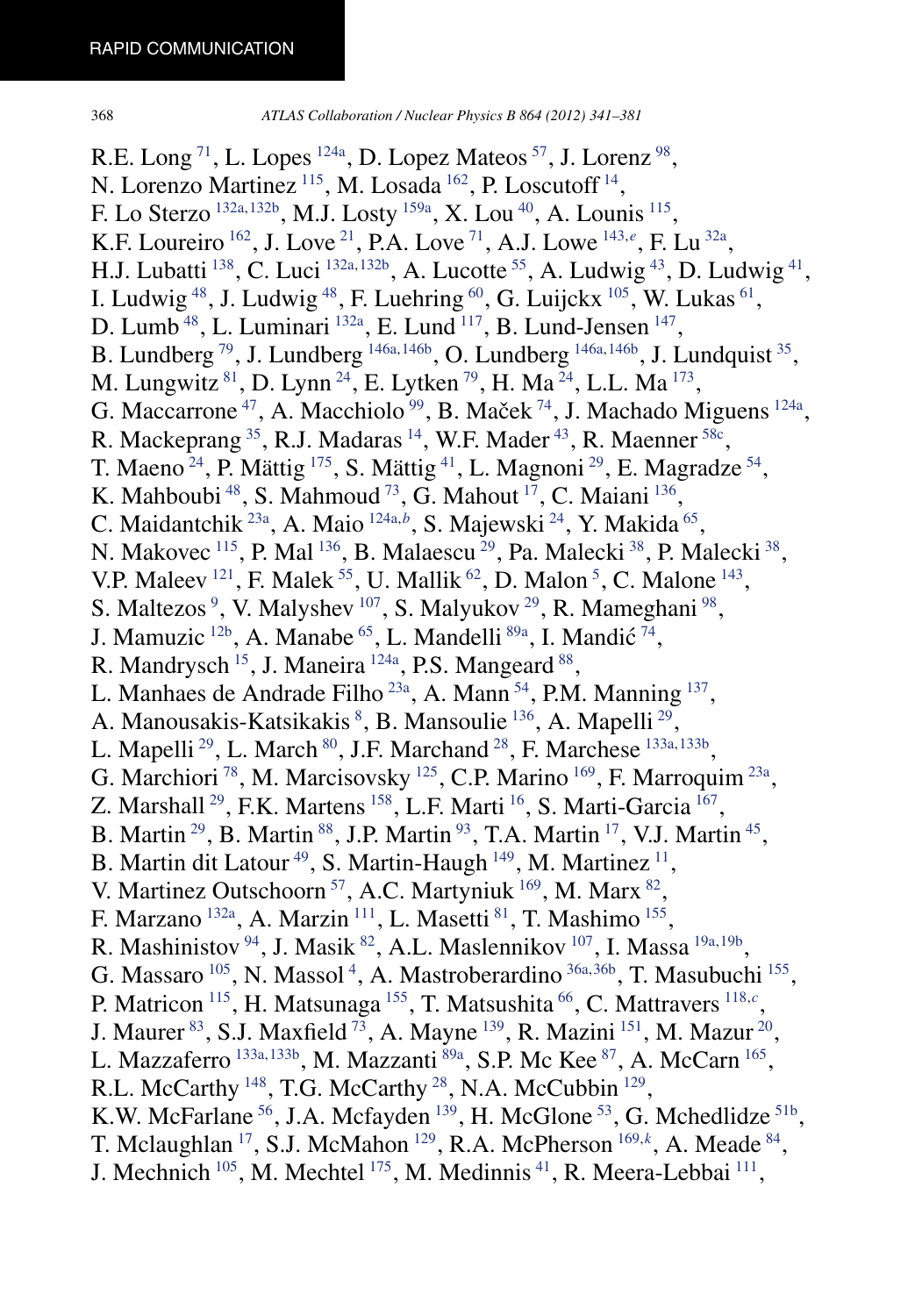T. Meguro<sup>116</sup>, R. Mehdiyev<sup>[93](#page-37-0)</sup>, S. Mehlhase<sup>35</sup>, A. Mehta<sup>73</sup>, K. Meier<sup>58a</sup>, B. Meirose [79,](#page-37-0) C. Melachrinos [30,](#page-36-0) B.R. Mellado Garcia [173,](#page-39-0) F. Meloni [89a](#page-37-0)*,*[89b,](#page-37-0) L. Mendoza Navas [162,](#page-39-0) Z. Meng [151](#page-38-0)*,[u](#page-38-0)* , A. Mengarelli [19a](#page-36-0)*,*[19b,](#page-36-0) S. Menke [99,](#page-37-0) E. Meoni [161,](#page-38-0) K.M. Mercurio [57,](#page-36-0) P. Mermod [49,](#page-36-0) L. Merola [102a](#page-37-0)*,*[102b,](#page-37-0) C. Meroni <sup>89a</sup>, F.S. Merritt <sup>30</sup>, H. Merritt <sup>109</sup>, A. Messina <sup>[29](#page-36-0),*[y](#page-36-0)*</sup>, J. Metcalfe <sup>103</sup>, A.S. Mete <sup>[163](#page-39-0)</sup>, C. Meyer <sup>[81](#page-37-0)</sup>, C. Meyer <sup>30</sup>, J.-P. Meyer <sup>136</sup>, J. Meyer <sup>174</sup>, J. Meyer [54,](#page-36-0) T.C. Meyer [29,](#page-36-0) W.T. Meyer [63,](#page-37-0) J. Miao [32d,](#page-36-0) S. Michal [29,](#page-36-0) L. Micu  $^{25a}$ , R.P. Middleton  $^{129}$ , S. Migas  $^{73}$ , L. Mijović<sup>41</sup>, G. Mikenberg  $^{172}$ , M. Mikestikova  $^{125}$ , M. Mikuž  $^{74}$ , D.W. Miller  $^{30}$ , R.J. Miller [88,](#page-37-0) W.J. Mills [168,](#page-39-0) C. Mills [57,](#page-36-0) A. Milov [172,](#page-39-0) D.A. Milstead <sup>[146a](#page-38-0), [146b](#page-38-0)</sup>, D. Milstein <sup>172</sup>, A.A. Minaenko <sup>128</sup>, M. Miñano Moya<sup>167</sup>, I.A. Minashvili<sup>64</sup>, A.I. Mincer<sup>108</sup>, B. Mindur<sup>37</sup>, M. Mineev  $^{64}$ , Y. Ming  $^{173}$ , L.M. Mir<sup>11</sup>, G. Mirabelli  $^{132}$ , J. Mitrevski  $^{137}$ , V.A. Mitsou [167,](#page-39-0) S. Mitsui [65,](#page-37-0) P.S. Miyagawa [139,](#page-38-0) J.U. Mjörnmark [79](#page-37-0), T. Moa <sup>[146a](#page-38-0), 146b</sup>, V. Moeller<sup>27</sup>, K. Mönig<sup>41</sup>, N. Möser<sup>20</sup>, S. Mohapatra<sup>148</sup>, W. Mohr<sup>48</sup>, R. Moles-Valls<sup>167</sup>, J. Monk<sup>77</sup>, E. Monnier  $83$ , J. Montejo Berlingen [11,](#page-35-0) S. Montesano [89a](#page-37-0)*,*[89b,](#page-37-0) F. Monticelli [70,](#page-37-0) S. Monzani <sup>[19a](#page-36-0), [19b](#page-36-0)</sup>, R.W. Moore <sup>[2](#page-35-0)</sup>, G.F. Moorhead <sup>[86](#page-37-0)</sup>, C. Mora Herrera <sup>49</sup>, A. Moraes <sup>53</sup>, N. Morange <sup>136</sup>, J. Morel <sup>54</sup>, G. Morello <sup>[36a](#page-36-0), 36b</sup>, D. Moreno <sup>81</sup>, M. Moreno Llácer<sup>167</sup>, P. Morettini <sup>50a</sup>, M. Morgenstern<sup>43</sup>, M. Morii <sup>57</sup>, A.K. Morley <sup>29</sup>, G. Mornacchi <sup>29</sup>, J.D. Morris <sup>75</sup>, L. Morvaj <sup>101</sup>, H.G. Moser  $99$ , M. Mosidze  $51b$ , J. Moss  $109$ , R. Mount  $143$ , E. Mountricha <sup>[9](#page-35-0),*[z](#page-35-0)*</sup>, S.V. Mouraviev <sup>94</sup>, E.J.W. Moyse <sup>84</sup>, F. Mueller <sup>58a</sup>, J. Mueller  $^{123}$ , K. Mueller  $^{20}$ , T.A. Müller  $^{98}$ , T. Mueller  $^{81}$ , D. Muenstermann<sup>29</sup>, Y. Munwes <sup>153</sup>, W.J. Murray <sup>129</sup>, I. Mussche <sup>105</sup>, E. Musto [102a](#page-37-0)*,*[102b,](#page-37-0) A.G. Myagkov [128,](#page-38-0) M. Myska [125,](#page-38-0) J. Nadal [11](#page-35-0), K. Nagai  $^{160}$ , K. Nagano  $^{65}$ , A. Nagarkar  $^{109}$ , Y. Nagasaka  $^{59}$ , M. Nagel  $^{99}$ , A.M. Nairz [29,](#page-36-0) Y. Nakahama [29,](#page-36-0) K. Nakamura [155,](#page-38-0) T. Nakamura [155](#page-38-0), I. Nakano <sup>110</sup>, G. Nanava <sup>20</sup>, A. Napier <sup>161</sup>, R. Narayan <sup>58b</sup>, M. Nash <sup>[77](#page-37-0),*[c](#page-37-0)*</sup>, T. Nattermann<sup>20</sup>, T. Naumann<sup>41</sup>, G. Navarro<sup>162</sup>, H.A. Neal<sup>87</sup>, P.Yu. Nechaeva [94,](#page-37-0) T.J. Neep [82,](#page-37-0) A. Negri [119a](#page-38-0)*,*[119b,](#page-38-0) G. Negri [29,](#page-36-0) S. Nektarijevic <sup>49</sup>, A. Nelson <sup>163</sup>, T.K. Nelson <sup>143</sup>, S. Nemecek <sup>125</sup>, P. Nemethy [108,](#page-37-0) A.A. Nepomuceno [23a,](#page-36-0) M. Nessi [29](#page-36-0)*,[aa](#page-36-0)*, M.S. Neubauer [165,](#page-39-0) A. Neusiedl  $81$ , R.M. Neves  $108$ , P. Nevski  $24$ , P.R. Newman  $17$ , V. Nguyen Thi Hong [136,](#page-38-0) R.B. Nickerson [118,](#page-38-0) R. Nicolaidou [136,](#page-38-0) B. Nicquevert<sup>29</sup>, F. Niedercorn<sup>115</sup>, J. Nielsen<sup>137</sup>, N. Nikiforou<sup>[34](#page-36-0)</sup>, A. Nikiforov<sup>15</sup>, V. Nikolaenko <sup>128</sup>, I. Nikolic-Audit<sup>78</sup>, K. Nikolics<sup>[49](#page-36-0)</sup>,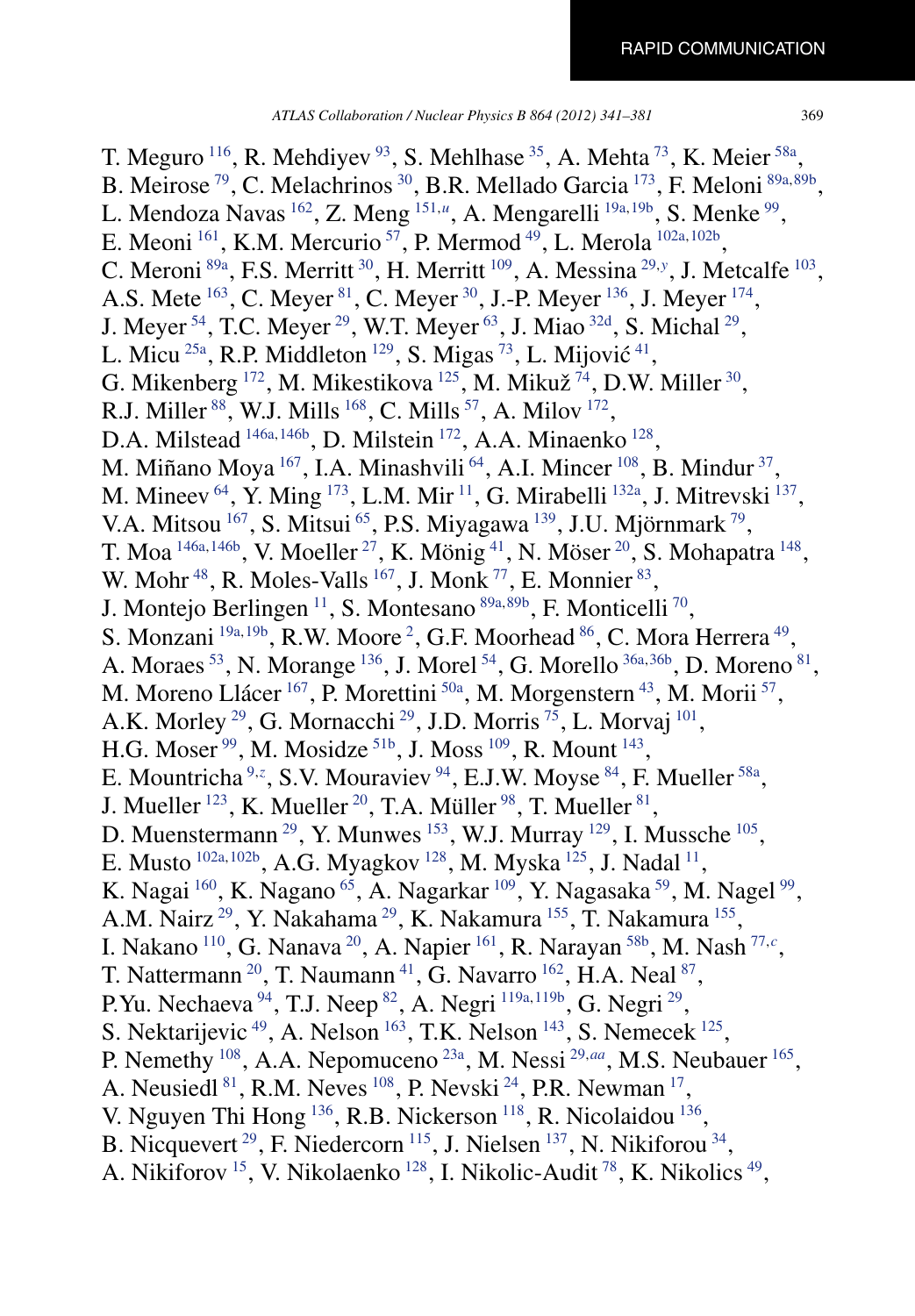K. Nikolopoulos  $^{24}$ , H. Nilsen  $^{48}$ , P. Nilsson  $^7$  $^7$ , Y. Ninomiya  $^{155}$ , A. Nisati  $^{132a}$ , R. Nisius  $^{99}$ , T. Nobe  $^{157}$  $^{157}$  $^{157}$ , L. Nodulman <sup>5</sup>, M. Nomachi  $^{116}$ , I. Nomidis [154](#page-38-0), M. Nordberg [29,](#page-36-0) P.R. Norton [129,](#page-38-0) J. Novakova [126,](#page-38-0) M. Nozaki<sup>[65](#page-37-0)</sup>, L. Nozka<sup>113</sup>, I.M. Nugent<sup>[159a](#page-38-0)</sup>, A.-E. Nuncio-Quiroz<sup>[20](#page-36-0)</sup>, G. Nunes Hanninger <sup>86</sup>, T. Nunnemann <sup>98</sup>, E. Nurse <sup>77</sup>, B.J. O'Brien <sup>45</sup>, S.W. O'Neale <sup>[17](#page-35-0),[∗](#page-35-0)</sup>, D.C. O'Neil <sup>142</sup>, V. O'Shea <sup>53</sup>, L.B. Oakes <sup>98</sup>, F.G. Oakham <sup>[28](#page-36-0),*[d](#page-36-0)*</sup>, H. Oberlack <sup>99</sup>, J. Ocariz <sup>78</sup>, A. Ochi <sup>66</sup>, S. Oda <sup>69</sup>, S. Odaka<sup>65</sup>, J. Odier<sup>83</sup>, H. Ogren<sup>60</sup>, A. Oh<sup>82</sup>, S.H. Oh<sup>44</sup>, C.C. Ohm [146a](#page-38-0)*,*[146b,](#page-38-0) T. Ohshima [101,](#page-37-0) H. Okawa [163,](#page-39-0) Y. Okumura [30,](#page-36-0) T. Okuyama [155,](#page-38-0) A. Olariu [25a,](#page-36-0) A.G. Olchevski [64](#page-37-0), S.A. Olivares Pino [31a,](#page-36-0) M. Oliveira [124a](#page-38-0)*,[h](#page-38-0)* , D. Oliveira Damazio [24,](#page-36-0) E. Oliver Garcia [167,](#page-39-0) D. Olivito [120,](#page-38-0) A. Olszewski [38,](#page-36-0) J. Olszowska [38,](#page-36-0) A. Onofre [124a](#page-38-0)*,[ab](#page-38-0)*, P.U.E. Onyisi<sup>30</sup>, C.J. Oram <sup>159a</sup>, M.J. Oreglia<sup>30</sup>, Y. Oren <sup>153</sup>, D. Orestano [134a](#page-38-0)*,*[134b,](#page-38-0) N. Orlando [72a](#page-37-0)*,*[72b](#page-37-0), I. Orlov [107,](#page-37-0) C. Oropeza Barrera [53,](#page-36-0) R.S. Orr [158,](#page-38-0) B. Osculati [50a](#page-36-0)*,*[50b,](#page-36-0) R. Ospanov [120,](#page-38-0) C. Osuna [11,](#page-35-0) G. Otero y Garzon<sup>[26](#page-36-0)</sup>, J.P. Ottersbach<sup>105</sup>, M. Ouchrif<sup>135d</sup>, E.A. Ouellette [169](#page-39-0), F. Ould-Saada [117,](#page-38-0) A. Ouraou [136,](#page-38-0) Q. Ouyang [32a,](#page-36-0) A. Ovcharova  $^{14}$ , M. Owen  $^{82}$  $^{82}$  $^{82}$ , S. Owen  $^{139}$ , V.E. Ozcan  $^{18a}$  $^{18a}$  $^{18a}$ , N. Ozturk <sup>[7](#page-35-0)</sup>, A. Pacheco Pages<sup>11</sup>, C. Padilla Aranda<sup>11</sup>, S. Pagan Griso<sup>14</sup>, E. Paganis  $^{139}$  $^{139}$  $^{139}$ , F. Paige  $^{24}$ , P. Pais  $^{84}$ , K. Pajchel  $^{117}$ , G. Palacino  $^{159b}$  $^{159b}$  $^{159b}$ , C.P. Paleari<sup>[6](#page-35-0)</sup>, S. Palestini<sup>29</sup>, D. Pallin<sup>[33](#page-36-0)</sup>, A. Palma<sup>124a</sup>, J.D. Palmer<sup>17</sup>, Y.B. Pan <sup>173</sup>, E. Panagiotopoulou<sup>[9](#page-35-0)</sup>, P. Pani <sup>105</sup>, N. Panikashvili <sup>87</sup>, S. Panitkin <sup>24</sup>, D. Pantea <sup>25a</sup>, A. Papadelis <sup>146a</sup>, Th.D. Papadopoulou<sup>[9](#page-35-0)</sup>, A. Paramonov [5](#page-35-0) , D. Paredes Hernandez [33,](#page-36-0) W. Park [24](#page-36-0)*,[ac](#page-36-0)*, M.A. Parker [27,](#page-36-0) F. Parodi [50a](#page-36-0)*,*[50b](#page-36-0), J.A. Parsons [34,](#page-36-0) U. Parzefall [48,](#page-36-0) S. Pashapour [54,](#page-36-0) E. Pasqualucci [132a,](#page-38-0) S. Passaggio [50a,](#page-36-0) A. Passeri [134a,](#page-38-0) F. Pastore [134a](#page-38-0)*,*[134b,](#page-38-0) Fr. Pastore [76,](#page-37-0) G. Pásztor [49](#page-36-0)*,[ad](#page-36-0)*, S. Pataraia [175,](#page-39-0) N. Patel [150,](#page-38-0) J.R. Pater [82,](#page-37-0) S. Patricelli <sup>[102a](#page-37-0), [102b](#page-37-0)</sup>, T. Pauly <sup>[29](#page-36-0)</sup>, M. Pecsy <sup>[144a](#page-38-0)</sup>, M.I. Pedraza Morales <sup>173</sup>, S.V. Peleganchuk [107,](#page-37-0) D. Pelikan [166,](#page-39-0) H. Peng [32b,](#page-36-0) B. Penning [30](#page-36-0), A. Penson [34,](#page-36-0) J. Penwell [60,](#page-37-0) M. Perantoni [23a,](#page-36-0) K. Perez [34](#page-36-0)*,[ae](#page-36-0)*, T. Perez Cavalcanti [41,](#page-36-0) E. Perez Codina [159a,](#page-38-0) M.T. Pérez García-Estañ [167,](#page-39-0) V. Perez Reale [34,](#page-36-0) L. Perini [89a](#page-37-0)*,*[89b](#page-37-0), H. Pernegger [29,](#page-36-0) R. Perrino [72a,](#page-37-0) P. Perrodo<sup>[4](#page-35-0)</sup>, V.D. Peshekhonov<sup>64</sup>, K. Peters<sup>29</sup>, B.A. Petersen<sup>29</sup>, J. Petersen<sup>[29](#page-36-0)</sup>, T.C. Petersen<sup>35</sup>, E. Petit<sup>[4](#page-35-0)</sup>, A. Petridis<sup>154</sup>, C. Petridou<sup>154</sup>, E. Petrolo [132a,](#page-38-0) F. Petrucci [134a](#page-38-0)*,*[134b,](#page-38-0) D. Petschull [41](#page-36-0), M. Petteni [142,](#page-38-0) R. Pezoa <sup>31b</sup>, A. Phan <sup>86</sup>, P.W. Phillips <sup>[129](#page-38-0)</sup>, G. Piacquadio <sup>29</sup>, A. Picazio <sup>[49](#page-36-0)</sup>, E. Piccaro [75,](#page-37-0) M. Piccinini [19a](#page-36-0)*,*[19b,](#page-36-0) S.M. Piec [41,](#page-36-0) R. Piegaia [26,](#page-36-0)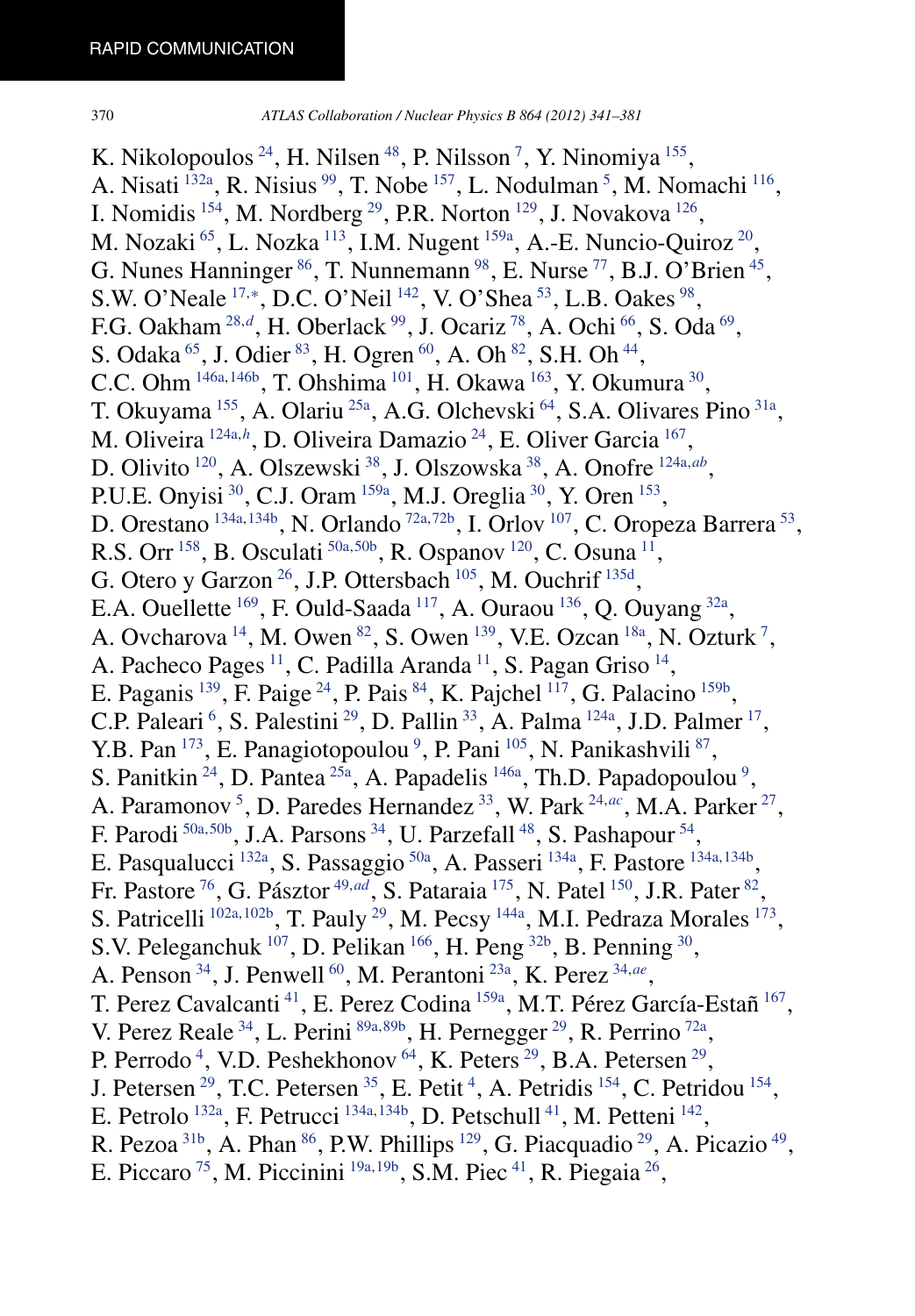D.T. Pignotti <sup>109</sup>, J.E. Pilcher <sup>30</sup>, A.D. Pilkington <sup>82</sup>, J. Pina <sup>[124a](#page-38-0),*[b](#page-38-0)*</sup>, M. Pinamonti <sup>[164a](#page-39-0), [164c](#page-39-0)</sup>, A. Pinder <sup>[118](#page-38-0)</sup>, J.L. Pinfold <sup>[2](#page-35-0)</sup>, B. Pinto <sup>124a</sup>, C. Pizio <sup>[89a](#page-37-0),[89b](#page-37-0)</sup>, M. Plamondon<sup>169</sup>, M.-A. Pleier<sup>24</sup>, E. Plotnikova<sup>64</sup>, A. Poblaguev <sup>24</sup>, S. Poddar <sup>58a</sup>, F. Podlyski <sup>33</sup>, L. Poggioli <sup>115</sup>, T. Poghosyan [20,](#page-36-0) M. Pohl [49,](#page-36-0) G. Polesello [119a,](#page-38-0) A. Policicchio [36a](#page-36-0)*,*[36b,](#page-36-0) A. Polini<sup>19a</sup>, J. Poll<sup>75</sup>, V. Polychronakos<sup>24</sup>, D. Pomeroy<sup>22</sup>, K. Pommès<sup>[29](#page-36-0)</sup>, L. Pontecorvo [132a,](#page-38-0) B.G. Pope [88,](#page-37-0) G.A. Popeneciu [25a,](#page-36-0) D.S. Popovic [12a,](#page-35-0) A. Poppleton <sup>29</sup>, X. Portell Bueso <sup>29</sup>, G.E. Pospelov <sup>99</sup>, S. Pospisil <sup>127</sup>, I.N. Potrap <sup>99</sup>, C.J. Potter <sup>[149](#page-38-0)</sup>, C.T. Potter <sup>114</sup>, G. Poulard <sup>29</sup>, J. Poveda <sup>60</sup>, V. Pozdnyakov <sup>64</sup>, R. Prabhu <sup>77</sup>, P. Pralavorio <sup>83</sup>, A. Pranko <sup>14</sup>, S. Prasad <sup>29</sup>, R. Pravahan  $^{24}$ , S. Prell  $^{63}$ , K. Pretzl  $^{16}$ , D. Price  $^{60}$ , J. Price  $^{73}$ , L.E. Price  $^5$  $^5$ , D. Prieur<sup>123</sup>, M. Primavera<sup>72a</sup>, K. Prokofiev<sup>108</sup>, F. Prokoshin<sup>31b</sup>, S. Protopopescu<sup>24</sup>, J. Proudfoot<sup>[5](#page-35-0)</sup>, X. Prudent<sup>43</sup>, M. Przybycien<sup>[37](#page-36-0)</sup>, H. Przysiezniak<sup>[4](#page-35-0)</sup>, S. Psoroulas<sup>20</sup>, E. Ptacek<sup>114</sup>, E. Pueschel<sup>84</sup>, J. Purdham [87,](#page-37-0) M. Purohit [24](#page-36-0)*,[ac](#page-36-0)*, P. Puzo [115,](#page-38-0) Y. Pylypchenko [62,](#page-37-0) J. Qian [87,](#page-37-0) A. Quadt <sup>54</sup>, D.R. Quarrie <sup>14</sup>, W.B. Quayle <sup>173</sup>, F. Quinonez <sup>31a</sup>, M. Raas <sup>104</sup>, V. Radescu [41,](#page-36-0) P. Radloff [114](#page-38-0), T. Rador [18a,](#page-36-0) F. Ragusa [89a](#page-37-0)*,*[89b,](#page-37-0) G. Rahal [178,](#page-39-0) A.M. Rahimi  $^{109}$ , D. Rahm  $^{24}$ , S. Rajagopalan  $^{24}$ , M. Rammensee  $^{48}$ , M. Rammes  $^{141}$ , A.S. Randle-Conde  $^{39}$ , K. Randrianarivony  $^{28}$ , F. Rauscher  $98$ , T.C. Rave  $48$ , M. Raymond  $29$ , A.L. Read  $117$ , D.M. Rebuzzi <sup>[119a](#page-38-0), [119b](#page-38-0)</sup>, A. Redelbach <sup>174</sup>, G. Redlinger <sup>[24](#page-36-0)</sup>, R. Reece <sup>[120](#page-38-0)</sup>, K. Reeves  $^{40}$ , E. Reinherz-Aronis  $^{153}$ , A. Reinsch  $^{114}$ , I. Reisinger  $^{42}$ , C. Rembser<sup>29</sup>, Z.L. Ren<sup>[151](#page-38-0)</sup>, A. Renaud<sup>115</sup>, M. Rescigno<sup>132a</sup>, S. Resconi <sup>89a</sup>, B. Resende <sup>136</sup>, P. Reznicek <sup>98</sup>, R. Rezvani <sup>158</sup>, R. Richter <sup>99</sup>, E. Richter-Was [4](#page-35-0)*,[af](#page-35-0)* , M. Ridel [78,](#page-37-0) M. Rijpstra [105,](#page-37-0) M. Rijssenbeek [148,](#page-38-0) A. Rimoldi [119a](#page-38-0)*,*[119b,](#page-38-0) L. Rinaldi [19a,](#page-36-0) R.R. Rios [39](#page-36-0), I. Riu [11,](#page-35-0) G. Rivoltella [89a](#page-37-0)*,*[89b,](#page-37-0) F. Rizatdinova [112,](#page-37-0) E. Rizvi [75,](#page-37-0) S.H. Robertson [85](#page-37-0)*,[k](#page-37-0)* , A. Robichaud-Veronneau <sup>118</sup>, D. Robinson <sup>27</sup>, J.E.M. Robinson <sup>77</sup>, A. Robson [53,](#page-36-0) J.G. Rocha de Lima [106,](#page-37-0) C. Roda [122a](#page-38-0)*,*[122b,](#page-38-0) D. Roda Dos Santos <sup>[29](#page-36-0)</sup>, A. Roe <sup>54</sup>, S. Roe <sup>29</sup>, O. Røhne <sup>[117](#page-38-0)</sup>, S. Rolli <sup>161</sup>, A. Romaniouk [96,](#page-37-0) M. Romano [19a](#page-36-0)*,*[19b,](#page-36-0) G. Romeo [26,](#page-36-0) E. Romero Adam [167,](#page-39-0) L. Roos [78,](#page-37-0) E. Ros [167](#page-39-0), S. Rosati [132a,](#page-38-0) K. Rosbach [49,](#page-36-0) A. Rose [149,](#page-38-0) M. Rose<sup>[76](#page-37-0)</sup>, G.A. Rosenbaum<sup>158</sup>, E.I. Rosenberg<sup>63</sup>, P.L. Rosendahl<sup>13</sup>, O. Rosenthal [141,](#page-38-0) L. Rosselet [49,](#page-36-0) V. Rossetti [11,](#page-35-0) E. Rossi [132a](#page-38-0)*,*[132b,](#page-38-0) L.P. Rossi <sup>50a</sup>, M. Rotaru <sup>[25a](#page-36-0)</sup>, I. Roth <sup>172</sup>, J. Rothberg <sup>[138](#page-38-0)</sup>, D. Rousseau <sup>115</sup>, C.R. Royon [136,](#page-38-0) A. Rozanov [83,](#page-37-0) Y. Rozen [152](#page-38-0), X. Ruan [32a](#page-36-0)*,[ag](#page-36-0)*, F. Rubbo [11,](#page-35-0) I. Rubinskiy<sup>41</sup>, B. Ruckert<sup>98</sup>, N. Ruckstuhl<sup>105</sup>, V.I. Rud<sup>97</sup>, C. Rudolph<sup>43</sup>,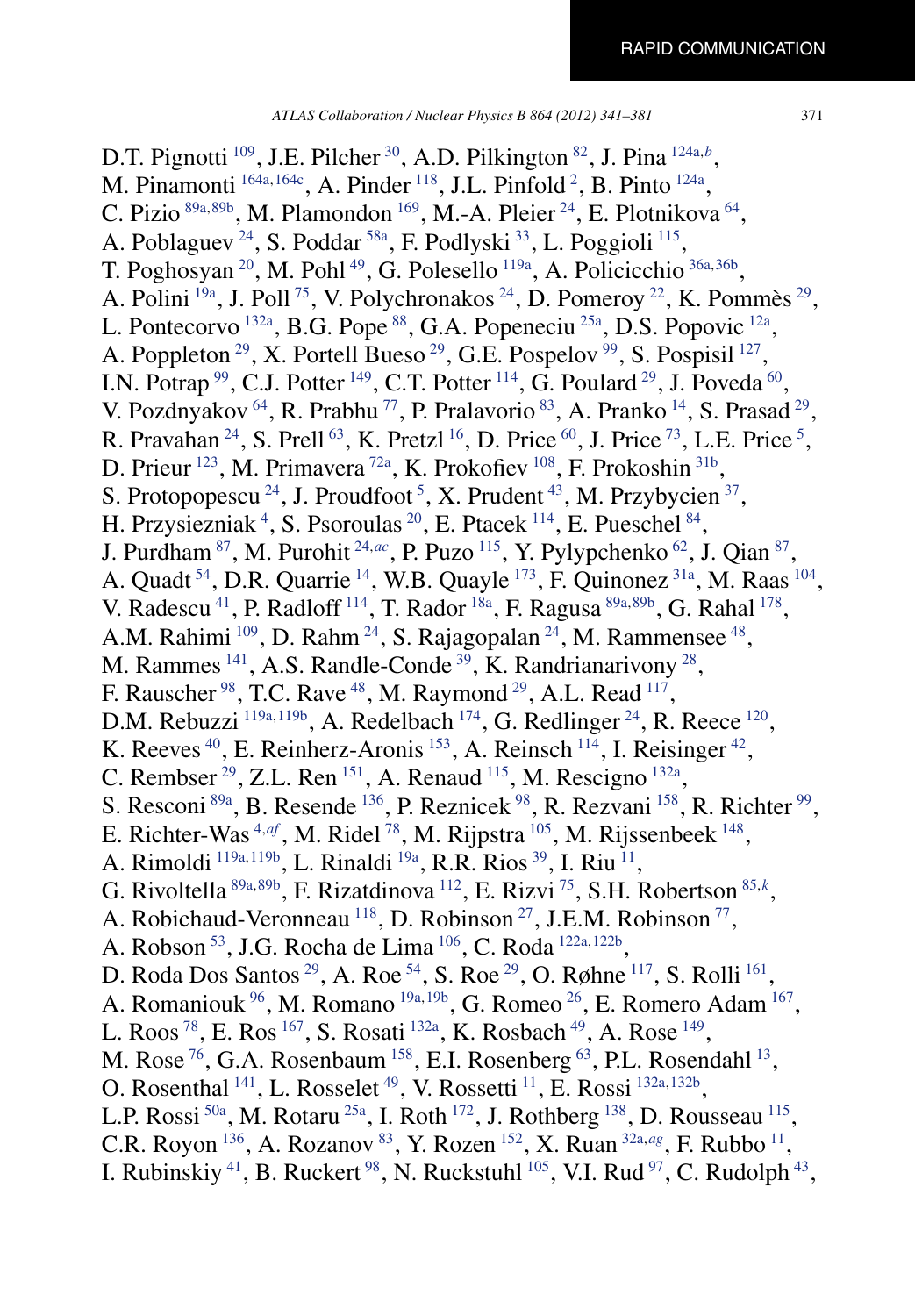*ATLAS Collaboration / Nuclear Physics B 864 (2012) 341–381*

G. Rudolph  $^{61}$  $^{61}$  $^{61}$ , F. Rühr  $^6$  $^6$ , A. Ruiz-Martinez  $^{63}$ , L. Rumyantsev  $^{64}$ , Z. Rurikova<sup>48</sup>, N.A. Rusakovich<sup>[6](#page-35-0)4</sup>, J.P. Rutherfoord<sup>6</sup>, C. Ruwiedel<sup>14</sup>, P. Ruzicka <sup>125</sup>, Y.F. Ryabov <sup>121</sup>, P. Ryan <sup>88</sup>, M. Rybar <sup>[126](#page-38-0)</sup>, G. Rybkin <sup>115</sup>, N.C. Ryder<sup>118</sup>, A.F. Saavedra<sup>150</sup>, I. Sadeh<sup>153</sup>, H.F.-W. Sadrozinski <sup>137</sup>, R. Sadykov [64,](#page-37-0) F. Safai Tehrani [132a,](#page-38-0) H. Sakamoto [155,](#page-38-0) G. Salamanna [75,](#page-37-0) A. Salamon  $^{133a}$ , M. Saleem  $^{111}$ , D. Salek  $^{29}$ , D. Salihagic  $^{99}$ , A. Salnikov [143,](#page-38-0) J. Salt [167,](#page-39-0) B.M. Salvachua Ferrando [5](#page-35-0) , D. Salvatore [36a](#page-36-0)*,*[36b](#page-36-0), F. Salvatore <sup>149</sup>, A. Salvucci<sup>104</sup>, A. Salzburger<sup>29</sup>, D. Sampsonidis <sup>154</sup>, B.H. Samset [117,](#page-38-0) A. Sanchez [102a](#page-37-0)*,*[102b,](#page-37-0) V. Sanchez Martinez [167,](#page-39-0) H. Sandaker<sup>13</sup>, H.G. Sander <sup>81</sup>, M.P. Sanders <sup>98</sup>, M. Sandhoff <sup>175</sup>, T. Sandoval  $^{27}$ , C. Sandoval  $^{162}$ , R. Sandstroem  $^{99}$ , D.P.C. Sankey  $^{129}$ , A. Sansoni [47,](#page-36-0) C. Santamarina Rios [85,](#page-37-0) C. Santoni [33,](#page-36-0) R. Santonico [133a](#page-38-0)*,*[133b,](#page-38-0) H. Santos  $^{124a}$ , J.G. Saraiva  $^{124a}$ , T. Sarangi  $^{173}$  $^{173}$  $^{173}$ , E. Sarkisyan-Grinbaum<sup>7</sup>, F. Sarri [122a](#page-38-0)*,*[122b,](#page-38-0) G. Sartisohn [175,](#page-39-0) O. Sasaki [65,](#page-37-0) N. Sasao [67,](#page-37-0) I. Satsounkevitch  $90$ , G. Sauvage  $4$ , E. Sauvan  $4$ , J.B. Sauvan  $^{115}$ , P. Savard [158](#page-38-0)*,[d](#page-38-0)*, V. Savinov [123,](#page-38-0) D.O. Savu [29,](#page-36-0) L. Sawyer [24](#page-36-0)*,[m](#page-36-0)*, D.H. Saxon [53,](#page-36-0) J. Saxon [120,](#page-38-0) C. Sbarra [19a,](#page-36-0) A. Sbrizzi [19a](#page-36-0)*,*[19b,](#page-36-0) O. Scallon [93,](#page-37-0) D.A. Scannicchio <sup>163</sup>, M. Scarcella <sup>[150](#page-38-0)</sup>, J. Schaarschmidt <sup>115</sup>, P. Schacht <sup>99</sup>, D. Schaefer<sup>120</sup>, U. Schäfer<sup>81</sup>, S. Schaepe<sup>20</sup>, S. Schaetzel<sup>58b</sup>, A.C. Schaffer<sup>115</sup>, D. Schaile<sup>98</sup>, R.D. Schamberger<sup>148</sup>, A.G. Schamov<sup>107</sup>, V. Scharf  $^{58a}$ , V.A. Schegelsky  $^{121}$ , D. Scheirich  $^{87}$ , M. Schernau  $^{163}$ , M.I. Scherzer [34,](#page-36-0) C. Schiavi [50a](#page-36-0)*,*[50b,](#page-36-0) J. Schieck [98,](#page-37-0) M. Schioppa [36a](#page-36-0)*,*[36b](#page-36-0), S. Schlenker <sup>29</sup>, E. Schmidt<sup>48</sup>, K. Schmieden <sup>20</sup>, C. Schmitt <sup>81</sup>, S. Schmitt <sup>58b</sup>, M. Schmitz <sup>20</sup>, B. Schneider <sup>16</sup>, U. Schnoor <sup>43</sup>, A. Schöning <sup>58b</sup>, A.L.S. Schorlemmer <sup>54</sup>, M. Schott <sup>29</sup>, D. Schouten <sup>159a</sup>, J. Schovancova [125,](#page-38-0) M. Schram [85](#page-37-0), C. Schroeder [81,](#page-37-0) N. Schroer [58c,](#page-36-0) M.J. Schultens <sup>20</sup>, J. Schultes <sup>175</sup>, H.-C. Schultz-Coulon <sup>58a</sup>, H. Schulz <sup>15</sup>, M. Schumacher<sup>48</sup>, B.A. Schumm<sup>137</sup>, Ph. Schune<sup>136</sup>, C. Schwanenberger  $82$ , A. Schwartzman  $143$ , Ph. Schwemling  $78$ , R. Schwienhorst <sup>88</sup>, R. Schwierz<sup>43</sup>, J. Schwindling <sup>136</sup>, T. Schwindt <sup>20</sup>, M. Schwoerer<sup>[4](#page-35-0)</sup>, G. Sciolla<sup>[22](#page-36-0)</sup>, W.G. Scott<sup>[129](#page-38-0)</sup>, J. Searcy<sup>114</sup>, G. Sedov<sup>41</sup>, E. Sedykh<sup>121</sup>, S.C. Seidel<sup>[103](#page-37-0)</sup>, A. Seiden<sup>137</sup>, F. Seifert<sup>43</sup>, J.M. Seixas<sup>23a</sup>, G. Sekhniaidze <sup>102a</sup>, S.J. Sekula <sup>39</sup>, K.E. Selbach <sup>[45](#page-36-0)</sup>, D.M. Seliverstov <sup>121</sup>, B. Sellden [146a,](#page-38-0) G. Sellers [73,](#page-37-0) M. Seman [144b](#page-38-0), N. Semprini-Cesari [19a](#page-36-0)*,*[19b,](#page-36-0) C. Serfon  $98$ , L. Serin  $115$ , L. Serkin  $54$ , R. Seuster  $99$ , H. Severini  $111$ , A. Sfyrla <sup>29</sup>, E. Shabalina <sup>54</sup>, M. Shamim <sup>114</sup>, L.Y. Shan <sup>32a</sup>, J.T. Shank <sup>21</sup>, Q.T. Shao [86,](#page-37-0) M. Shapiro [14,](#page-35-0) P.B. Shatalov [95,](#page-37-0) K. Shaw [164a](#page-39-0)*,*[164c](#page-39-0),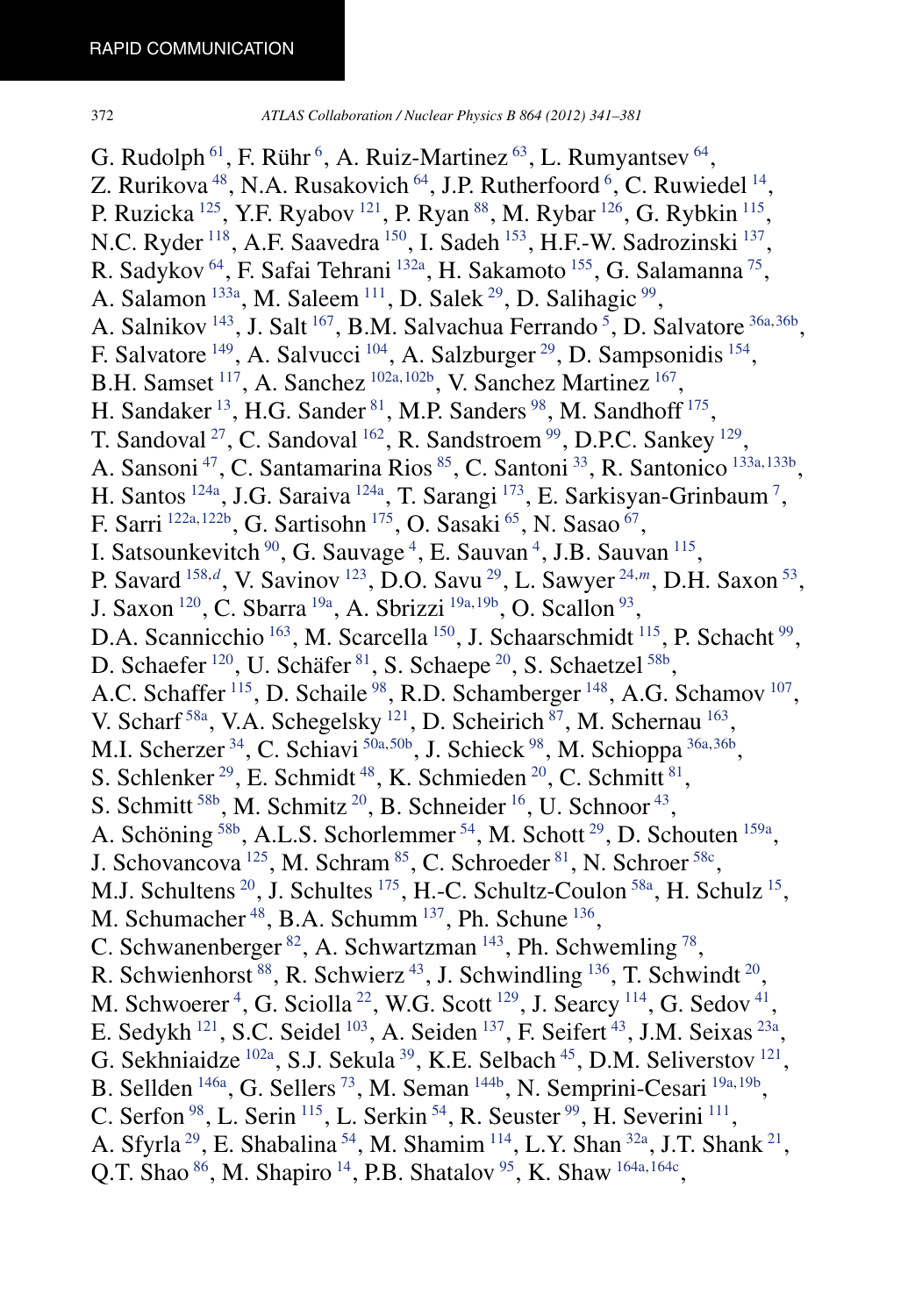D. Sherman  $^{176}$  $^{176}$  $^{176}$ , P. Sherwood  $^{77}$ , A. Shibata  $^{108}$ , S. Shimizu  $^{29}$ , M. Shimojima <sup>[100](#page-37-0)</sup>, T. Shin <sup>56</sup>, M. Shiyakova <sup>64</sup>, A. Shmeleva <sup>94</sup>, M.J. Shochet  $^{30}$ , D. Short  $^{118}$ , S. Shrestha  $^{63}$  $^{63}$  $^{63}$ , E. Shulga  $^{96}$ , M.A. Shupe  $^6$ , P. Sicho  $^{125}$ , A. Sidoti  $^{132a}$ , F. Siegert  $^{48}$ , Dj. Sijacki  $^{12a}$ , O. Silbert  $^{172}$ , J. Silva  $^{124a}$ , Y. Silver  $^{153}$ , D. Silverstein  $^{143}$  $^{143}$  $^{143}$ , S.B. Silverstein  $^{146a}$ , V. Simak  $^{127}$ , O. Simard  $^{136}$ , Lj. Simic  $^{12a}$  $^{12a}$  $^{12a}$ , S. Simion  $^{115}$ , E. Simioni  $^{81}$ , B. Simmons [77,](#page-37-0) R. Simoniello [89a](#page-37-0)*,*[89b,](#page-37-0) M. Simonyan [35,](#page-36-0) P. Sinervo [158,](#page-38-0) N.B. Sinev<sup>[114](#page-38-0)</sup>, V. Sipica<sup>141</sup>, G. Siragusa<sup>174</sup>, A. Sircar<sup>24</sup>, A.N. Sisakyan<sup>64</sup>, S.Yu. Sivoklokov [97,](#page-37-0) J. Sjölin [146a](#page-38-0)*,*[146b,](#page-38-0) T.B. Sjursen [13,](#page-35-0) L.A. Skinnari [14,](#page-35-0) H.P. Skottowe <sup>57</sup>, K. Skovpen <sup>107</sup>, P. Skubic <sup>111</sup>, M. Slater <sup>17</sup>, T. Slavicek <sup>127</sup>, K. Sliwa <sup>161</sup>, V. Smakhtin <sup>172</sup>, B.H. Smart <sup>45</sup>, S.Yu. Smirnov <sup>96</sup>, Y. Smirnov  $96$ , L.N. Smirnova  $97$ , O. Smirnova  $79$ , B.C. Smith  $57$ , D. Smith <sup>143</sup>, K.M. Smith <sup>53</sup>, M. Smizanska<sup>71</sup>, K. Smolek <sup>127</sup>, A.A. Snesarev <sup>[94](#page-37-0)</sup>, S.W. Snow <sup>82</sup>, J. Snow <sup>111</sup>, S. Snyder <sup>24</sup>, R. Sobie <sup>[169](#page-39-0),*[k](#page-39-0)*</sup>, J. Sodomka [127,](#page-38-0) A. Soffer [153,](#page-38-0) C.A. Solans [167,](#page-39-0) M. Solar [127,](#page-38-0) J. Solc [127,](#page-38-0) E.Yu. Soldatov [96](#page-37-0), U. Soldevila [167,](#page-39-0) E. Solfaroli Camillocci [132a](#page-38-0)*,*[132b,](#page-38-0) A.A. Solodkov <sup>1[2](#page-35-0)8</sup>, O.V. Solovyanov <sup>128</sup>, N. Soni<sup>2</sup>, V. Sopko <sup>127</sup>, B. Sopko [127,](#page-38-0) M. Sosebee [7](#page-35-0) , R. Soualah [164a](#page-39-0)*,*[164c,](#page-39-0) A. Soukharev [107](#page-37-0), S. Spagnolo [72a](#page-37-0)*,*[72b,](#page-37-0) F. Spanò [76,](#page-37-0) R. Spighi [19a](#page-36-0), G. Spigo [29,](#page-36-0) F. Spila [132a](#page-38-0)*,*[132b](#page-38-0), R. Spiwoks<sup>29</sup>, M. Spousta  $^{126}$  $^{126}$  $^{126}$ , T. Spreitzer  $^{158}$ , B. Spurlock<sup>[7](#page-35-0)</sup>, R.D. St. Denis<sup>53</sup>, J. Stahlman <sup>120</sup>, R. Stamen <sup>58a</sup>, E. Stanecka <sup>38</sup>, R.W. Stanek<sup>[5](#page-35-0)</sup>, C. Stanescu<sup>134a</sup>, M. Stanescu-Bellu<sup>41</sup>, S. Stapnes<sup>117</sup>, E.A. Starchenko  $^{128}$ , J. Stark  $^{55}$ , P. Staroba  $^{125}$ , P. Starovoitov  $^{41}$ , R. Staszewski<sup>38</sup>, A. Staude<sup>98</sup>, P. Stavina<sup>144a</sup>, G. Steele<sup>53</sup>, P. Steinbach<sup>43</sup>, P. Steinberg  $^{24}$ , I. Stekl  $^{127}$ , B. Stelzer  $^{142}$ , H.J. Stelzer  $^{88}$ , O. Stelzer-Chilton <sup>159a</sup>, H. Stenzel <sup>52</sup>, S. Stern <sup>[99](#page-37-0)</sup>, G.A. Stewart <sup>29</sup>, J.A. Stillings<sup>20</sup>, M.C. Stockton <sup>85</sup>, K. Stoerig<sup>48</sup>, G. Stoicea<sup>[25a](#page-36-0)</sup>, S. Stonjek<sup>99</sup>, P. Strachota<sup>126</sup>, A.R. Stradling<sup>[7](#page-35-0)</sup>, A. Straessner<sup>43</sup>, J. Strandberg [147,](#page-38-0) S. Strandberg [146a](#page-38-0)*,*[146b,](#page-38-0) A. Strandlie [117,](#page-38-0) M. Strang [109,](#page-37-0) E. Strauss<sup>143</sup>, M. Strauss<sup>111</sup>, P. Strizenec<sup>144b</sup>, R. Ströhmer<sup>174</sup>, D.M. Strom <sup>114</sup>, J.A. Strong <sup>[76](#page-37-0),[∗](#page-37-0)</sup>, R. Stroynowski<sup>39</sup>, J. Strube <sup>129</sup>, B. Stugu<sup>13</sup>, I. Stumer<sup>[24](#page-36-0),[∗](#page-36-0)</sup>, J. Stupak<sup>148</sup>, P. Sturm<sup>175</sup>, N.A. Styles<sup>41</sup>, D.A. Soh<sup>[151](#page-38-0),*[w](#page-38-0)*</sup>, D. Su<sup>143</sup>, HS. Subramania<sup>[2](#page-35-0)</sup>, A. Succurro<sup>11</sup>, Y. Sugaya<sup>[116](#page-38-0)</sup>, C. Suhr  $^{106}$ , M. Suk  $^{126}$ , V.V. Sulin  $^{94}$ , S. Sultansoy  $^{3d}$ , T. Sumida  $^{67}$ , X. Sun [55,](#page-36-0) J.E. Sundermann [48,](#page-36-0) K. Suruliz [139,](#page-38-0) G. Susinno [36a](#page-36-0)*,*[36b,](#page-36-0) M.R. Sutton  $^{149}$ , Y. Suzuki  $^{65}$ , Y. Suzuki  $^{66}$ , M. Svatos  $^{125}$ , S. Swedish  $^{168}$  $^{168}$  $^{168}$ , I. Sykora <sup>[144a](#page-38-0)</sup>, T. Sykora <sup>126</sup>, J. Sánchez <sup>167</sup>, D. Ta <sup>[105](#page-37-0)</sup>, K. Tackmann <sup>41</sup>,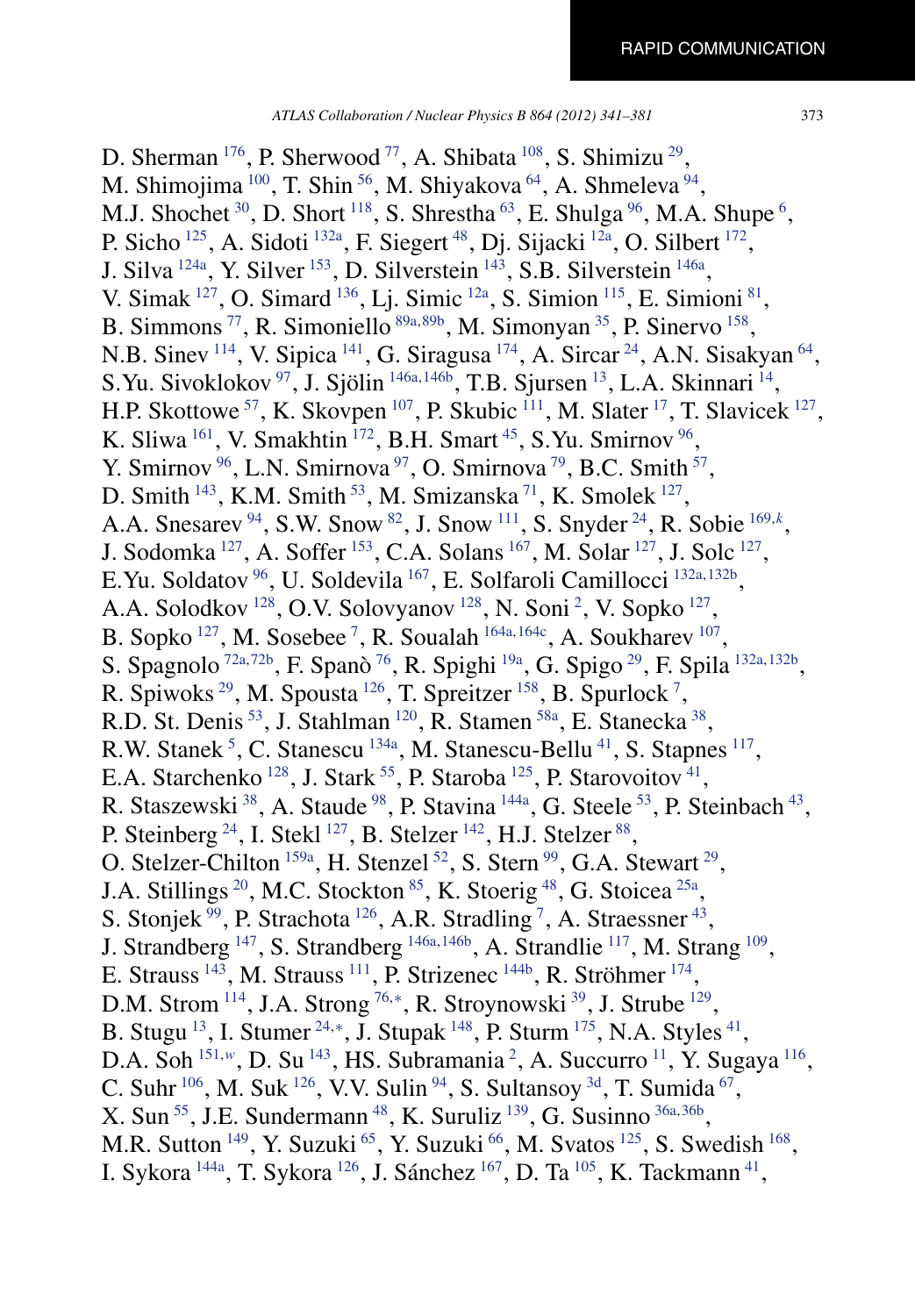A. Taffard <sup>163</sup>, R. Tafirout <sup>159a</sup>, N. Taiblum <sup>153</sup>, Y. Takahashi <sup>[101](#page-37-0)</sup>, H. Takai <sup>24</sup>, R. Takashima  $^{68}$ , H. Takeda  $^{66}$ , T. Takeshita  $^{140}$ , Y. Takubo  $^{65}$ , M. Talby  $^{83},$  $^{83},$  $^{83},$ A. Talyshev  $^{107f}$  $^{107f}$  $^{107f}$  $^{107f}$ , M.C. Tamsett <sup>24</sup>, J. Tanaka  $^{155}$ , R. Tanaka  $^{115}$ , S. Tanaka<sup>131</sup>, S. Tanaka<sup>65</sup>, A.J. Tanasijczuk <sup>142</sup>, K. Tani<sup>66</sup>, N. Tannoury<sup>83</sup>, S. Tapprogge  $81$ , D. Tardif  $158$ , S. Tarem  $152$ , F. Tarrade  $28$ , G.F. Tartarelli  $89a$ , P. Tas [126,](#page-38-0) M. Tasevsky [125,](#page-38-0) E. Tassi [36a](#page-36-0)*,*[36b,](#page-36-0) M. Tatarkhanov [14,](#page-35-0) Y. Tayalati  $^{135d}$ , C. Taylor  $^{77}$  $^{77}$  $^{77}$ , F.E. Taylor  $^{92}$ , G.N. Taylor  $^{86}$ , W. Taylor  $^{159b}$ , M. Teinturier [115,](#page-38-0) M. Teixeira Dias Castanheira [75,](#page-37-0) P. Teixeira-Dias [76,](#page-37-0) K.K. Temming <sup>48</sup>, H. Ten Kate <sup>29</sup>, P.K. Teng <sup>151</sup>, S. Terada <sup>65</sup>, K. Terashi [155,](#page-38-0) J. Terron [80,](#page-37-0) M. Testa [47,](#page-36-0) R.J. Teuscher [158](#page-38-0)*,[k](#page-38-0)* , J. Therhaag [20,](#page-36-0) T. Theveneaux-Pelzer<sup>78</sup>, S. Thoma<sup>48</sup>, J.P. Thomas<sup>17</sup>, E.N. Thompson<sup>34</sup>, P.D. Thompson  $^{17}$ , P.D. Thompson  $^{158}$ , A.S. Thompson  $^{53}$ , L.A. Thomsen <sup>35</sup>, E. Thomson <sup>120</sup>, M. Thomson <sup>27</sup>, R.P. Thun <sup>87</sup>, F. Tian <sup>34</sup>, M.J. Tibbetts <sup>14</sup>, T. Tic <sup>125</sup>, V.O. Tikhomirov <sup>94</sup>, Y.A. Tikhonov <sup>[107](#page-37-0)</sup>*[f](#page-37-0)*, S. Timoshenko <sup>96</sup>, P. Tipton <sup>176</sup>, F.J. Tique Aires Viegas <sup>29</sup>, S. Tisserant <sup>83</sup>, T. Todorov<sup>[4](#page-35-0)</sup>, S. Todorova-Nova <sup>[161](#page-38-0)</sup>, B. Toggerson <sup>163</sup>, J. Tojo <sup>[69](#page-37-0)</sup>, S. Tokár [144a,](#page-38-0) K. Tokushuku [65,](#page-37-0) K. Tollefson [88,](#page-37-0) M. Tomoto [101](#page-37-0), L. Tompkins  $^{30}$ , K. Toms  $^{103}$  $^{103}$  $^{103}$ , A. Tonoyan  $^{13}$ , C. Topfel  $^{16}$  $^{16}$  $^{16}$ , N.D. Topilin  $^{64}$ , I. Torchiani<sup>29</sup>, E. Torrence <sup>114</sup>, H. Torres <sup>[78](#page-37-0)</sup>, E. Torró Pastor <sup>167</sup>, J. Toth [83](#page-37-0)*,[ad](#page-37-0)*, F. Touchard [83,](#page-37-0) D.R. Tovey [139,](#page-38-0) T. Trefzger [174,](#page-39-0) L. Tremblet [29,](#page-36-0) A. Tricoli <sup>29</sup>, I.M. Trigger <sup>[159a](#page-38-0)</sup>, S. Trincaz-Duvoid <sup>[78](#page-37-0)</sup>, M.F. Tripiana <sup>70</sup>, W. Trischuk  $^{158}$ , B. Trocmé  $^{55}$ , C. Troncon  $^{89a}$ , M. Trottier-McDonald  $^{142}$ , M. Trzebinski <sup>38</sup>, A. Trzupek <sup>38</sup>, C. Tsarouchas <sup>29</sup>, J.C.-L. Tseng <sup>118</sup>, M. Tsiakiris [105,](#page-37-0) P.V. Tsiareshka [90,](#page-37-0) D. Tsionou [4](#page-35-0)*,[ah](#page-35-0)*, G. Tsipolitis [9](#page-35-0) , V. Tsiskaridze<sup>48</sup>, E.G. Tskhadadze<sup>51a</sup>, I.I. Tsukerman<sup>95</sup>, V. Tsulaia<sup>14</sup>, J.-W. Tsung <sup>20</sup>, S. Tsuno <sup>65</sup>, D. Tsybychev <sup>[148](#page-38-0)</sup>, A. Tua <sup>139</sup>, A. Tudorache <sup>25a</sup>, V. Tudorache <sup>25a</sup>, J.M. Tuggle <sup>30</sup>, M. Turala <sup>38</sup>, D. Turecek <sup>127</sup>, I. Turk Cakir [3e,](#page-35-0) E. Turlay [105,](#page-37-0) R. Turra [89a](#page-37-0)*,*[89b,](#page-37-0) P.M. Tuts [34,](#page-36-0) A. Tykhonov [74,](#page-37-0) M. Tylmad <sup>[146a](#page-38-0),146b</sup>, M. Tyndel <sup>129</sup>, G. Tzanakos <sup>[8](#page-35-0)</sup>, K. Uchida <sup>20</sup>, I. Ueda <sup>155</sup>, R. Ueno <sup>28</sup>, M. Ugland <sup>13</sup>, M. Uhlenbrock <sup>20</sup>, M. Uhrmacher <sup>54</sup>, F. Ukegawa [160,](#page-38-0) G. Unal [29,](#page-36-0) A. Undrus [24](#page-36-0), G. Unel [163,](#page-39-0) Y. Unno [65,](#page-37-0) D. Urbaniec [34,](#page-36-0) G. Usai [7](#page-35-0) , M. Uslenghi [119a](#page-38-0)*,*[119b,](#page-38-0) L. Vacavant [83,](#page-37-0) V. Vacek <sup>127</sup>, B. Vachon <sup>85</sup>, S. Vahsen <sup>[14](#page-35-0)</sup>, J. Valenta <sup>125</sup>, P. Valente <sup>132a</sup>, S. Valentinetti <sup>[19a](#page-36-0), 19b</sup>, A. Valero <sup>[167](#page-39-0)</sup>, S. Valkar <sup>126</sup>, E. Valladolid Gallego <sup>167</sup>, S. Vallecorsa <sup>152</sup>, J.A. Valls Ferrer <sup>167</sup>, H. van der Graaf <sup>105</sup>, E. van der Kraaij <sup>105</sup>, R. Van Der Leeuw <sup>105</sup>, E. van der Poel <sup>105</sup>, D. van der Ster<sup>29</sup>, N. van Eldik<sup>29</sup>, P. van Gemmeren<sup>[5](#page-35-0)</sup>, I. van Vulpen<sup>[105](#page-37-0)</sup>,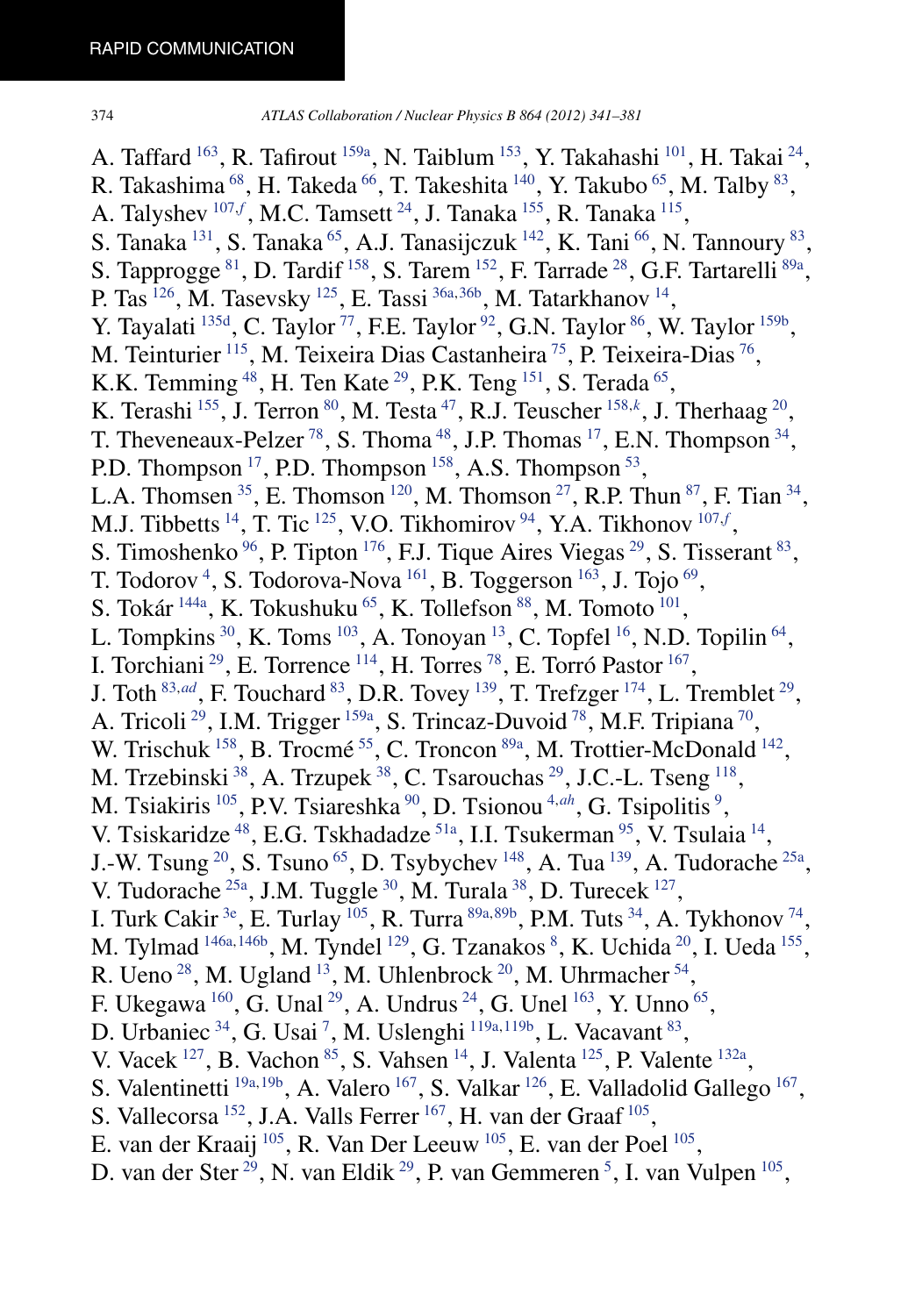M. Vanadia  $99$ , W. Vandelli  $29$ , A. Vaniachine  $5$ , P. Vankov  $41$ , F. Vannucci  $^{78}$  $^{78}$  $^{78}$ , R. Vari  $^{132a}$ , T. Varol  $^{84}$ , D. Varouchas  $^{14}$ , A. Vartapetian  $^7$  $^7$ , K.E. Varvell<sup>150</sup>, V.I. Vassilakopoulos <sup>56</sup>, F. Vazeille <sup>[33](#page-36-0)</sup>, T. Vazquez Schroeder [54,](#page-36-0) G. Vegni [89a](#page-37-0)*,*[89b,](#page-37-0) J.J. Veillet [115,](#page-38-0) F. Veloso [124a,](#page-38-0) R. Veness [29,](#page-36-0) S. Veneziano [132a,](#page-38-0) A. Ventura [72a](#page-37-0)*,*[72b,](#page-37-0) D. Ventura [84,](#page-37-0) M. Venturi<sup>48</sup>, N. Venturi<sup>158</sup>, V. Vercesi<sup>119a</sup>, M. Verducci<sup>138</sup>, W. Verkerke <sup>105</sup>, J.C. Vermeulen <sup>105</sup>, A. Vest<sup>43</sup>, M.C. Vetterli<sup>[142](#page-38-0),*[d](#page-38-0)*</sup>, I. Vichou [165,](#page-39-0) T. Vickey [145b](#page-38-0)*,[ai](#page-38-0)*, O.E. Vickey Boeriu [145b,](#page-38-0) G.H.A. Viehhauser [118,](#page-38-0) S. Viel [168,](#page-39-0) M. Villa [19a](#page-36-0)*,*[19b,](#page-36-0) M. Villaplana Perez [167,](#page-39-0) E. Vilucchi <sup>47</sup>, M.G. Vincter <sup>28</sup>, E. Vinek <sup>29</sup>, V.B. Vinogradov <sup>64</sup>, M. Virchaux <sup>[136](#page-38-0),[∗](#page-38-0)</sup>, J. Virzi<sup>[14](#page-35-0)</sup>, O. Vitells <sup>172</sup>, M. Viti<sup>41</sup>, I. Vivarelli<sup>48</sup>, F. Vives Vaque<sup>[2](#page-35-0)</sup>, S. Vlachos<sup>[9](#page-35-0)</sup>, D. Vladoiu<sup>98</sup>, M. Vlasak<sup>127</sup>, A. Vogel<sup>[20](#page-36-0)</sup>, P. Vokac <sup>127</sup>, G. Volpi <sup>47</sup>, M. Volpi <sup>86</sup>, G. Volpini <sup>89</sup>a, H. von der Schmitt<sup>99</sup>, J. von Loeben [99,](#page-37-0) H. von Radziewski [48,](#page-36-0) E. von Toerne [20,](#page-36-0) V. Vorobel [126,](#page-38-0) V. Vorwerk [11,](#page-35-0) M. Vos [167,](#page-39-0) R. Voss [29,](#page-36-0) T.T. Voss [175,](#page-39-0) J.H. Vossebeld [73,](#page-37-0) N. Vranjes [136,](#page-38-0) M. Vranjes Milosavljevic [105,](#page-37-0) V. Vrba [125](#page-38-0), M. Vreeswijk [105,](#page-37-0) T. Vu Anh<sup>[48](#page-36-0)</sup>, R. Vuillermet<sup>29</sup>, I. Vukotic <sup>115</sup>, W. Wagner <sup>[175](#page-39-0)</sup>, P. Wagner <sup>120</sup>, H. Wahlen <sup>175</sup>, S. Wahrmund <sup>43</sup>, J. Wakabayashi <sup>[101](#page-37-0)</sup>, S. Walch <sup>87</sup>, J. Walder<sup>71</sup>, R. Walker<sup>98</sup>, W. Walkowiak <sup>141</sup>, R. Wall <sup>176</sup>, P. Waller<sup>73</sup>, C. Wang [44,](#page-36-0) H. Wang [173,](#page-39-0) H. Wang [32b](#page-36-0)*,[aj](#page-36-0)*, J. Wang [151,](#page-38-0) J. Wang [55,](#page-36-0) R. Wang  $^{103}$ , S.M. Wang  $^{151}$ , T. Wang  $^{20}$ , A. Warburton  $^{85}$ , C.P. Ward  $^{27}$ , M. Warsinsky<sup>48</sup>, A. Washbrook<sup>45</sup>, C. Wasicki<sup>41</sup>, P.M. Watkins<sup>17</sup>, A.T. Watson<sup>17</sup>, I.J. Watson<sup>150</sup>, M.F. Watson<sup>17</sup>, G. Watts<sup>138</sup>, S. Watts<sup>82</sup>, A.T. Waugh <sup>150</sup>, B.M. Waugh <sup>77</sup>, M. Weber <sup>129</sup>, M.S. Weber <sup>[16](#page-35-0)</sup>, P. Weber <sup>[54](#page-36-0)</sup>, A.R. Weidberg  $^{118}$ , P. Weigell  $^{99}$ , J. Weingarten  $^{54}$ , C. Weiser  $^{48}$ , H. Wellenstein <sup>22</sup>, P.S. Wells <sup>[29](#page-36-0)</sup>, T. Wenaus <sup>24</sup>, D. Wendland <sup>15</sup>, Z. Weng <sup>[151](#page-38-0),*[w](#page-38-0)*</sup>, T. Wengler <sup>29</sup>, S. Wenig <sup>29</sup>, N. Wermes <sup>20</sup>, M. Werner <sup>48</sup>, P. Werner<sup>29</sup>, M. Werth <sup>163</sup>, M. Wessels <sup>[58a](#page-36-0)</sup>, J. Wetter <sup>[161](#page-38-0)</sup>, C. Weydert <sup>55</sup>, K. Whalen  $^{28}$ , S.J. Wheeler-Ellis  $^{163}$ , A. White  $^7$  $^7$ , M.J. White  $^{86}$ , S. White <sup>[122a](#page-38-0), 122b</sup>, S.R. Whitehead <sup>118</sup>, D. Whiteson <sup>163</sup>, D. Whittington <sup>[60](#page-37-0)</sup>, F. Wicek [115,](#page-38-0) D. Wicke [175,](#page-39-0) F.J. Wickens [129,](#page-38-0) W. Wiedenmann [173,](#page-39-0) M. Wielers  $^{129}$ , P. Wienemann  $^{20}$ , C. Wiglesworth  $^{75}$ , L.A.M. Wiik-Fuchs<sup>48</sup>, P.A. Wijeratne<sup>77</sup>, A. Wildauer<sup>[167](#page-39-0)</sup>, M.A. Wildt<sup>[41](#page-36-0),[s](#page-36-0)</sup>, I. Wilhelm  $^{126}$ , H.G. Wilkens  $^{29}$  $^{29}$  $^{29}$ , J.Z. Will  $^{98}$ , E. Williams  $^{34}$ , H.H. Williams  $120$ , W. Willis  $34$ , S. Willocq  $84$ , J.A. Wilson  $17$ , M.G. Wilson  $^{143}$  $^{143}$  $^{143}$ , A. Wilson  $^{87}$ , I. Wingerter-Seez  $^4$ , S. Winkelmann  $^{48}$ , F. Winklmeier<sup>29</sup>, M. Wittgen<sup>143</sup>, S.J. Wollstadt<sup>81</sup>, M.W. Wolter<sup>38</sup>,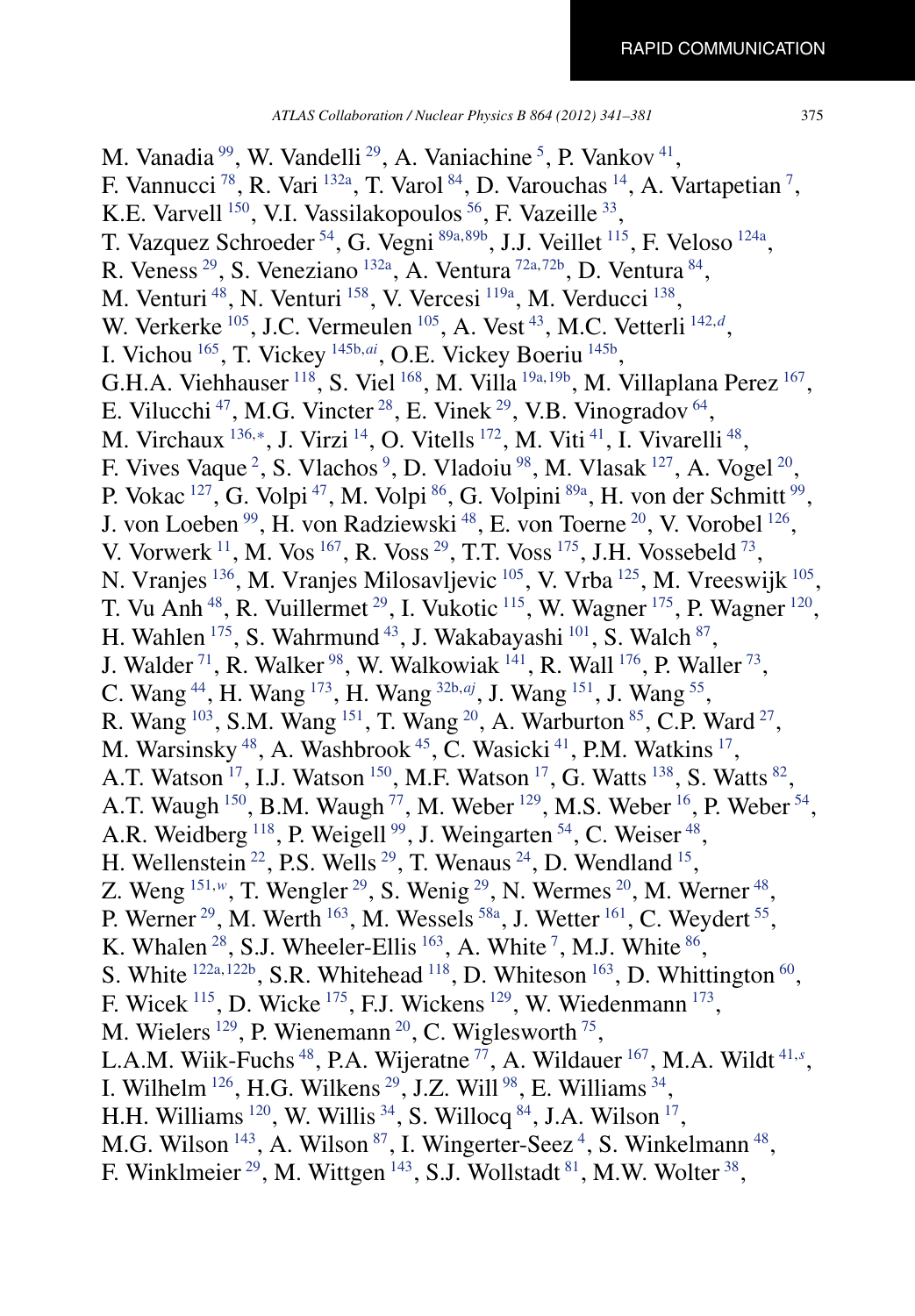<span id="page-35-0"></span>H. Wolters <sup>[124a](#page-38-0),[h](#page-38-0)</sup>, W.C. Wong <sup>40</sup>, G. Wooden <sup>87</sup>, B.K. Wosiek <sup>38</sup>, J. Wotschack <sup>29</sup>, M.J. Woudstra <sup>82</sup>, K.W. Wozniak <sup>38</sup>, K. Wraight <sup>53</sup>, C. Wright  $^{53}$ , M. Wright  $^{53}$ , B. Wrona  $^{73}$  $^{73}$  $^{73}$ , S.L. Wu  $^{173}$ , X. Wu  $^{49}$ , Y. Wu<sup>[32b](#page-36-0),*[ak](#page-36-0)*</sup>, E. Wulf<sup>34</sup>, B.M. Wynne<sup>45</sup>, S. Xella<sup>35</sup>, M. Xiao<sup>136</sup>, S. Xie<sup>48</sup>, C. Xu <sup>[32b](#page-36-0),*[z](#page-36-0)*</sup>, D. Xu <sup>139</sup>, B. Yabsley <sup>150</sup>, S. Yacoob <sup>145b</sup>, M. Yamada <sup>65</sup>, H. Yamaguchi [155,](#page-38-0) A. Yamamoto [65,](#page-37-0) K. Yamamoto [63,](#page-37-0) S. Yamamoto [155,](#page-38-0) T. Yamamura [155,](#page-38-0) T. Yamanaka [155](#page-38-0), J. Yamaoka [44,](#page-36-0) T. Yamazaki [155,](#page-38-0) Y. Yamazaki <sup>[66](#page-37-0)</sup>, Z. Yan <sup>21</sup>, H. Yang <sup>87</sup>, U.K. Yang <sup>82</sup>, Y. Yang <sup>60</sup>, Z. Yang <sup>[146a](#page-38-0), 146b</sup>, S. Yanush <sup>91</sup>, L. Yao <sup>32a</sup>, Y. Yao <sup>14</sup>, Y. Yasu <sup>65</sup>, G.V. Ybeles Smit<sup>[130](#page-38-0)</sup>, J. Ye<sup>39</sup>, S. Ye<sup>24</sup>, M. Yilmaz<sup>3c</sup>, R. Yoosoofmiya<sup>123</sup>, K. Yorita  $^{171}$ , R. Yoshida <sup>5</sup>, C. Young  $^{143}$ , C.J. Young  $^{118}$  $^{118}$  $^{118}$ , S. Youssef  $^{21}$  $^{21}$  $^{21}$ , D. Yu<sup>24</sup>, J. Yu<sup>7</sup>, J. Yu<sup>112</sup>, L. Yuan<sup>66</sup>, A. Yurkewicz<sup>106</sup>, B. Zabinski<sup>38</sup>, R. Zaidan [62,](#page-37-0) A.M. Zaitsev [128,](#page-38-0) Z. Zajacova [29](#page-36-0), L. Zanello [132a](#page-38-0)*,*[132b,](#page-38-0) A. Zaytsev  $^{107}$ , C. Zeitnitz  $^{175}$ , M. Zeman  $^{125}$  $^{125}$  $^{125}$ , A. Zemla  $^{38}$ , C. Zendler  $^{20}$ , O. Zenin [128,](#page-38-0) T. Ženiš [144a,](#page-38-0) Z. Zinonos [122a](#page-38-0)*,*[122b,](#page-38-0) S. Zenz 14, D. Zerwas [115,](#page-38-0) G. Zevi della Porta [57,](#page-36-0) Z. Zhan [32d,](#page-36-0) D. Zhang [32b](#page-36-0)*,[aj](#page-36-0)*, H. Zhang [88,](#page-37-0) J. Zhang <sup>5</sup> , X. Zhang [32d,](#page-36-0) Z. Zhang [115,](#page-38-0) L. Zhao [108,](#page-37-0) T. Zhao [138,](#page-38-0) Z. Zhao [32b,](#page-36-0) A. Zhemchugov  $^{64}$ , J. Zhong  $^{118}$ , B. Zhou  $^{87}$  $^{87}$  $^{87}$ , N. Zhou  $^{163}$ , Y. Zhou  $^{151}$ , C.G. Zhu  $^{32d}$ , H. Zhu  $^{41}$ , J. Zhu  $^{87}$ , Y. Zhu  $^{32b}$ , X. Zhuang  $^{98}$ , V. Zhuravlov<sup>99</sup>, D. Zieminska<sup>60</sup>, N.I. Zimin<sup>64</sup>, R. Zimmermann<sup>20</sup>, S. Zimmermann  $^{20}$ , S. Zimmermann  $^{48}$ , M. Ziolkowski  $^{141}$ , R. Zitoun  $^4$ , L. Živkovic´ [34,](#page-36-0) V.V. Zmouchko [128](#page-38-0)*,*[∗](#page-38-0), G. Zobernig [173,](#page-39-0) A. Zoccoli [19a](#page-36-0)*,*[19b,](#page-36-0) M. zur Nedden 15, V. Zutshi [106,](#page-37-0) L. Zwalinski [29](#page-36-0)

<sup>1</sup> *University at Albany, Albany, NY, United States*

*Technology, Ankara; (e)Turkish Atomic Energy Authority, Ankara, Turkey*

<sup>6</sup> *Department of Physics, University of Arizona, Tucson, AZ, United States*

<sup>7</sup> *Department of Physics, The University of Texas at Arlington, Arlington, TX, United States*

<sup>8</sup> *Physics Department, University of Athens, Athens, Greece*

<sup>9</sup> *Physics Department, National Technical University of Athens, Zografou, Greece*

<sup>10</sup> *Institute of Physics, Azerbaijan Academy of Sciences, Baku, Azerbaijan*

<sup>11</sup> *Institut de Física d'Altes Energies and Departament de Física de la Universitat Autònoma de Barcelona and ICREA, Barcelona, Spain*

<sup>12</sup> *(a)Institute of Physics, University of Belgrade, Belgrade; (b)Vinca Institute of Nuclear Sciences, University of Belgrade, Belgrade, Serbia*

<sup>13</sup> *Department for Physics and Technology, University of Bergen, Bergen, Norway*

<sup>14</sup> *Physics Division, Lawrence Berkeley National Laboratory and University of California, Berkeley, CA, United States*

<sup>15</sup> *Department of Physics, Humboldt University, Berlin, Germany*

<sup>16</sup> *Albert Einstein Center for Fundamental Physics and Laboratory for High Energy Physics, University of Bern, Bern, Switzerland*

<sup>2</sup> *Department of Physics, University of Alberta, Edmonton, AB, Canada*

<sup>3</sup> *(a)Department of Physics, Ankara University, Ankara; (b)Department of Physics, Dumlupinar University, Kutahya;*

*<sup>(</sup>c)Department of Physics, Gazi University, Ankara; (d)Division of Physics, TOBB University of Economics and*

<sup>4</sup> *LAPP, CNRS/IN2P3 and Université de Savoie, Annecy-le-Vieux, France*

<sup>5</sup> *High Energy Physics Division, Argonne National Laboratory, Argonne, IL, United States*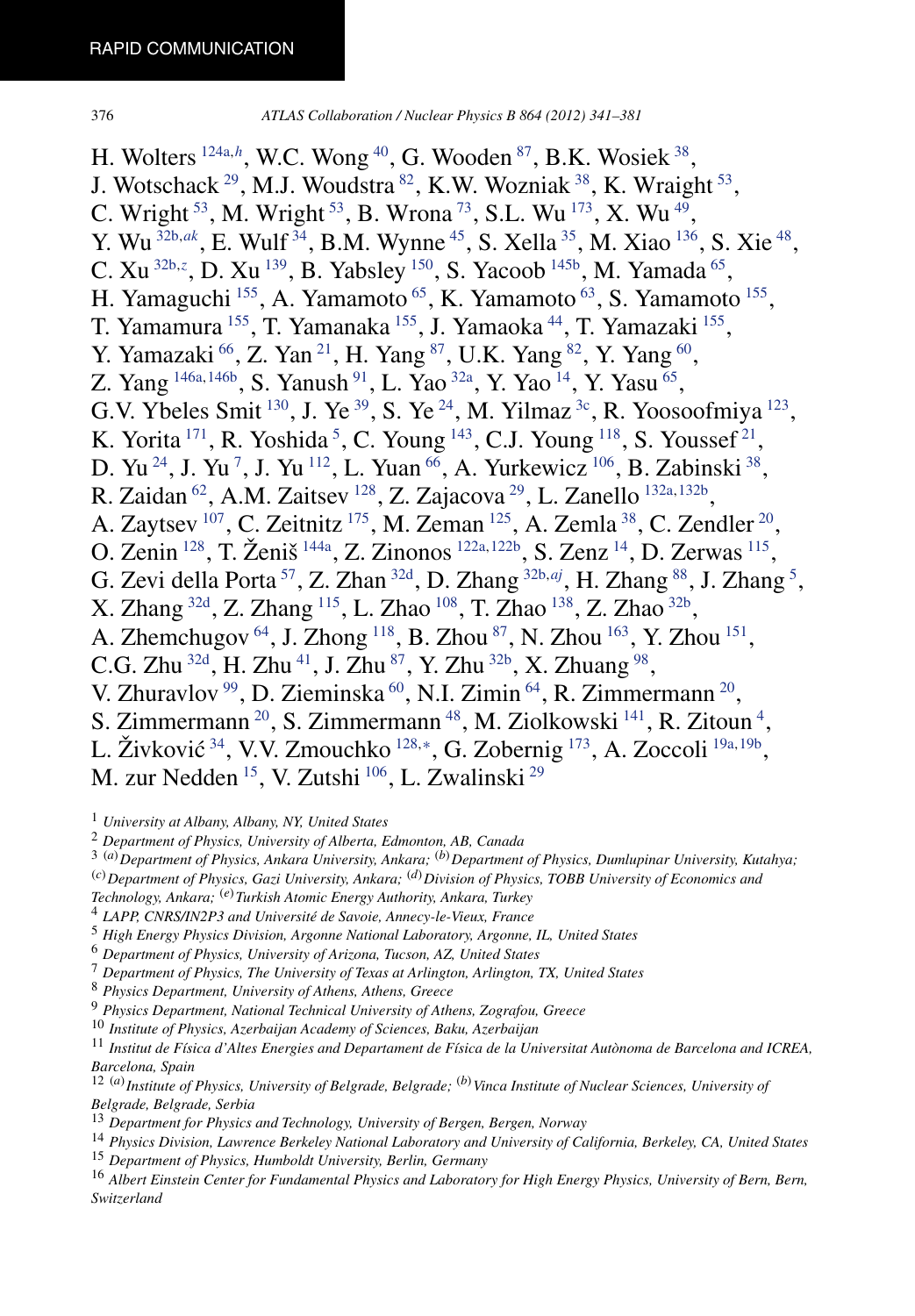<span id="page-36-0"></span>*School of Physics and Astronomy, University of Birmingham, Birmingham, United Kingdom*

*(a)Department of Physics, Bogazici University, Istanbul; (b)Division of Physics, Dogus University, Istanbul;*

- *(c)Department of Physics Engineering, Gaziantep University, Gaziantep; (d)Department of Physics, Istanbul Technical University, Istanbul, Turkey*
- *(a)INFN Sezione di Bologna; (b)Dipartimento di Fisica, Università di Bologna, Bologna, Italy*

*Physikalisches Institut, University of Bonn, Bonn, Germany*

*Department of Physics, Boston University, Boston, MA, United States*

*Department of Physics, Brandeis University, Waltham, MA, United States*

*(a)Universidade Federal do Rio de Janeiro COPPE/EE/IF, Rio de Janeiro; (b)Federal University of Juiz de Fora*

*(UFJF), Juiz de Fora; (c)Federal University of Sao Joao del Rei (UFSJ), Sao Joao del Rei; (d)Instituto de Fisica,*

*Universidade de Sao Paulo, Sao Paulo, Brazil*

*Physics Department, Brookhaven National Laboratory, Upton, NY, United States*

*(a)National Institute of Physics and Nuclear Engineering, Bucharest; (b)University Politehnica Bucharest,*

*Bucharest; (c)West University in Timisoara, Timisoara, Romania*

*Departamento de Física, Universidad de Buenos Aires, Buenos Aires, Argentina*

*Cavendish Laboratory, University of Cambridge, Cambridge, United Kingdom*

*Department of Physics, Carleton University, Ottawa, ON, Canada*

*CERN, Geneva, Switzerland*

*Enrico Fermi Institute, University of Chicago, Chicago, IL, United States*

 *(a)Departamento de Física, Pontificia Universidad Católica de Chile, Santiago; (b)Departamento de Física, Universidad Técnica Federico Santa María, Valparaíso, Chile*

 *(a)Institute of High Energy Physics, Chinese Academy of Sciences, Beijing; (b)Department of Modern Physics, University of Science and Technology of China, Anhui; (c)Department of Physics, Nanjing University, Jiangsu;*

*(d)School of Physics, Shandong University, Shandong, China*

 *Laboratoire de Physique Corpusculaire, Clermont Université and Université Blaise Pascal and CNRS/IN2P3, Aubiere Cedex, France*

*Nevis Laboratory, Columbia University, Irvington, NY, United States*

*Niels Bohr Institute, University of Copenhagen, Kobenhavn, Denmark*

 *(a)INFN Gruppo Collegato di Cosenza; (b)Dipartimento di Fisica, Università della Calabria, Arcavata di Rende, Italy*

*AGH University of Science and Technology, Faculty of Physics and Applied Computer Science, Krakow, Poland*

*The Henryk Niewodniczanski Institute of Nuclear Physics, Polish Academy of Sciences, Krakow, Poland*

*Physics Department, Southern Methodist University, Dallas, TX, United States*

*Physics Department, University of Texas at Dallas, Richardson, TX, United States*

*DESY, Hamburg and Zeuthen, Germany*

*Institut für Experimentelle Physik IV, Technische Universität Dortmund, Dortmund, Germany*

*Institut für Kern- und Teilchenphysik, Technical University Dresden, Dresden, Germany*

*Department of Physics, Duke University, Durham, NC, United States*

*SUPA – School of Physics and Astronomy, University of Edinburgh, Edinburgh, United Kingdom*

*Fachhochschule Wiener Neustadt, Johannes Gutenbergstrasse 3, 2700 Wiener Neustadt, Austria*

*INFN Laboratori Nazionali di Frascati, Frascati, Italy*

*Fakultät für Mathematik und Physik, Albert-Ludwigs-Universität, Freiburg i.Br., Germany*

*Section de Physique, Université de Genève, Geneva, Switzerland*

*(a)INFN Sezione di Genova; (b)Dipartimento di Fisica, Università di Genova, Genova, Italy*

 *(a)E. Andronikashvili Institute of Physics, Tbilisi State University, Tbilisi; (b)High Energy Physics Institute, Tbilisi State University, Tbilisi, Georgia*

*II Physikalisches Institut, Justus-Liebig-Universität Giessen, Giessen, Germany*

*SUPA – School of Physics and Astronomy, University of Glasgow, Glasgow, United Kingdom*

*II Physikalisches Institut, Georg-August-Universität, Göttingen, Germany*

*Laboratoire de Physique Subatomique et de Cosmologie, Université Joseph Fourier and CNRS/IN2P3 and Institut*

*National Polytechnique de Grenoble, Grenoble, France*

*Department of Physics, Hampton University, Hampton, VA, United States*

*Laboratory for Particle Physics and Cosmology, Harvard University, Cambridge, MA, United States*

*(a)Kirchhoff-Institut für Physik, Ruprecht-Karls-Universität Heidelberg, Heidelberg; (b)Physikalisches Institut,*

*Ruprecht-Karls-Universität Heidelberg, Heidelberg; (c)ZITI Institut für Technische Informatik,*

*Ruprecht-Karls-Universität Heidelberg, Mannheim, Germany*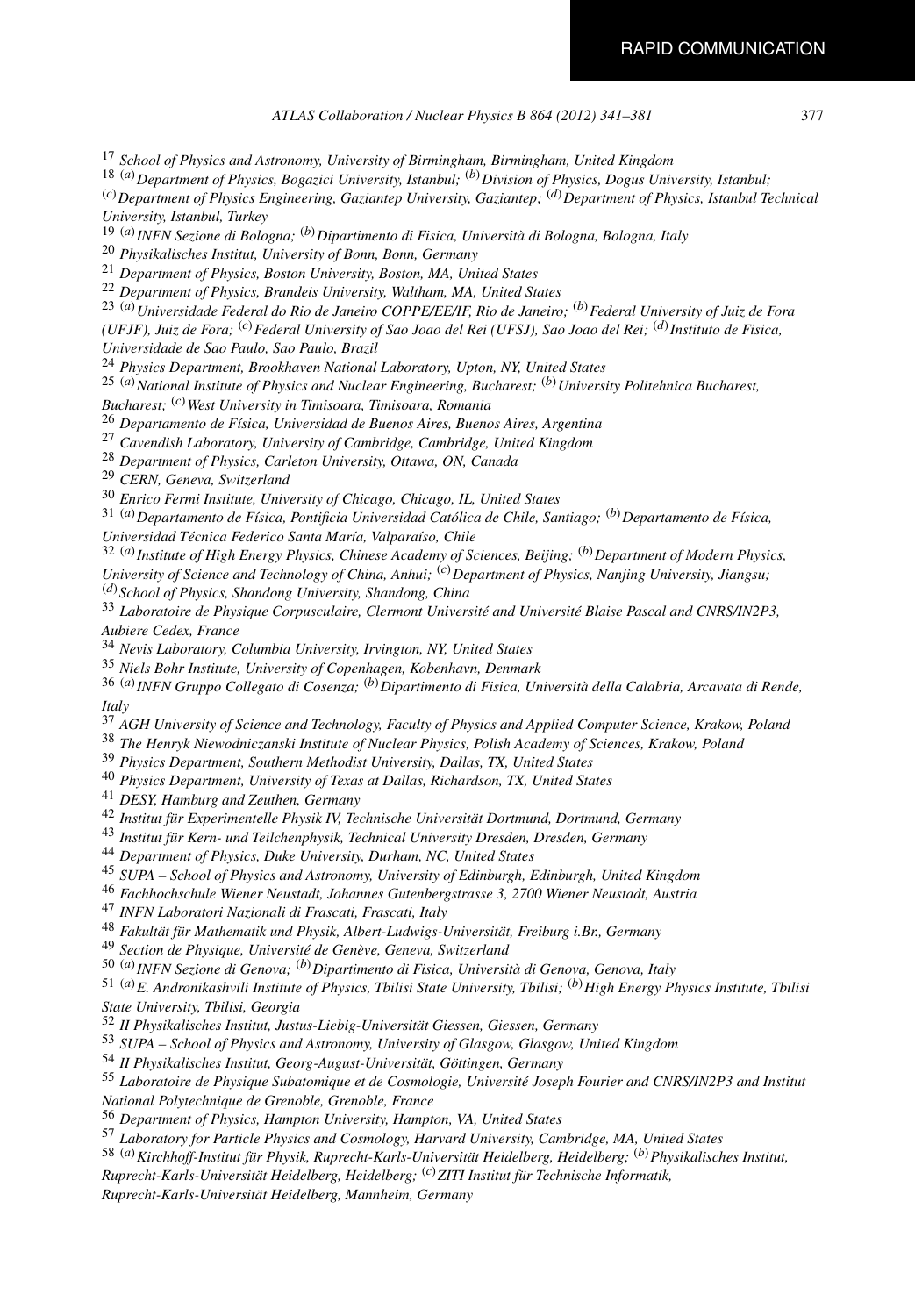#### *ATLAS Collaboration / Nuclear Physics B 864 (2012) 341–381*

- <span id="page-37-0"></span>*Faculty of Applied Information Science, Hiroshima Institute of Technology, Hiroshima, Japan*
- *Department of Physics, Indiana University, Bloomington, IN, United States*
- *Institut für Astro- und Teilchenphysik, Leopold-Franzens-Universität, Innsbruck, Austria*
- *University of Iowa, Iowa City, IA, United States*
- *Department of Physics and Astronomy, Iowa State University, Ames, IA, United States*
- *Joint Institute for Nuclear Research, JINR Dubna, Dubna, Russia*
- *KEK, High Energy Accelerator Research Organization, Tsukuba, Japan*
- *Graduate School of Science, Kobe University, Kobe, Japan*
- *Faculty of Science, Kyoto University, Kyoto, Japan*
- *Kyoto University of Education, Kyoto, Japan*
- *Department of Physics, Kyushu University, Fukuoka, Japan*
- *Instituto de Física La Plata, Universidad Nacional de La Plata and CONICET, La Plata, Argentina*
- *Physics Department, Lancaster University, Lancaster, United Kingdom*
- *(a)INFN Sezione di Lecce; (b)Dipartimento di Matematica e Fisica, Università del Salento, Lecce, Italy*
- *Oliver Lodge Laboratory, University of Liverpool, Liverpool, United Kingdom*
- *Department of Physics, Jožef Stefan Institute and University of Ljubljana, Ljubljana, Slovenia*
- *School of Physics and Astronomy, Queen Mary University of London, London, United Kingdom*
- *Department of Physics, Royal Holloway University of London, Surrey, United Kingdom*
- *Department of Physics and Astronomy, University College London, London, United Kingdom*
- *Laboratoire de Physique Nucléaire et de Hautes Energies, UPMC and Université Paris-Diderot and CNRS/IN2P3,*

*Paris, France*

- *Fysiska institutionen, Lunds universitet, Lund, Sweden*
- *Departamento de Fisica Teorica C-15, Universidad Autonoma de Madrid, Madrid, Spain*
- *Institut für Physik, Universität Mainz, Mainz, Germany*
- *School of Physics and Astronomy, University of Manchester, Manchester, United Kingdom*
- *CPPM, Aix-Marseille Université and CNRS/IN2P3, Marseille, France*
- *Department of Physics, University of Massachusetts, Amherst, MA, United States*
- *Department of Physics, McGill University, Montreal, QC, Canada*
- *School of Physics, University of Melbourne, Victoria, Australia*
- *Department of Physics, The University of Michigan, Ann Arbor, MI, United States*
- *Department of Physics and Astronomy, Michigan State University, East Lansing, MI, United States*
- *(a)INFN Sezione di Milano; (b)Dipartimento di Fisica, Università di Milano, Milano, Italy*
- *B.I. Stepanov Institute of Physics, National Academy of Sciences of Belarus, Minsk, Belarus*
- *National Scientific and Educational Centre for Particle and High Energy Physics, Minsk, Belarus*
- *Department of Physics, Massachusetts Institute of Technology, Cambridge, MA, United States*
- *Group of Particle Physics, University of Montreal, Montreal, QC, Canada*
- *P.N. Lebedev Institute of Physics, Academy of Sciences, Moscow, Russia*
- *Institute for Theoretical and Experimental Physics (ITEP), Moscow, Russia*
- *Moscow Engineering and Physics Institute (MEPhI), Moscow, Russia*
- *Skobeltsyn Institute of Nuclear Physics, Lomonosov Moscow State University, Moscow, Russia*
- *Fakultät für Physik, Ludwig-Maximilians-Universität München, München, Germany*
- *Max-Planck-Institut für Physik (Werner-Heisenberg-Institut), München, Germany*
- *Nagasaki Institute of Applied Science, Nagasaki, Japan*
- *Graduate School of Science, Nagoya University, Nagoya, Japan*
- *(a)INFN Sezione di Napoli; (b)Dipartimento di Scienze Fisiche, Università di Napoli, Napoli, Italy*
- *Department of Physics and Astronomy, University of New Mexico, Albuquerque, NM, United States*
- *Institute for Mathematics, Astrophysics and Particle Physics, Radboud University Nijmegen/Nikhef, Nijmegen, Netherlands*
- *Nikhef National Institute for Subatomic Physics and University of Amsterdam, Amsterdam, Netherlands*
- *Department of Physics, Northern Illinois University, DeKalb, IL, United States*
- *Budker Institute of Nuclear Physics, SB RAS, Novosibirsk, Russia*
- *Department of Physics, New York University, New York, NY, United States*
- *Ohio State University, Columbus, OH, United States*
- *Faculty of Science, Okayama University, Okayama, Japan*
- *Homer L. Dodge Department of Physics and Astronomy, University of Oklahoma, Norman, OK, United States*
- *Department of Physics, Oklahoma State University, Stillwater, OK, United States*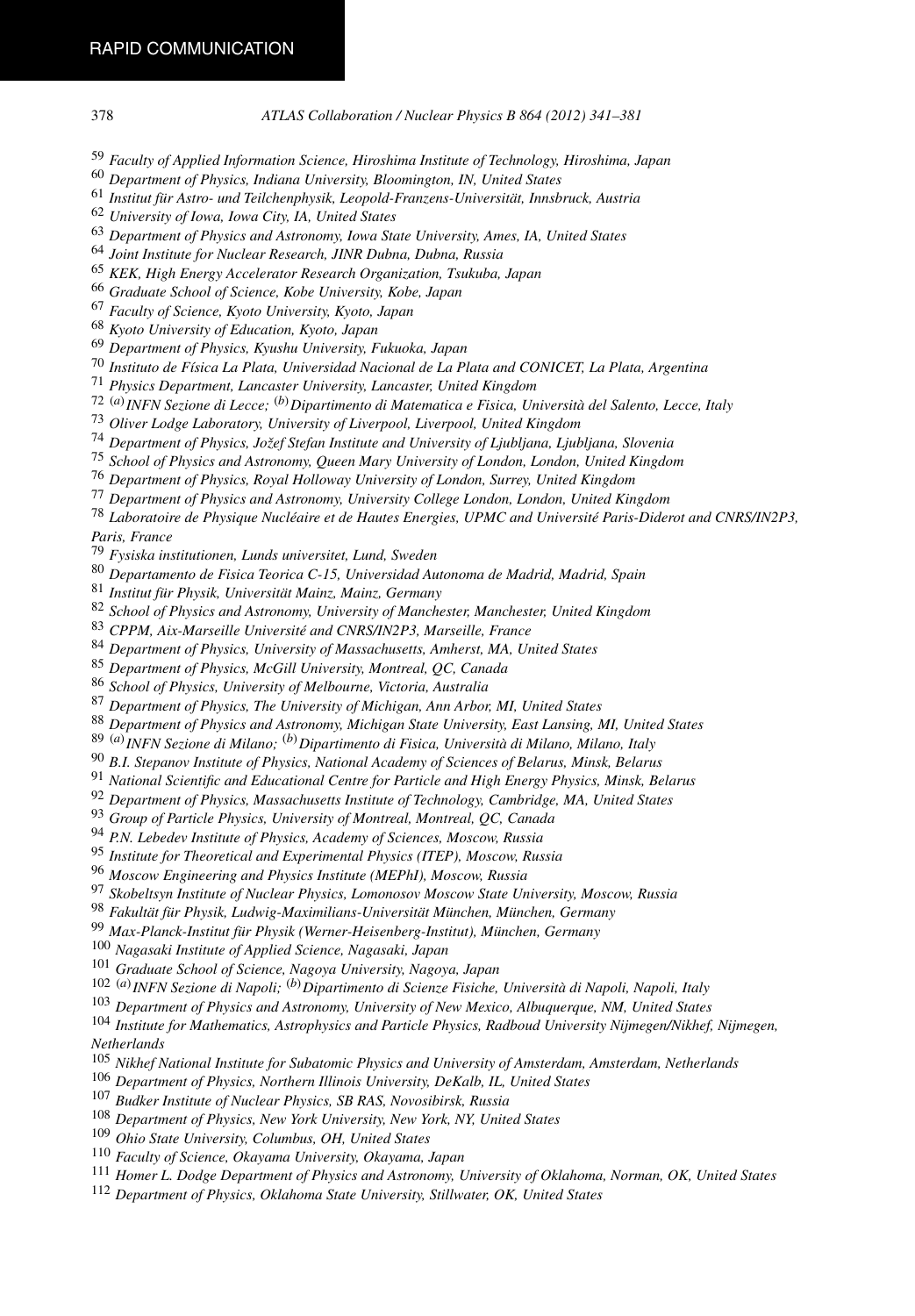<span id="page-38-0"></span>*Palacký University, RCPTM, Olomouc, Czech Republic*

*Center for High Energy Physics, University of Oregon, Eugene, OR, United States*

*LAL, Université Paris-Sud and CNRS/IN2P3, Orsay, France*

*Graduate School of Science, Osaka University, Osaka, Japan*

*Department of Physics, University of Oslo, Oslo, Norway*

*Department of Physics, Oxford University, Oxford, United Kingdom*

*(a)INFN Sezione di Pavia; (b)Dipartimento di Fisica, Università di Pavia, Pavia, Italy*

*Department of Physics, University of Pennsylvania, Philadelphia, PA, United States*

*Petersburg Nuclear Physics Institute, Gatchina, Russia*

*(a)INFN Sezione di Pisa; (b)Dipartimento di Fisica E. Fermi, Università di Pisa, Pisa, Italy*

*Department of Physics and Astronomy, University of Pittsburgh, Pittsburgh, PA, United States*

*(a)Laboratorio de Instrumentacao e Fisica Experimental de Particulas – LIP, Lisboa, Portugal; (b)Departamento*

*de Fisica Teorica y del Cosmos and CAFPE, Universidad de Granada, Granada, Spain*

*Institute of Physics, Academy of Sciences of the Czech Republic, Praha, Czech Republic*

*Faculty of Mathematics and Physics, Charles University in Prague, Praha, Czech Republic*

*Czech Technical University in Prague, Praha, Czech Republic*

*State Research Center Institute for High Energy Physics, Protvino, Russia*

*Particle Physics Department, Rutherford Appleton Laboratory, Didcot, United Kingdom*

*Physics Department, University of Regina, Regina, SK, Canada*

*Ritsumeikan University, Kusatsu, Shiga, Japan*

*(a)INFN Sezione di Roma I; (b)Dipartimento di Fisica, Università La Sapienza, Roma, Italy*

*(a)INFN Sezione di Roma Tor Vergata; (b)Dipartimento di Fisica, Università di Roma Tor Vergata, Roma, Italy*

*(a)INFN Sezione di Roma Tre; (b)Dipartimento di Fisica, Università Roma Tre, Roma, Italy*

*(a)Faculté des Sciences Ain Chock, Réseau Universitaire de Physique des Hautes Energies – Université Hassan II,*

*Casablanca; (b)Centre National de l'Energie des Sciences Techniques Nucleaires, Rabat; (c)Faculté des Sciences*

*Semlalia, Université Cadi Ayyad, LPHEA-Marrakech; (d)Faculté des Sciences, Université Mohamed Premier and*

*LPTPM, Oujda; (e)Faculté des sciences, Université Mohammed V-Agdal, Rabat, Morocco*

 *DSM/IRFU (Institut de Recherches sur les Lois Fondamentales de l'Univers), CEA Saclay (Commissariat à l'Energie Atomique), Gif-sur-Yvette, France*

*Santa Cruz Institute for Particle Physics, University of California Santa Cruz, Santa Cruz, CA, United States*

*Department of Physics, University of Washington, Seattle, WA, United States*

*Department of Physics and Astronomy, University of Sheffield, Sheffield, United Kingdom*

*Department of Physics, Shinshu University, Nagano, Japan*

*Fachbereich Physik, Universität Siegen, Siegen, Germany*

*Department of Physics, Simon Fraser University, Burnaby, BC, Canada*

*SLAC National Accelerator Laboratory, Stanford, CA, United States*

*(a)Faculty of Mathematics, Physics & Informatics, Comenius University, Bratislava; (b)Department of Subnuclear*

*Physics, Institute of Experimental Physics of the Slovak Academy of Sciences, Kosice, Slovak Republic*

 *(a)Department of Physics, University of Johannesburg, Johannesburg; (b)School of Physics, University of the Witwatersrand, Johannesburg, South Africa*

*(a)Department of Physics, Stockholm University; (b)The Oskar Klein Centre, Stockholm, Sweden*

*Physics Department, Royal Institute of Technology, Stockholm, Sweden*

*Departments of Physics & Astronomy and Chemistry, Stony Brook University, Stony Brook, NY, United States*

*Department of Physics and Astronomy, University of Sussex, Brighton, United Kingdom*

*School of Physics, University of Sydney, Sydney, Australia*

*Institute of Physics, Academia Sinica, Taipei, Taiwan*

*Department of Physics, Technion: Israel Institute of Technology, Haifa, Israel*

*Raymond and Beverly Sackler School of Physics and Astronomy, Tel Aviv University, Tel Aviv, Israel*

*Department of Physics, Aristotle University of Thessaloniki, Thessaloniki, Greece*

 *International Center for Elementary Particle Physics and Department of Physics, The University of Tokyo, Tokyo, Japan*

*Graduate School of Science and Technology, Tokyo Metropolitan University, Tokyo, Japan*

*Department of Physics, Tokyo Institute of Technology, Tokyo, Japan*

*Department of Physics, University of Toronto, Toronto, ON, Canada*

*(a)TRIUMF, Vancouver, BC; (b)Department of Physics and Astronomy, York University, Toronto, ON, Canada*

*Institute of Pure and Applied Sciences, University of Tsukuba,1-1-1 Tennodai,Tsukuba, Ibaraki 305-8571, Japan*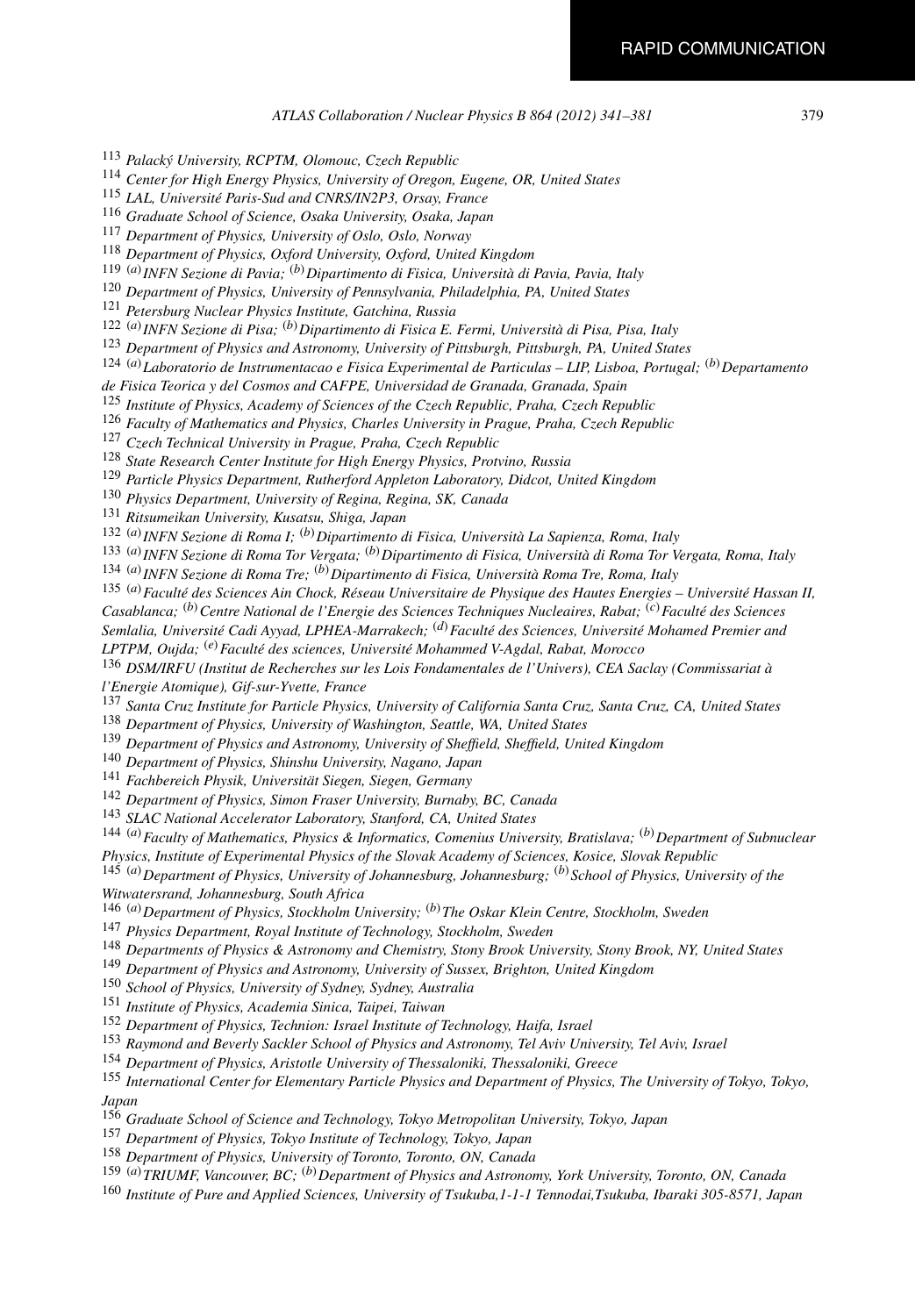- <sup>161</sup> *Science and Technology Center, Tufts University, Medford, MA, United States*
- <sup>162</sup> *Centro de Investigaciones, Universidad Antonio Narino, Bogota, Colombia*
- <sup>163</sup> *Department of Physics and Astronomy, University of California Irvine, Irvine, CA, United States*
- <sup>164</sup> *(a)INFN Gruppo Collegato di Udine; (b)ICTP, Trieste; (c)Dipartimento di Chimica, Fisica e Ambiente, Università di Udine, Udine, Italy*
- <sup>165</sup> *Department of Physics, University of Illinois, Urbana, IL, United States*
- <sup>166</sup> *Department of Physics and Astronomy, University of Uppsala, Uppsala, Sweden*
- <sup>167</sup> *Instituto de Física Corpuscular (IFIC) and Departamento de Física Atómica, Molecular y Nuclear and*
- *Departamento de Ingeniería Electrónica and Instituto de Microelectrónica de Barcelona (IMB-CNM), University of Valencia and CSIC, Valencia, Spain*
- <sup>168</sup> *Department of Physics, University of British Columbia, Vancouver, BC, Canada*
- <sup>169</sup> *Department of Physics and Astronomy, University of Victoria, Victoria, BC, Canada*
- <sup>170</sup> *Department of Physics, University of Warwick, Coventry, United Kingdom*
- <sup>171</sup> *Waseda University, Tokyo, Japan*
- <sup>172</sup> *Department of Particle Physics, The Weizmann Institute of Science, Rehovot, Israel*
- <sup>173</sup> *Department of Physics, University of Wisconsin, Madison, WI, United States*
- <sup>174</sup> *Fakultät für Physik und Astronomie, Julius-Maximilians-Universität, Würzburg, Germany*
- <sup>175</sup> *Fachbereich C Physik, Bergische Universität Wuppertal, Wuppertal, Germany*
- <sup>176</sup> *Department of Physics, Yale University, New Haven, CT, United States*
- <sup>177</sup> *Yerevan Physics Institute, Yerevan, Armenia*
- <sup>178</sup> *Domaine scientifique de la Doua, Centre de Calcul CNRS/IN2P3, Villeurbanne Cedex, France*
- *<sup>a</sup>* Also at Laboratorio de Instrumentacao e Fisica Experimental de Particulas LIP, Lisboa, Portugal.
- *<sup>b</sup>* Also at Faculdade de Ciencias and CFNUL, Universidade de Lisboa, Lisboa, Portugal. *<sup>c</sup>* Also at Particle Physics Department, Rutherford Appleton Laboratory, Didcot, United Kingdom.
- 
- 
- *d* Also at TRIUMF, Vancouver, BC, Canada.<br><sup>*e*</sup> Also at Department of Physics, California State University, Fresno, CA, United States.
- *<sup>f</sup>* Also at Novosibirsk State University, Novosibirsk, Russia. *<sup>g</sup>* Also at Fermilab, Batavia, IL, United States.
- 
- *<sup>h</sup>* Also at Department of Physics, University of Coimbra, Coimbra, Portugal.
- *<sup>i</sup>* Also at Department of Physics, UASLP, San Luis Potosi, Mexico.
- *<sup>j</sup>* Also at Università di Napoli Parthenope, Napoli, Italy.
- *<sup>k</sup>* Also at Institute of Particle Physics (IPP), Canada.
- 
- 

 $\frac{1}{n}$  Also at Department of Physics, Middle East Technical University, Ankara, Turkey.<br>
m Also at Louisiana Tech University, Ruston, LA, United States.<br>
m Also at Departamento de Fisica and CEFITEC of Faculdade de Cie Caparica, Portugal.

- $\sigma$  Also at Department of Physics and Astronomy, University College London, London, United Kingdom.<br>  $P$  Also at Group of Particle Physics, University of Montreal, Montreal, QC, Canada.<br>  $q$  Also at Department of Physics
- 
- 
- 
- 
- 
- 
- 
- 
- 
- 
- *t* Also at Manhattan College, New York, NY, United States.<br> *u* Also at School of Physics, Shandong University, Shandong, China.<br> *v* Also at CPPM, Aix-Marseille Université and CNRS/IN2P3, Marseille, France.<br> *w* Also at l'Energie Atomique), Gif-sur-Yvette, France.
- *aa* Also at Section de Physique, Université de Genève, Geneva, Switzerland.
- 
- *ab* Also at Departamento de Fisica, Universidade de Minho, Braga, Portugal. *ac* Also at Department of Physics and Astronomy, University of South Carolina, Columbia, SC, United States.
- *ad* Also at Institute for Particle and Nuclear Physics, Wigner Research Centre for Physics, Budapest, Hungary.

<span id="page-39-0"></span><sup>380</sup>